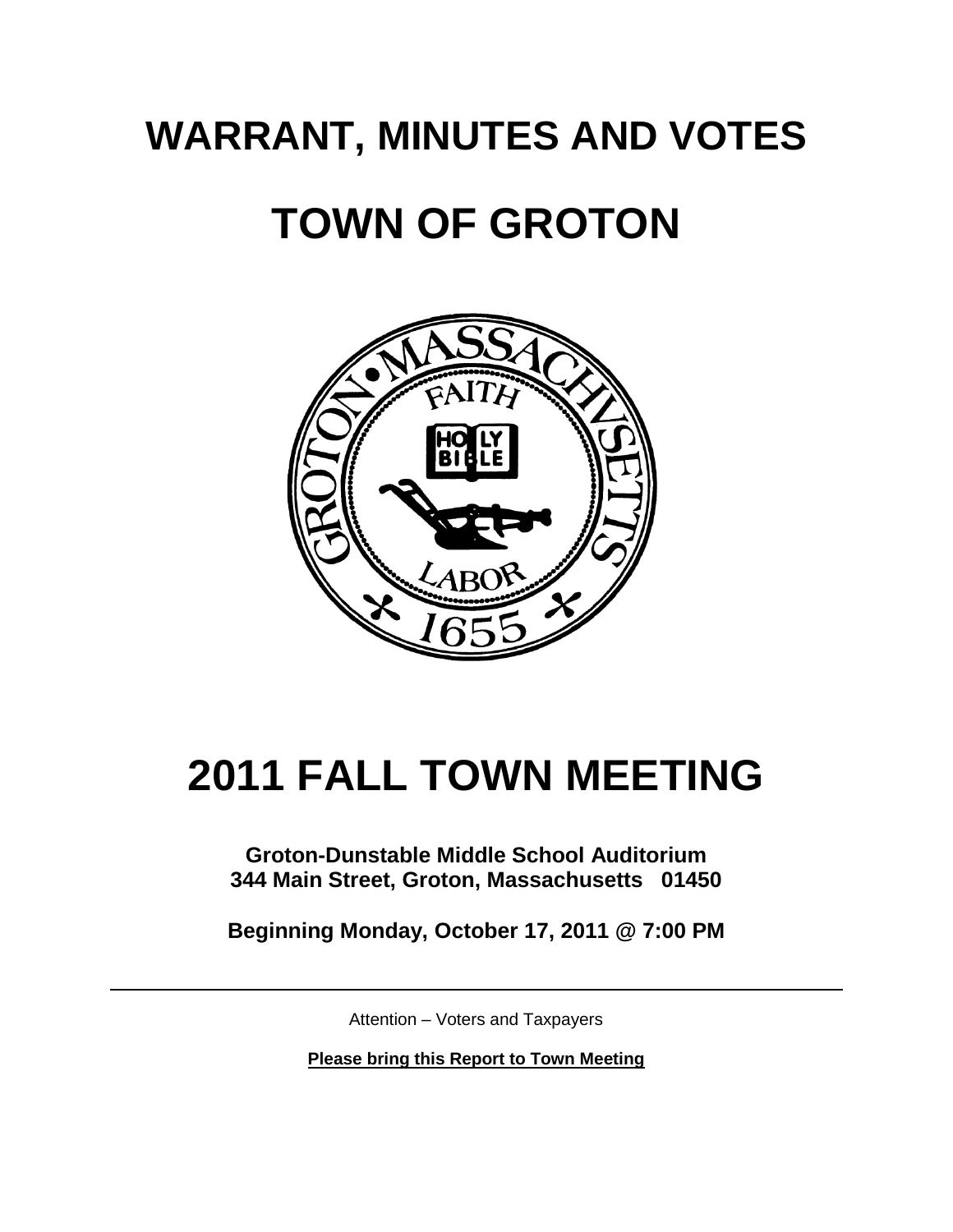# **FALL TOWN MEETING WARRANT OCTOBER 17, 2011**

#### *Town Moderator: Town Clerk:*

**Deputy Town Moderator <b>Finance Committee:** 

#### **Board of Selectmen:** Gary Green

Peter S. Cunningham, Clerk **Peter J. DiFranco** George F. Dillon, Jr., Vice - Chair **Michael F. Flynn** Anna Eliot, Chairman Steven Webber, Vice Chair Joshua A. Degen, Member Robert Hargraves Stuart M. Schulman, Member

Robert L. Gosselin, Sr. Michael F. Bouchard

Jason Kauppi Jay M. Prager, Chairman Joseph Crowley

#### **Town Manager:**

Mark W. Haddad Patrice Garvin, Executive Assistant

#### **Proceedings:**

**The meeting was called to order at 7:03 PM on October 17, 2011. Moderator Robert Gosselin presided.**

**It was determined that the warrant was duly posted. The reading of the warrant was waived by unanimous vote.**

**There is no quorum requirement for this Annual Town Meeting. At 7:00 PM, 131 voters were present. (Note: at 7:40 PM, 240 voters were in attendance.)**

#### **Announcements and opening business:**

 **Mr. Ben Black and Ms. Judith Sargent led the meeting is the Pledge of Allegiance. Ben joined the 13th Army Air Force in 1942 and flew 39 combat missions in WWII. He attained the rank of Captain. Judith joined the WAVEs in 1944, attaining the rank of Yeoman 3rd Class. The meeting recognized their service and appreciated the leading of the Pledge. Jobs well done!**

Middlesex, ss. Commonwealth of Massachusetts To any Constable in the Town of Groton

Greetings:

In the name of the Commonwealth of Massachusetts, you are hereby required to notify and warn said inhabitants of the Town of Groton qualified to vote on Town affairs to assemble in the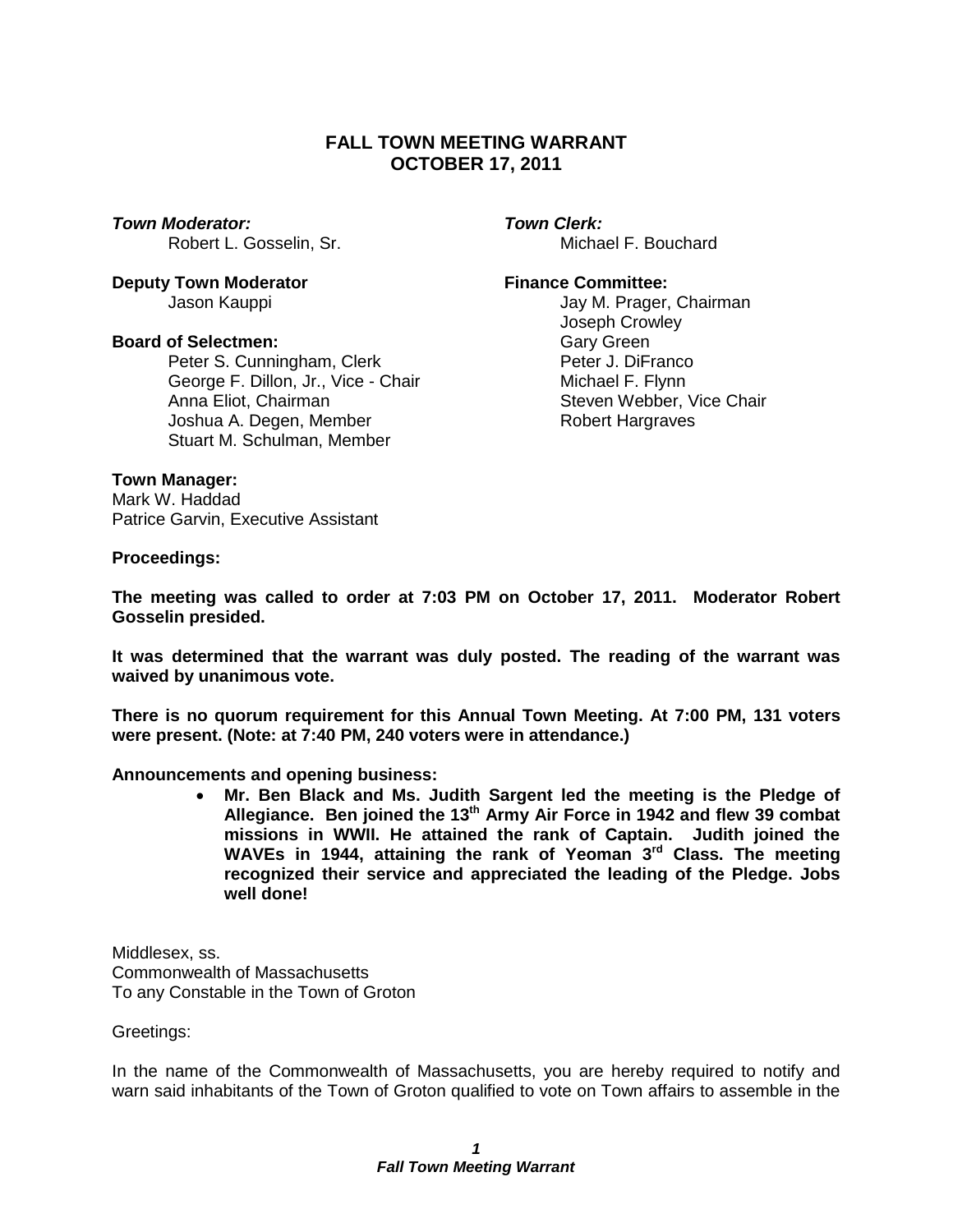Groton-Dunstable Middle School Auditorium in said Town on Monday, the seventeenth day of October, 2011 at Seven O'clock in the evening, to consider the following:

### *ARTICLE LISTINGS*

| <b>Article 1:</b>  |                                                                 |                |
|--------------------|-----------------------------------------------------------------|----------------|
| <b>Article 2:</b>  |                                                                 |                |
| <b>Article 3:</b>  |                                                                 |                |
| <b>Article 4:</b>  |                                                                 |                |
| <b>Article 5:</b>  |                                                                 |                |
| <b>Article 6:</b>  | Wage and Classification Schedule - New Position                 | $\overline{4}$ |
| <b>Article 7:</b>  |                                                                 |                |
| <b>Article 8:</b>  |                                                                 |                |
| <b>Article 9:</b>  |                                                                 |                |
| <b>Article 10:</b> |                                                                 |                |
| <b>Article 11:</b> |                                                                 |                |
| <b>Article 12:</b> |                                                                 |                |
| <b>Article 13:</b> |                                                                 |                |
| <b>Article 14:</b> | Submit Application - Water Pollution Abatement Trust  8         |                |
| <b>Article 15:</b> | Engineering Review - Transport Wastewater to Ayer 8             |                |
| <b>Article 16:</b> |                                                                 |                |
| <b>Article 17:</b> |                                                                 |                |
| <b>Article 18:</b> | Water Department - Purchase Access & Utility Easement  10       |                |
| <b>Article 19:</b> | Prepare Design Guidelines - Town Center Overlay District 10     |                |
| <b>Article 20:</b> |                                                                 |                |
| <b>Article 21:</b> | 21 Arlington Street – Connection to Town Sewer 11               |                |
| <b>Article 22:</b> |                                                                 |                |
| <b>Article 23:</b> | Accept Provisions of M.G.L., Chapter 140, Section 147A  12      |                |
| <b>Article 24:</b> |                                                                 |                |
| <b>Article 25:</b> | File for Legislation - PILOT for Solar Energy Generators 13     |                |
| <b>Article 26:</b> | Purchase Main Street Parcels - Roman Catholic Church  13        |                |
| <b>Article 27:</b> |                                                                 |                |
| <b>Appendix A:</b> |                                                                 |                |
| <b>Appendix B:</b> | Groton Pool and Golf Center - FY 2011 Income/Expense Summary 23 |                |

**MOTION: ADVANCE CONSIDERATION OF ARTICLES 26 AND 27 Mover: Joshua Degen** I move that the Town postpone consideration of Articles 26 and 27 to 7:00 PM on October 24, 2011.

**Moved and Seconded Quantum of Vote: Majority Vote on Main Motion to Advance Articles 26 and 27: Unanimous**

#### *ARTICLE 1: PRIOR YEAR BILLS*

To see if the Town will vote to transfer from available funds a sum or sums of money for the payment of unpaid bills from prior fiscal years, or to take any other action relative thereto.

#### *BOARD OF SELECTMEN*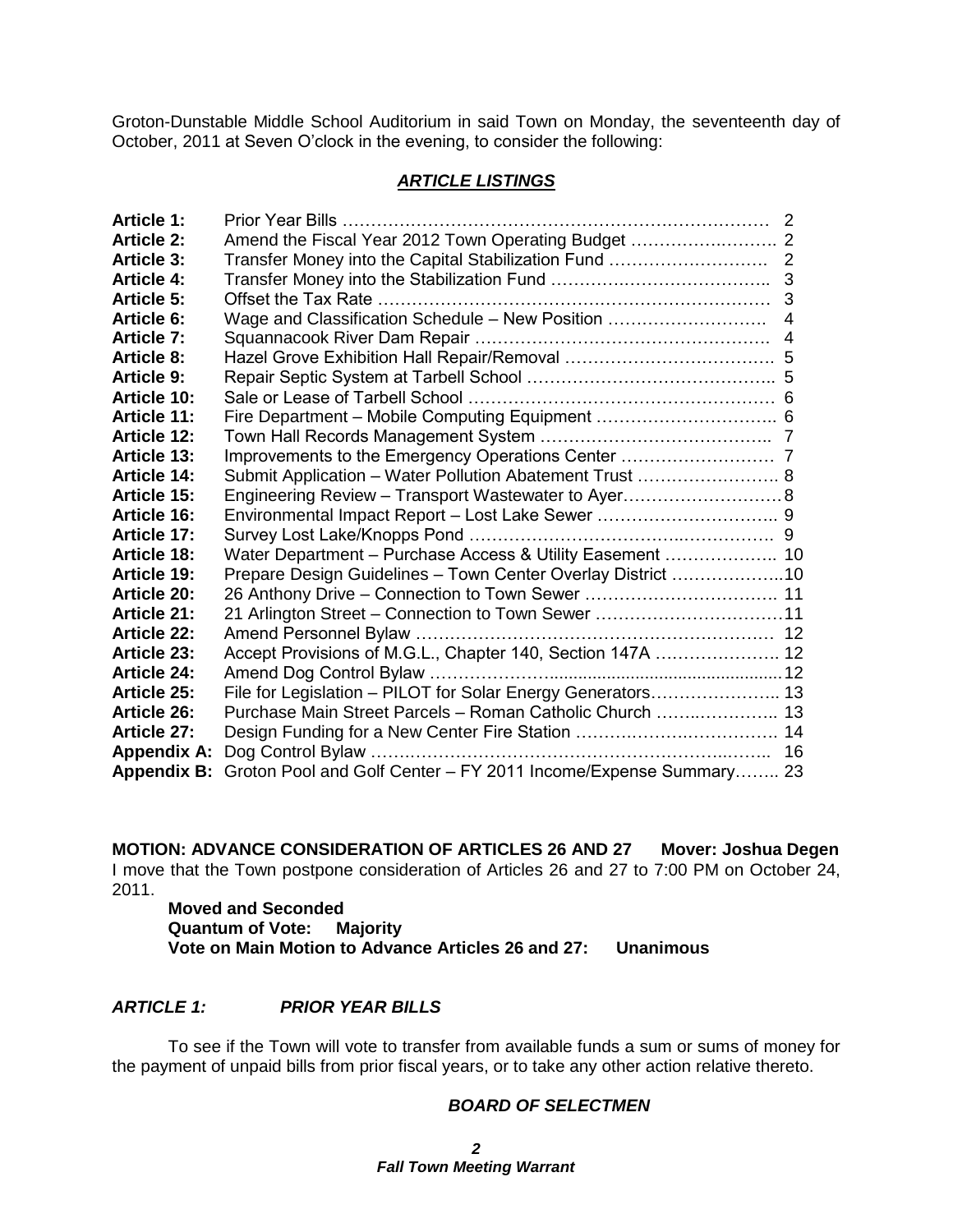#### **Board of Selectmen:** *Recommended Unanimously* **Finance Committee:** *Recommended Unanimously*

**Summary:** *Town Meeting approval is required to pay bills from a prior fiscal year. A list of unpaid bills will be provided at Town Meeting.*

#### **Mover: George Dillon**

**MOTION:** I move that the Town vote to transfer from the Water Enterprise Excess and Deficiency Fund the following sums of money for the payment of the following bills of a prior fiscal year:

> R. J. Lacombe Septic Service \$3,060 Massachusetts Water Works Association \$ 120

for a total of \$3,180.00

**Moved and Seconded Quantum of Town Meeting Vote: 4/5's Majority Vote on Article 1 Main Motion: Unanimous**

# *ARTICLE 2: AMEND THE FISCAL YEAR 2012 TOWN OPERATING BUDGET*

To see if the Town will vote to amend the Fiscal Year 2012 Operating Budget as adopted under Article 5 of the April 25, 2011 Spring Town Meeting, and vote to raise and appropriate and/or transfer from available funds a sum or sums of money as may be necessary to defray the expenses of the Town for Fiscal Year 2012, or to take any other action relative thereto.

\_\_\_\_\_\_\_\_\_\_\_\_\_\_\_\_\_\_\_\_\_\_\_\_\_

#### *FINANCE COMMITTEE BOARD OF SELECTMEN TOWN MANAGER*

#### **Board of Selectmen:** *Recommended Unanimously* **Finance Committee:** *Recommended Unanimously*

**Summary:** *The Fiscal Year 2012 Town Operating Budget was approved at the 2011 Spring Town Meeting in April, 2011. Any changes to this Budget would have to be made prior to setting the tax rate. The purpose of this article is to make any necessary changes to balance the FY 2012 Operating Budget. Handouts will be available at Town Meeting outlining any proposed changes.*

#### **Mover: George Dillon**

**MOTION:** I move that the Town vote to amend the Fiscal Year 2012 Operating Budget, as adopted under Article 5 of the April 25, 2011 Spring Town Meeting, as follows, each line item to be considered as a separate appropriation for the purposes voted:

# **Moved and Seconded**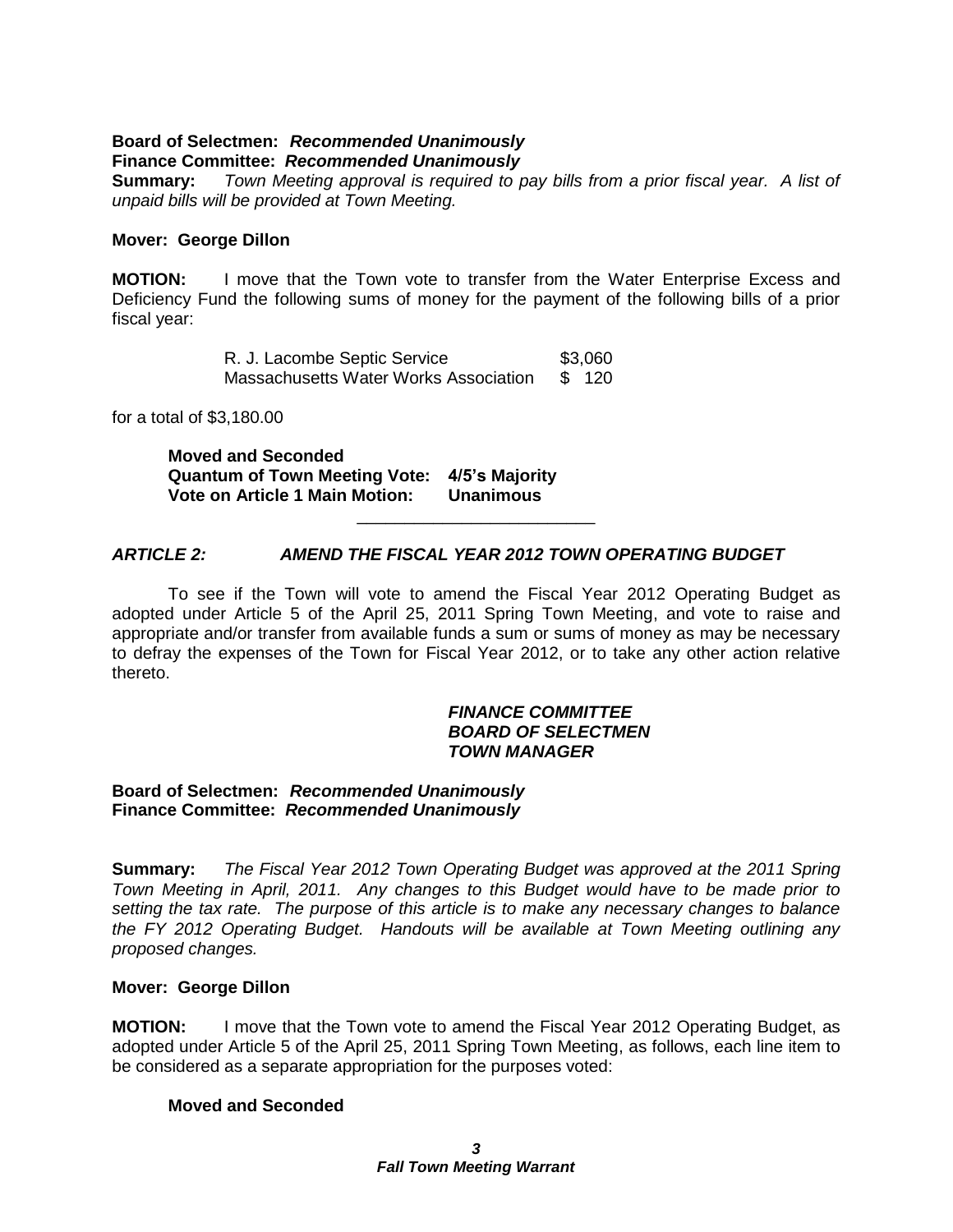**GENERAL GOVERNMENT:** By increasing the General Government Appropriation from \$1,572,840 to \$1,603,840 so as to increase Line Item 1022 – "Board of Selectmen Expenses" by \$6,000, from \$1,859 to \$7,859 and Line Item 1050 "Town Accountant Salaries" by \$25,000 from \$72,000 to \$97,000.

**Quantum of Vote: Majority Vote on Article 2 General Government Motion: Unanimous**

**PROTECTION OF PERSONS & PROPERTY:** By increasing the Protection of Persons and Property Appropriation from \$2,657,966 to \$2,661,603 so as to increase Line Item 1310 – "Fire Department Salaries" by \$3,637 from \$97,763 to \$101,400.

#### **Quantum of Vote: Majority Vote on Article 2 Protection of Persons and Property Motion: Unanimous**

**DEPARTMENT OF PUBLIC WORKS:** By increasing the Department of Public Works Appropriation from \$1,894,629 to \$1,900,510 so as to increase Line Item 1502 - "Highway Department Expenses" by \$4,100 from \$138,200 to \$142,300 and Line Item 1540 – "Municipal Building and Property Maintenance Wages" by \$1,781 from \$72,126 to \$73,907.

#### **Quantum of Vote: Majority Vote on Article 2 Department of Public Works Motion: Unanimous**

**LIBRARY AND CITIZEN SERVICES:** By increasing the Library and Citizen Services Appropriation from \$1,529,841 to \$1,567,475 so as to increase Line Item 1600 – "Council on Aging Wages" by \$1,913 from \$111,014 to \$112,927 and Line Item 1622 - "Veteran's Service Officer Veteran's Benefits" by \$33,200 from \$15,000 to \$48,200 and Line Item 1661 "Library Wages" by \$2,521 from \$297,569 to \$300,090.

#### **Quantum of Vote: Majority Vote on Article 2 Library and Citizen Services Motion: Unanimous**

And to transfer the sum of \$78,152 from the Excess and Deficiency Fund (Free Cash) to fund said increases

\_\_\_\_\_\_\_\_\_\_\_\_\_\_\_\_\_\_\_\_\_\_\_\_\_

# *ARTICLE 3: TRANSFER MONEY INTO THE CAPITAL STABILIZATION FUND*

To see if the Town will vote to raise and appropriate and/or transfer from available funds a sum or sums of money to be added to the sum already on deposit in the Capital Stabilization Fund, or to take any other action relative thereto.

# *BOARD OF SELECTMEN*

**Board of Selectmen:** *Recommended Unanimously* **Finance Committee:** *Recommended Unanimously*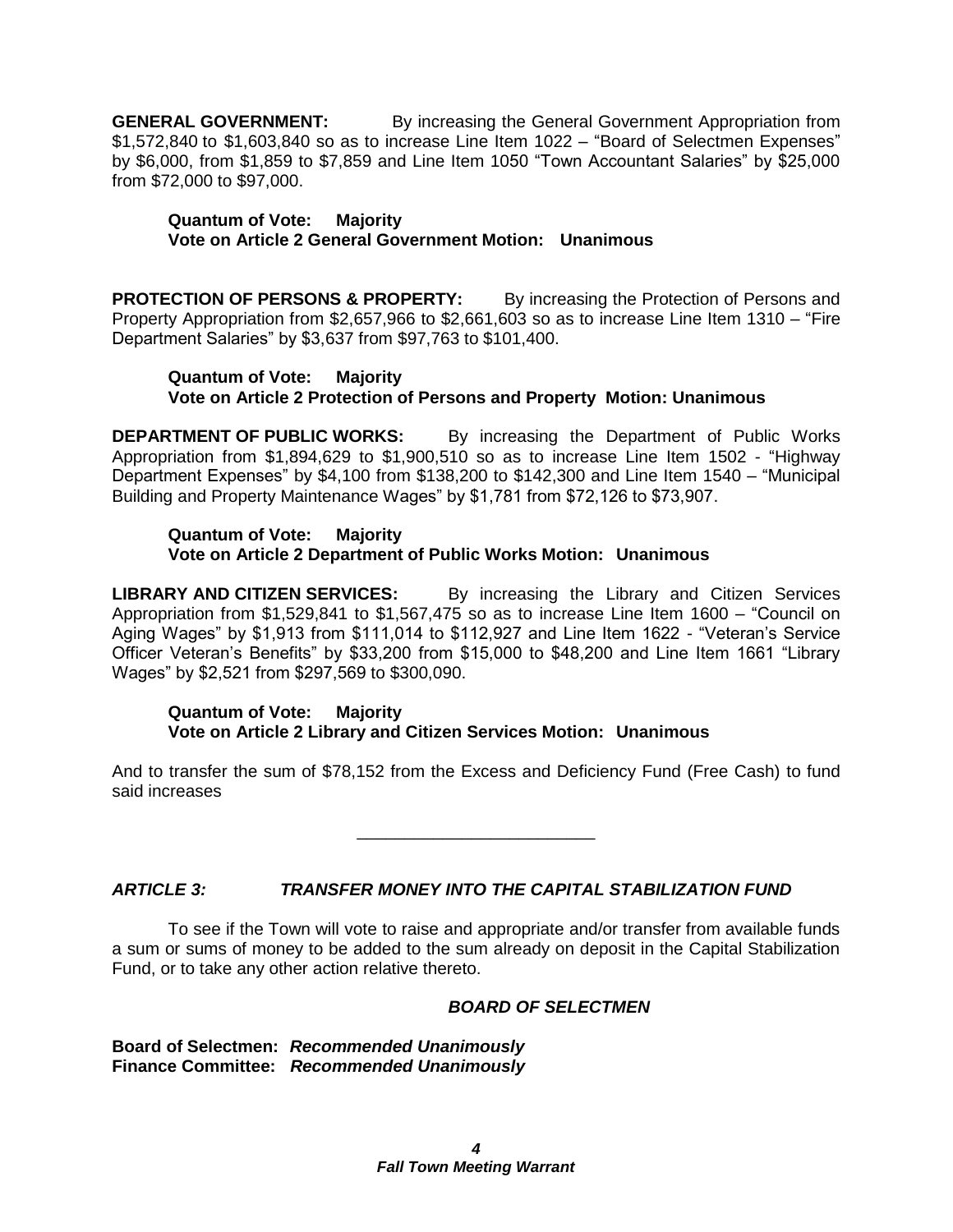**Summary:** *The Fund has a balance of approximately \$500,000. The financial management goal is to achieve and maintain a balance in the Capital Stabilization Fund equal to 1.5% of the total annual budget. Any balance beyond the 1.5% level should be added to the Capital Stabilization Fund in conjunction with the Capital Plan to reduce overall borrowing and associated costs. The target amount for the Capital Stabilization Fund will be provided at Town Meeting.*

#### **Mover: George Dillon**

**MOTION:** I move that the Town vote to transfer the sum of \$300,000 from the Excess and Deficiency Fund (Free Cash) to be added to the sum already on deposit in the Capital Stabilization Fund.

**Moved and Seconded Quantum of Town Meeting Vote: 2/3's Majority Vote on Article 3 Main Motion: Unanimous**

# *ARTICLE 4: TRANSFER MONEY INTO THE STABILIZATION FUND*

To see if the Town will vote to raise and appropriate and/or transfer from available funds a sum or sums of money to be added to the sum already on deposit in the Stabilization Fund, or to take any other action relative thereto.

\_\_\_\_\_\_\_\_\_\_\_\_\_\_\_\_\_\_\_\_\_\_\_\_\_

# *BOARD OF SELECTMEN*

#### **Board of Selectmen:** *Article Withdrawn* **Finance Committee:** *Article Withdrawn*

**Summary:** *The balance in this fund is approximately \$1.2 million. The financial management goal is to achieve and maintain a balance in the Stabilization Fund equal to 5% of the total annual budget. The target amount for the Stabilization Fund will be provided at Town Meeting.*

#### **Mover: George Dillon**

**MOTION A:** I move that the Town vote to transfer the sum of \$0 from the Excess and Deficiency Fund (Free Cash) to be added to the sum already on deposit in the Stabilization Fund.

#### **Moved and Seconded**

**MOTION B:** I move that Article 4 be indefinitely postponed.

**Quantum of Town Meeting Vote: Majority (to indefinitely postpone) Vote on Article 4 Main Motion B: Unanimous**

\_\_\_\_\_\_\_\_\_\_\_\_\_\_\_\_\_\_\_\_\_\_\_\_\_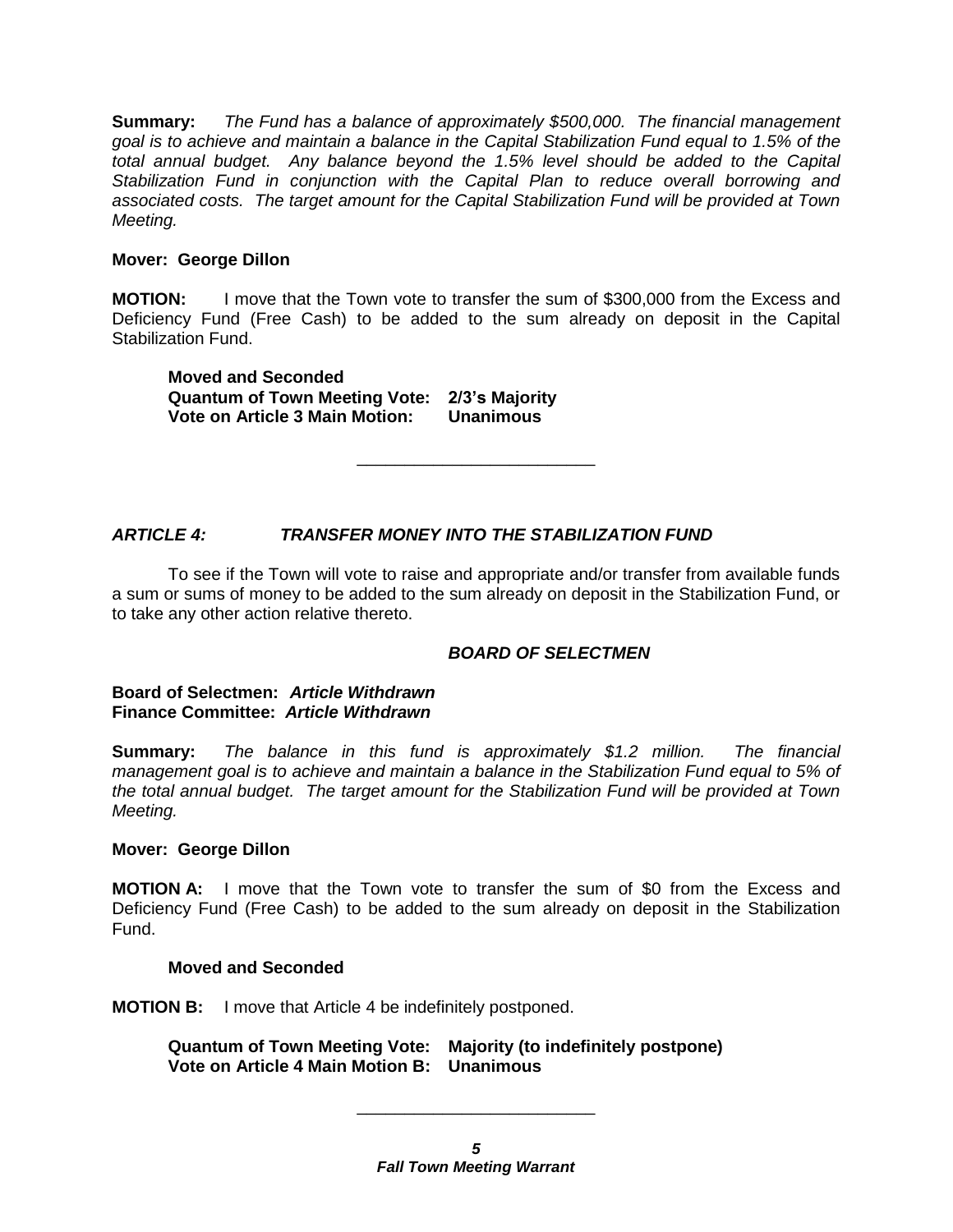### *ARTICLE 5: OFFSET THE TAX RATE*

To see if the Town will vote to transfer a sum of money from the General Excess and Deficiency Fund (Free Cash) or from other available funds for the purpose of affecting the tax rate for the period beginning July 1, 2011, or to take any other action relative thereto.

#### *BOARD OF SELECTMEN*

#### **Board of Selectmen:** *Recommended Unanimously* **Finance Committee:** *Recommended Unanimously*

**Summary:** *The intent of this article is to use a portion of Free Cash or General Stabilization Fund monies as a funding source for the FY 2012 Budget in order to lower the amount of money required to be raised from taxes or to balance a deficit budget. The amount of Free Cash and General Stabilization Fund monies available for appropriation will be provided at Town Meeting.*

#### **Mover: Joshua Degen**

**MOTION:** I move that the Town vote to transfer the sum of \$200,000 from the Excess and Deficiency Fund (Free Cash) for the purpose of affecting the tax rate for the period beginning July 1, 2011.

Comments:

Tax rate would be offset from the current \$16.38 to \$16.33

**Moved and Seconded Quantum of Town Meeting Vote: Majority Vote on Article 5 Main Motion: Unanimous**

# **ARTICLE 6:** *WAGE AND CLASSIFICATION SCHEDULE – NEW POSITION*

To see if the Town will vote to amend the Fiscal Year 2012 Town of Groton Wage and Classification schedule by adding the following position:

\_\_\_\_\_\_\_\_\_\_\_\_\_\_\_\_\_\_\_\_\_\_\_\_\_

#### **Position** Grade

**IT Desktop Support Specialist** Grade 5

and, further, to amend the Fiscal Year 2012 Town Operating Budget by creating a new line item numbered 1102, entitled "Wages," in the Informational Technology Department portion of the Budget; and to raise and appropriate, transfer from available funds, and/or borrow a sum or sums of money to fund said position in Fiscal Year 2012, or to take any other action relative thereto.

#### *TOWN MANAGER INFORMATION TECHNOLOGY DIRECTOR*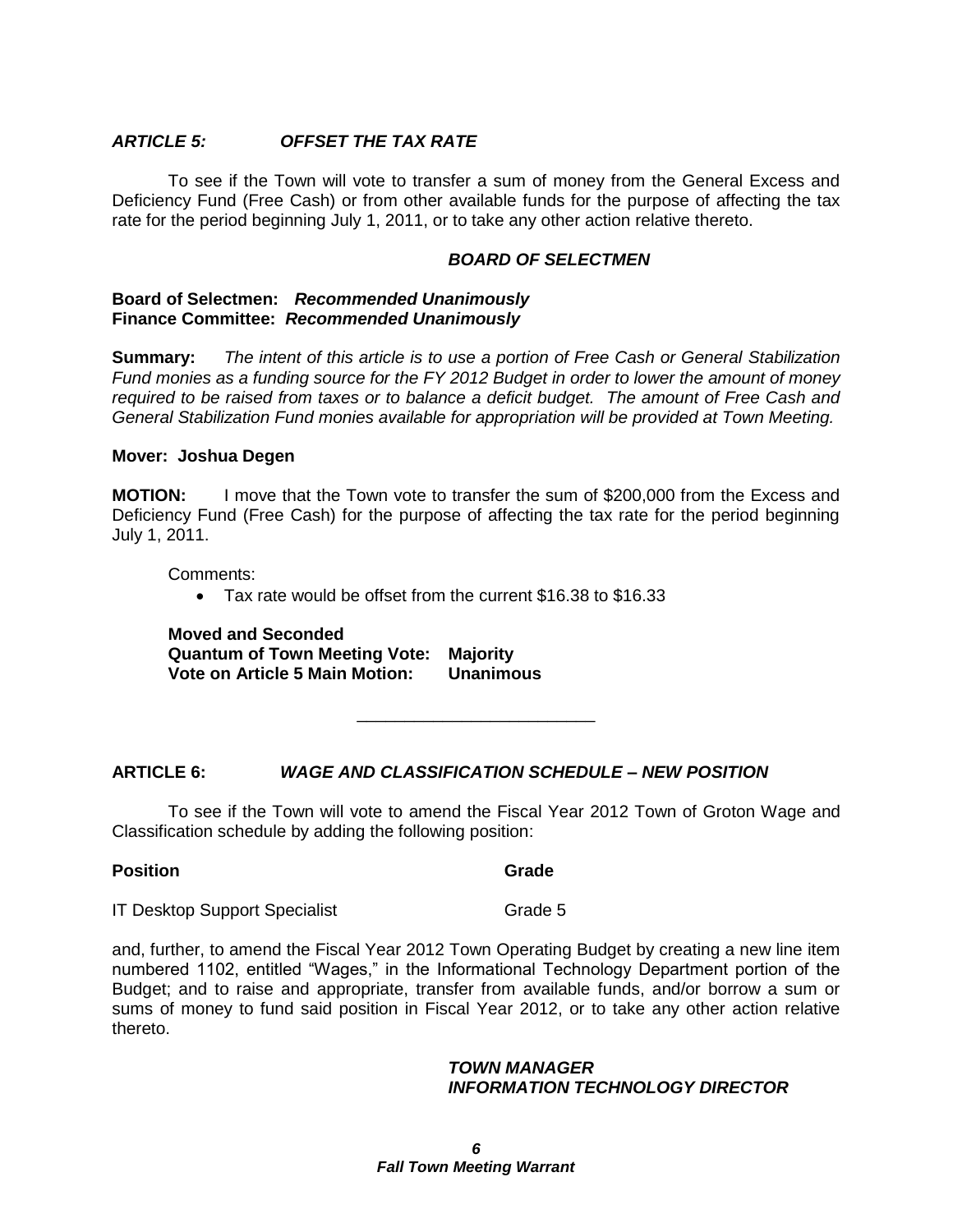#### **Board of Selectmen:** *Recommended Unanimously* **Finance Committee:** *Recommended by Majority*

**Summary:** *The position and appropriation would create a Desktop Support Specialist in the Information Technology Department. The person will assist in day-to-day functions of the Department, including desktop support and maintenance for end users, documentation, record and asset tracking, and basic server administration. It is anticipated this would be a part-time, 19 hour per week position, which would not require any additional benefits. The amount requested in FY 2012 is \$11,000. Should the position become permanent, the anticipated FY 2013 appropriation for this position would be \$15,840.*

# **Mover: Stuart Schulman**

**MOTION:** I move that the Town vote to amend the Fiscal Year 2012 Town of Groton Wage and Classification schedule by adding the position of IT Desktop Support Specialist at Grade 5; and to amend the Fiscal Year 2012 Town Operating Budget by creating a new line item numbered 1102, entitled "Wages," in the Informational Technology Department portion of the Budget; and to transfer the sum of \$11,000 from the Excess and Deficiency Fund (Free Cash) to fund said position in Fiscal Year 2012.

**Moved and Seconded Quantum of Town Meeting Vote: Majority Vote on Article 6 Main Motion: Unanimous**

# *ARTICLE 7: SQUANNACOOK RIVER DAM REPAIR*

To see if the Town will vote to raise and appropriate, transfer from available funds, and/or borrow a sum or sums of money to conduct needed repairs to the Squannacook River Dam located in West Groton, and all costs associated and related thereto, or to take any other action relative thereto.

\_\_\_\_\_\_\_\_\_\_\_\_\_\_\_\_\_\_\_\_\_\_\_\_\_

# *BOARD OF SELECTMEN*

#### **Board of Selectmen:** *Recommended Unanimously* **Finance Committee:** *Recommended Unanimously*

**Summary:** *The West Groton Dam located on the Squannacook River became the Town's responsibility when the Town took possession of the old leather board mill for tax foreclosure. Once the Town became the owner, it became subject to the regulations set forth by the Office of Dam Safety. During routine inspections, deficiencies in the dam have been noted and need to be addressed. These include concrete spalling on the face and spillway, repair of low water control, and spillway repair. The funding requested in this article (estimated to be \$25,000) will be added to funds already available through a grant for the repairs, which currently total approximately ninety thousand (\$90,000) dollars.*

#### **Mover: George Dillon**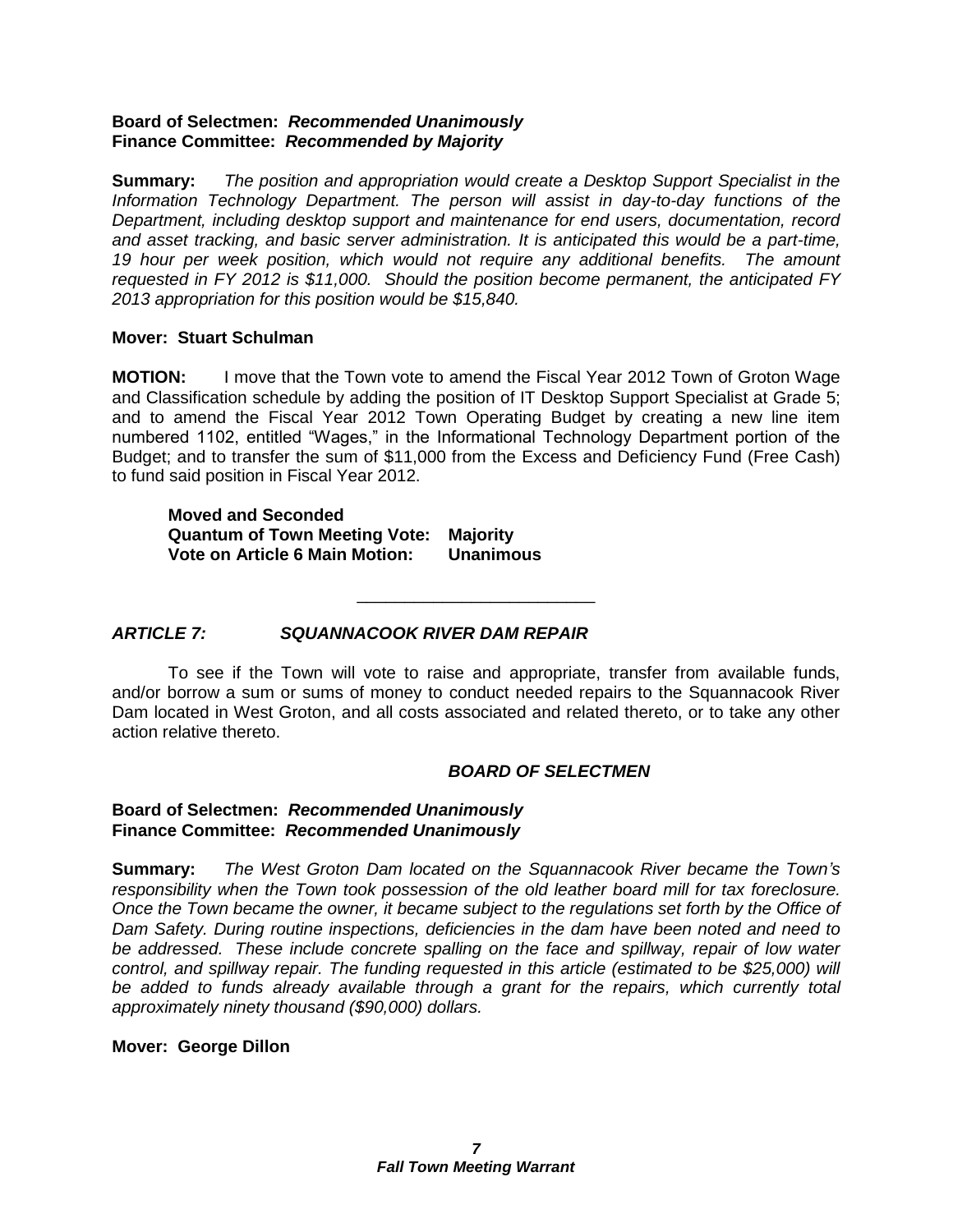**MOTION:** I move that the Town vote to transfer the sum of \$25,000 from the Excess and Deficiency Fund (Free Cash) to perform needed repairs to the Squannacook River Dam located in West Groton, and all costs associated and related thereto.

#### **Discussion:**

- A description of the repairs was presented to the Meeting
- Every 3 years the State requires an inspection at a cost of \$4800. The Town's ongoing responsibility will be to fix things as they come up.
- One member stated that he hoped the repairs could be done In such a way as to not preclude the possibility of generating electricity.

**Moved and Seconded Quantum of Town Meeting Vote: Majority Vote on Article 7 Main Motion: Unanimous**

# *ARTICLE 8: HAZEL GROVE EXHIBITION HALL REPAIR/REMOVAL*

To see if the Town will vote to raise and appropriate, transfer from available funds and/or borrow a sum or sums of money for the purpose of dismantling and removing the Exhibition Hall located at Hazel Grove Park in such a manner as to preserve the structure until funding can be obtained to perform the necessary repairs, and all costs associated and related thereto, or to take any other action relative thereto.

\_\_\_\_\_\_\_\_\_\_\_\_\_\_\_\_\_\_\_\_\_\_\_\_\_

### *BOARD OF SELECTMEN*

#### **Board of Selectmen:** *Article withdrawn* **Finance Committee:** *Article withdrawn*

**Summary:** *In August of this year, a Structural Framing Review was conducted on the Exhibition Hall and Viewing Tower at Hazel Grove Park. A copy of the report is available for public inspection in the Office of the Town Manager at the Town Hall. The Exhibition Hall is in need of extensive repairs, estimated to be in the range of \$250,000. It was recommended that the Building be dismantled in such a way as to preserve it until such time as the necessary repair funding can be obtained. The estimate for this dismantling is approximately \$30,000.*

#### **Mover: Joshua Degen**

**MOTION A:** I move that the Town vote to transfer the sum of \$0 from the Excess and Deficiency Fund (Free Cash) for the purpose of dismantling and removing the Exhibition Hall located at Hazel Grove Park in such a manner as to preserve the structure until funding can be obtained to perform the necessary repairs, and all costs associated and related thereto.

# **Moved and Seconded**

**MOTION B:** I move that Article 8 be indefinitely postponed.

**Quantum of Town Meeting Vote: Majority Vote on Article 8 Main Motion B: Unanimous**

\_\_\_\_\_\_\_\_\_\_\_\_\_\_\_\_\_\_\_\_\_\_\_\_\_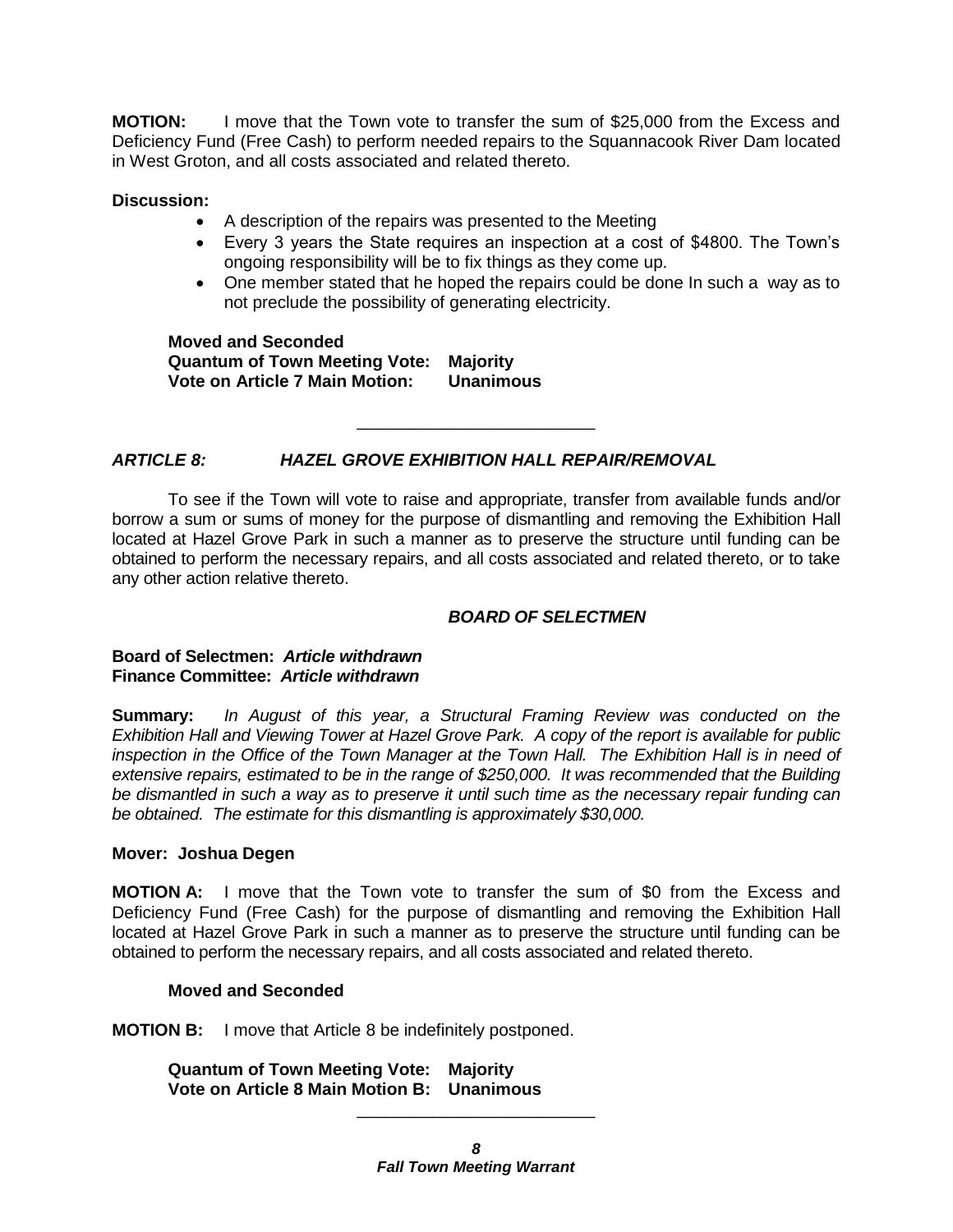#### *ARTICLE 9: REPAIR SEPTIC SYSTEM AT TARBELL SCHOOL*

To see if the Town will vote to raise and appropriate, transfer from available funds and/or borrow a sum or sums of money to repair the septic system for the Tarbell School Building located on Pepperell Road in West Groton, and all costs associated and related thereto, or to take any other action relative thereto.

#### *BOARD OF SELECTMEN*

#### **Board of Selectmen:** *Recommended Unanimously* **Finance Committee:** *Recommended Unanimously*

**Summary:** *The Board of Selectmen has been working with the Groton Dunstable Regional School District Committee to determine the future of the Tarbell School. As part of the determination, an inspection of the septic system was performed. In order for the building to be sold or leased, the septic system needs to be repaired. Ross Engineering was hired by the Town to perform the necessary testing to determine the current system's condition. The results of the testing confirmed that there are sufficient depths of soil to provide an acceptable percolation rate. Therefore, the Town has moved forward with a design to upgrade the septic system for the School. This upgrade will allow the Town to install a system capable of serving the existing approved capacity of the property. The capacity is 700 gallons per day, which is equivalent to a 140 student school, a six bedroom house or a 9,000 square foot office building. The estimated cost to repair the system is \$35,000.*

#### **Mover: Anna Eliot**

**MOTION:** I move that the Town vote to transfer the sum of \$35,000 from the Excess and Deficiency Fund (Free Cash) to repair the septic system for the Tarbell School Building located on Pepperell Road in West Groton, and all costs associated and related thereto.

\_\_\_\_\_\_\_\_\_\_\_\_\_\_\_\_\_\_\_\_\_\_\_\_\_

\_\_\_\_\_\_\_\_\_\_\_\_\_\_\_\_\_\_\_\_\_\_\_\_\_

**Moved and Seconded Quantum of Town Meeting Vote: Majority Vote: No vote at this time** (deferred until after discussion of Article 10)

#### *Moderator: Unanimous Consent given to withdraw the Main Motion under Article 9. (Editor note: Motion under Article 9 withdrawn to allow motion to be heard to advance Article 10)*

*MOTION TO ADVANCE FOR CONSIDERATION ARTICLE 10 Moved and Seconded Vote: "Ayes have it; Article 10 is advanced."*

# *ARTICLE 10: SALE OR LEASE OF TARBELL SCHOOL*

To see if the Town will vote to authorize the Board of Selectmen to sell and/or lease, for a period not to exceed 99 years, the building known as the Tarbell School, which comprises approximately 8,300 square feet, and all or a portion of the 1.44 acre site on which it is located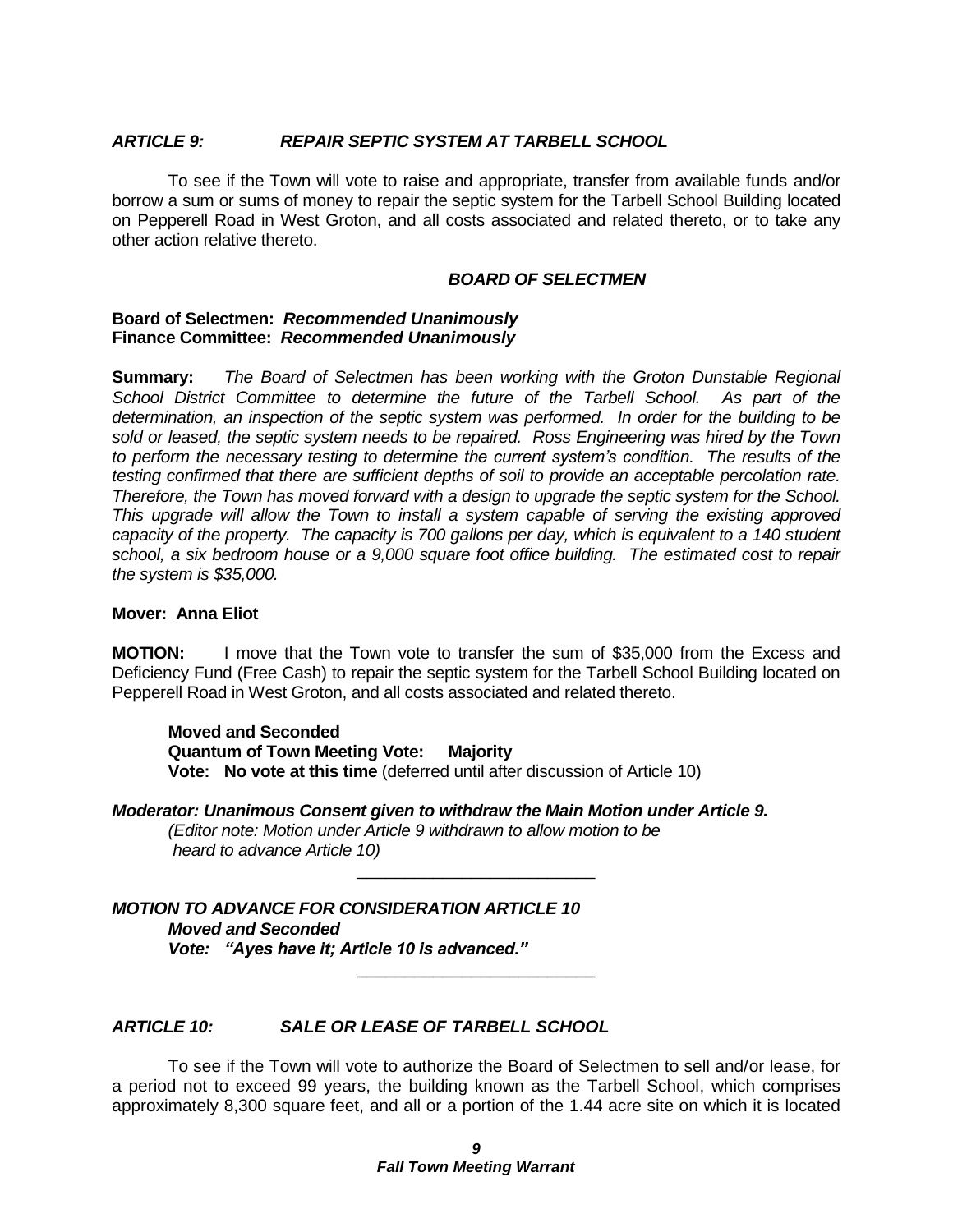at 73 Pepperell Road, West Groton, Massachusetts, to take all necessary action to comply with the General Laws of the Commonwealth for the disposal of said building, and to petition the General Court for any necessary special legislation, or to take any other action relative thereto.

### *BOARD OF SELECTMEN*

#### **Board of Selectmen:** *Recommended Unanimously* **Finance Committee:** *Recommended by Majority*

**Summary:** *The Tarbell School has been vacant for the past three years. Prior to vacating the property, the Groton-Dunstable Regional School Committee conducted several public hearings on the re-use of the building. A report was drafted and the School Committee recommended that the Board of Selectmen develop an RFP requesting developers to submit proposals that are compatible with the neighborhood in West Groton. The Selectmen have issued an RFP and will present a proposal to Town Meeting based on the best proposal received.*

#### **Mover: Anna Eliot**

**MOTION:** I move that the Town vote to transfer to the Board of Selectmen, for the purpose of sale, the property known as the Tarbell School and to authorize the Board of Selectmen to sell the property, being the 1.44 acre site located at 73 Pepperell Road, West Groton, Massachusetts, shown on Groton Assessors' Maps as Parcel 102-44, and the building thereon known as the Tarbell School, which comprises approximately 8,300 square feet, for a sum of not less than \$35,000, and to take all necessary action to comply with the General Laws of the Commonwealth for the disposal of said property, and to petition the General Court for any special legislation necessary to accomplish said sale.

#### **Discussion:**

- Robin Kane, potential buyer, introduced herself to the meeting. Ms. Kane runs the Country Kids Day Care which she would like to operate out of the Tarbell School.
	- o Country Kids is a "for profit" business and is not tax-exempt
	- o Estimated fit-up costs are estimated to be \$400k to \$600k
- This school is perceived to be a "win-win" for the neighborhood and the school.
- Q: How does the School District get removed from the lease?
	- o A: The District will need to release it.
- Q: Why not just sell the building for \$1.00 instead of risking the liability of a higher cost for septic repair?
	- o Can not transfer a building without a Title 5 Certificate
- Financials
	- o Sales price: \$35,000
	- o Septic Repair: \$35,000 (borne by the Town)
	- o Assessed value: \$600,000
	- o Repairs/Fit-up: \$400,000 to \$600,000 (borne by the buyer)
	- o Estimated taxes (as a "for profit"): \$8,000 to \$10,000
- Previous efforts to sell the building have not been successful. This potential sale is to a resident with a local business. It keeps the business in town, and people employed. It is a suitable business for the location and the building.

# **Moved an Seconded**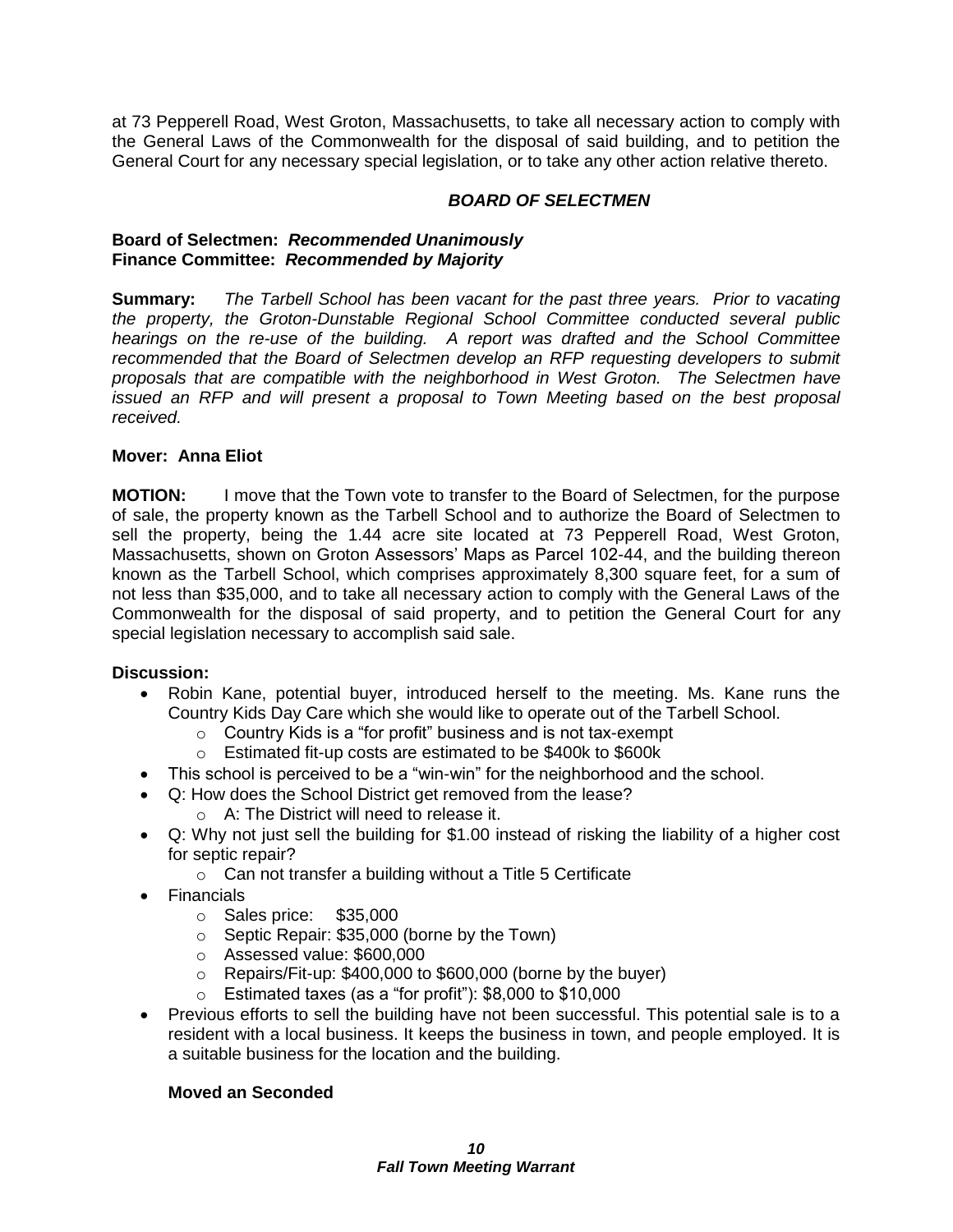#### **Quantum of Town Meeting Vote: 2/3's Majority Vote on Article 10 Main Motion: Chair declared 2/3 Majority; 7 voters did not contest**

**[Editor note:** After advancement and discussion of Article 10, Article 9 was re-presented to the meeting.]

\_\_\_\_\_\_\_\_\_\_\_\_\_\_\_\_\_\_\_\_\_\_\_\_\_

#### **ARTICLE 9: REPAIR SEPTIC SYSTEM/TARBELL SCHOOL Mover: Anna Eliot**

**MOTION:** I move that the Town vote to transfer the sum of \$35,000 from the Excess and Deficiency Fund (Free Cash) to repair the septic system for the Tarbell School Building located on Pepperell Road in West Groton, and all costs associated and related thereto.

#### **Discussion:**

- Q: What if the price of the septic repair exceeds \$35,000?
	- $\circ$  R: The Town has estimates in hand to repair the septic at a cost of \$23,000. It is believed that there will be no cost over-run.

**Moved and Seconded Quantum of Town Meeting Vote: Majority Vote on Article 9 Main Motion: Unanimous**

### *ARTICLE 11: FIRE DEPARTMENT - MOBILE COMPUTING EQUIPMENT*

To see if the Town will vote to raise and appropriate, transfer from available funds, and/or borrow a sum of sums of money to purchase computing equipment to be installed in the Town's ambulances and front line fire vehicles, and all related costs, or to take any other action relative thereto.

\_\_\_\_\_\_\_\_\_\_\_\_\_\_\_\_\_\_\_\_\_\_\_\_\_

#### *BOARD OF SELECTMEN*

#### **Board of Selectmen:** *Recommended Unanimously* **Finance Committee:** *Recommended Unanimously*

**Summary:** *This article will allow the Fire Department to purchase laptop computers for the ambulances & front line fire trucks. The State Office of Emergency Medical Services (OEMS) now requires data to be submitted for all medical runs in electronic forms and fire apparatus will be able to have the latest town maps & hydrant locations en route to calls. If the Dispatch Center receives a 9-1-1 grant and the computers are installed then it will be able to send emergency call information such as addresses, pre-plan information of the buildings and any hazards to the laptops in the vehicles that are responding to a call. Ordinarily, this item would be added to the Five (5) Year Capital Plan, however, it is being requested out of sequence based on the availability of the 9-1-1 Grant to upgrade the Dispatch Center. If approved, the Town will be purchasing five laptops and the necessary mounting equipment and software to install these in both ambulances and the three front line fire apparatus. The total cost for this purchase is estimated to be \$31,500.*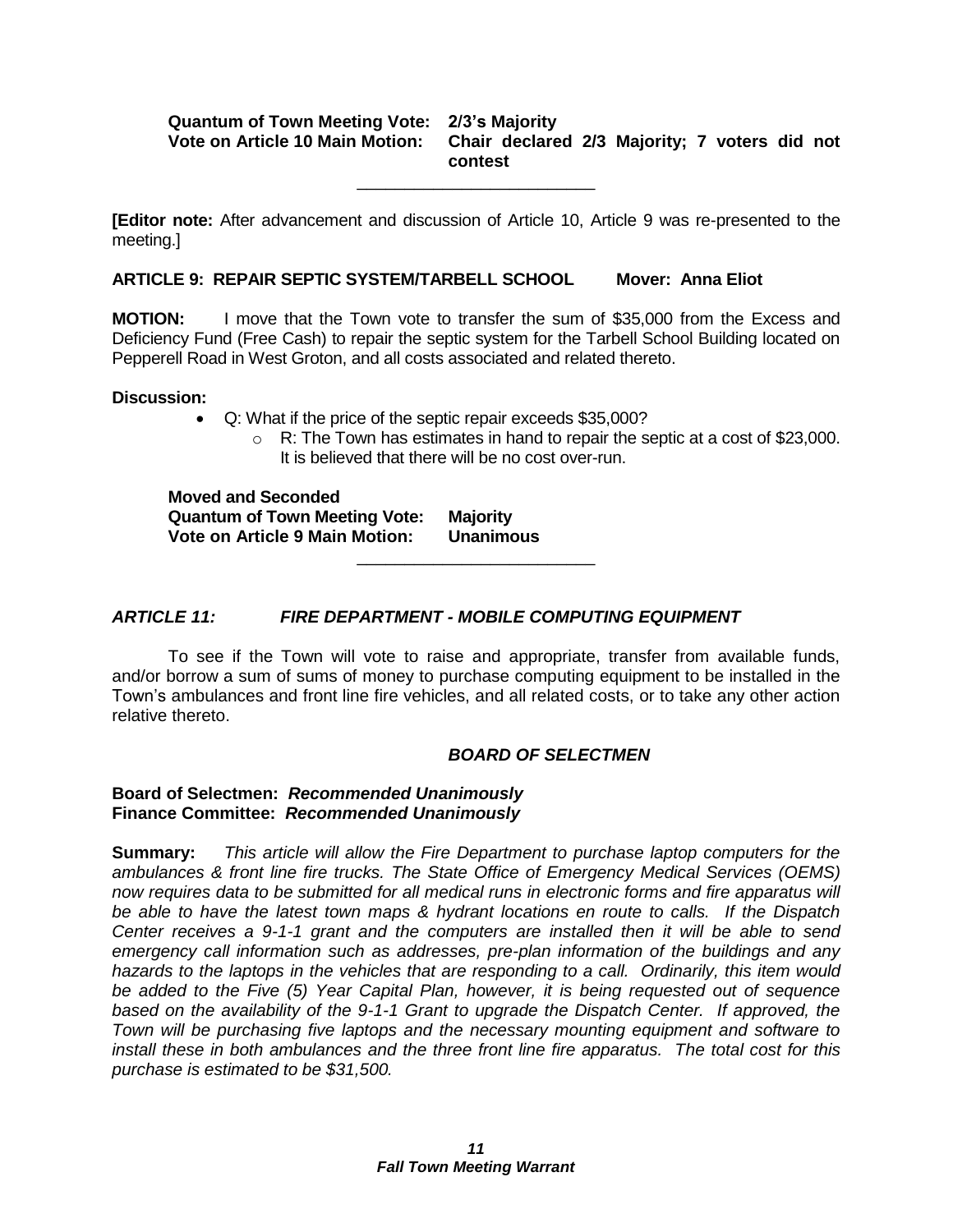#### **Mover: Peter Cunningham**

**MOTION:** I move that the Town vote to transfer the sum of \$31,500 from the Excess and Deficiency Fund (Free Cash) to purchase computing equipment to be installed in the Town's ambulances and front line fire vehicles, and all related costs.

**Moved and Seconded Quantum of Town Meeting Vote: Majority Vote on Article 11 Main Motion: Unanimous**

#### *ARTICLE 12: TOWN HALL RECORDS MANAGEMENT SYSTEM*

To see if the Town will vote to raise and appropriate, transfer from available funds, and/or borrow a sum or sums of money to purchase a Records Management System for the Town Hall, and all costs associated and related thereto, or to take any other action relative thereto.

\_\_\_\_\_\_\_\_\_\_\_\_\_\_\_\_\_\_\_\_\_\_\_\_\_

#### *BOARD OF SELECTMEN*

#### **Board of Selectmen:** *Recommended Unanimously* **Finance Committee:** *Recommended Unanimously*

**Summary:** *The Town has several locations in which it stores permanent records. Currently, there are files in the attic (third floor) and basement of the Town Hall, which is very damp and a poor place to store records, along with Legion Hall. This is a very inefficient and haphazard way to store the Town's permanent records. The attic of the Town Hall is cluttered and it is very difficult to add any more files in its current condition. Recently, the Groton Police Department installed a records management system that has allowed the consolidation of all of its records in a very cohesive manner. It is the intention of this article to procure a similar system for installation in the attic (third floor) of the Town Hall. This will provide for a more efficient and organized manner to store these records. The cost of this system (off the State Bid List) is \$45,000.*

#### **Mover: Stuart Schulman**

**MOTION:** I move that the Town vote to transfer the sum of \$45,000 from the Excess and Deficiency Fund (Free Cash) to purchase a Records Management System for the Town Hall, and all costs associated and related thereto.

#### **Discussion:**

Q: What is being purchased?

- R: A physical file system to store paper records which the Town is required to keep.
- Q: Why \$45,000?
- R: This is the cost of the system. It is similar to what was installed in the Public Safety Building within the last couple of years.
- Q: Will the weight of the system be able to be supported on the third floor of Town Hall?
- R: This has been looked at and will be safe if installed according to the recommendation.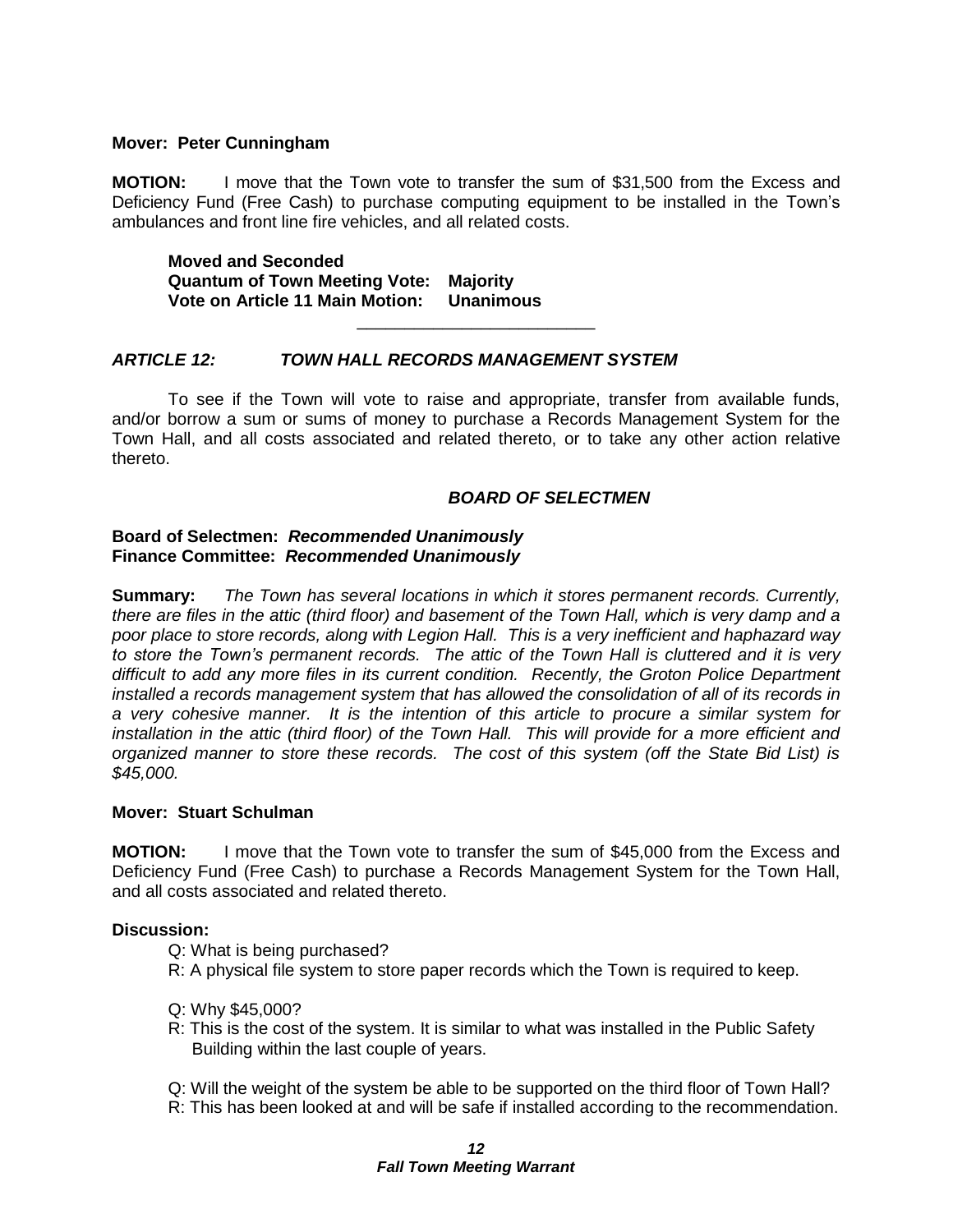- Q: Can this purchase wait? Does it need to be done now?
- R: Records in Town Hall need to be organized and managed. It should be done as soon as possible.

**Moved and Seconded Quantum of Town Meeting Vote: Majority Vote on Article 12 Main Motion: Chair declares Majority Vote**

#### *ARTICLE 13: IMPROVEMENTS TO THE EMERGENCY OPERATIONS CENTER*

To see if the Town will vote to raise and appropriate, transfer from available funds, and/or borrow a sum or sums of money to make improvements to the Emergency Operations Center located at the Public Safety Building, including the purchasing of equipment and wiring of the building to accommodate these improvements, and all other costs associated and related thereto, or to take any other action relative thereto.

\_\_\_\_\_\_\_\_\_\_\_\_\_\_\_\_\_\_\_\_\_\_\_\_\_

#### *BOARD OF SELECTMEN*

#### **Board of Selectmen:** *Recommended Unanimously* **Finance Committee:** *Recommended Unanimously*

**Summary:** *Currently, the Town has located its Emergency Operations Center at the Public Safety Building on Pleasant Street. When activated, this Center serves as the command post for all emergency operations during an emergency event, such as a hurricane or other disaster. The Center was activated during the recent Tropical Storm Irene. While the Town was able to do an outstanding job dealing with this event, several issues arose that identified deficiencies in the current Center's configuration. The purpose of this Article is to appropriate the necessary funds to make important improvements to the EOC. Improvements are estimated to cost approximately \$30,000.*

#### **Mover: Peter Cunningham**

**MOTION:** I move that the Town vote to transfer the sum of \$30,000 from the Excess and Deficiency Fund (Free Cash) to make improvements to the Emergency Operations Center located at the Public Safety Building, including the purchasing of equipment and wiring of the building to accommodate these improvements, and all other costs associated and related thereto.

**Discussion:**

- During the recent Hurricane Irene (Summer, 2011), several incompatibilities and shortages with equipment were identified.
- This request is to purchase equipment to resolve these issues.

#### **Moved and Seconded**

**Quantum of Town Meeting Vote: Majority Vote on Article 13 Main Motion: Chair declares a Majority vote**

\_\_\_\_\_\_\_\_\_\_\_\_\_\_\_\_\_\_\_\_\_\_\_\_\_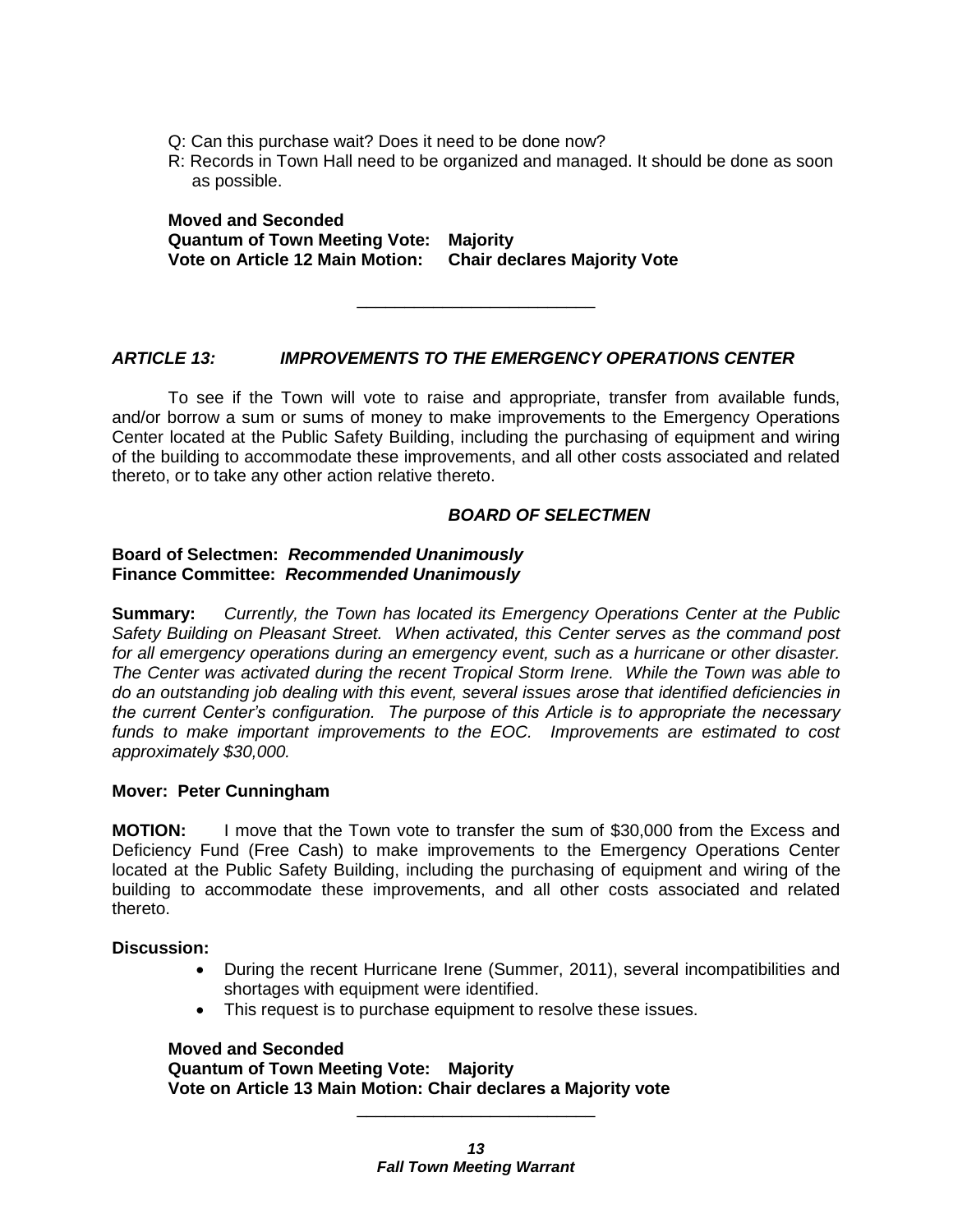*[Editor note: Articles 14, 15 and 16 are related and were presented and discussed together.]*

### *ARTICLE 14: SUBMIT APPLICATION - WATER POLLUTION ABATEMENT TRUST*

To see if the Town will vote to raise and appropriate, transfer from available funds, and/or borrow a sum or sums of money for the preparation and submission of an application to the Massachusetts Water Pollution Abatement Trust for a low interest loan to be used for the construction of sewer infrastructure in the Lost Lake Area, and to update the application to the USDA-Rural Utility Service for a low interest loan and grant package for design and construction of sewer infrastructure in the Lost Lake Area, or to take any other action relative thereto.

# *LOST LAKE SEWER ADVISORY COMMITTEE*

### **Board of Selectmen:** *Recommended Unanimously* **Finance Committee:** *Recommended by Majority*

**Summary:** *This proposed expenditure from the General Fund, estimated to be \$10,000, is for the submission of an application to the Massachusetts Water Pollution Abatement Trust and the USDA-Rural Utility Service for low interest loans related to the construction of the Lost Lake Sewer System.* 

#### **Mover: Anna Eliot**

**MOTION:** I move that the Town vote to transfer the sum of \$10,000 from the Excess and Deficiency Fund (Free Cash) for the preparation and submission of an application to the Massachusetts Water Pollution Abatement Trust for a low interest loan to be used for the construction of sewer infrastructure in the Lost Lake Area, and to update the application to the USDA-Rural Utility Service for a low interest loan and grant package for design and construction of sewer infrastructure in the Lost Lake Area.

#### **Moved and Seconded Quantum of Town Meeting Vote: Majority**

#### **Discussion (encompassing Articles 14, 15 and 16):**

- A presentation was delivered by Woodard and Curran (included in the Meeting Information Packet)
- Reports:
	- o Planning Board voted 3 to 1 in favor of Articles 14, 15 and 16
	- $\circ$  Board of Health voted unanimously in favor of the three articles with the condition that non-businesses on Forge Village Road not be allowed to connect to the system
	- $\circ$  Conservation Commission voted 3 in favor and 1 abstain to support all three articles
	- o Finance Committee recommended by majority vote as customary and reasonable costs of the study. Abstentions were because it was felt there were not enough users to justify the total cost.
	- o Lost Lake Sewer Commission is in support of all three articles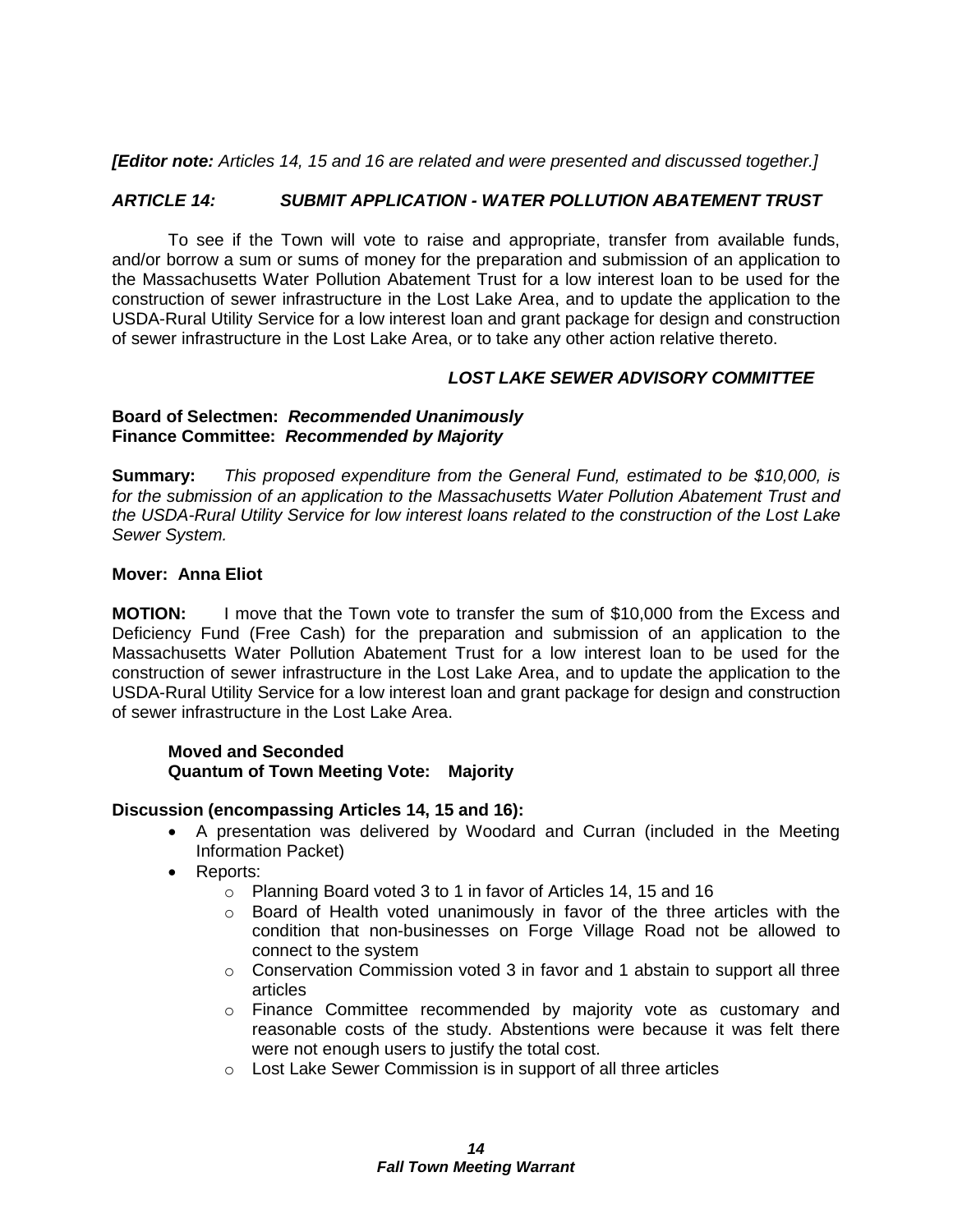- $\circ$  Economic Development Committee is in support of all three articles. They felt that Four Corners commercial activity would be positively impacted with sewer availability.
- $\circ$  Groton Board of Trade Officers are in favor of the three articles as they believe Four Corners commercial activity will benefit.
- Q: What is being asked?
	- $\circ$  R: Funding for the several reports related to progressing a Lost Lake sewer System through these three articles:
		- **F** Article 14: Free Cash to prepare an application for a low interest loans and grant application
		- Article 15: Free Cash for engineering studies to submit an Environmental Notification Form for inter-basin wastewater transfer
		- Article 16: Borrowing to complete an Environmental Impact Report related to the inter-basin transfer of waste water
	- $\circ$  System funding and approval is not being sought at this time. Should a system be proposed, that will occur at a future town meeting.
	- o These reports will indicate the total costs of the project.
- Q: Will sewer availability allow previously unbuildable lots to be developed?
	- o R: A buildable lot is subject to more criteria than only sewer capacity. Some non-conforming lots will be buildable because of sewer availability, because they also meet Zoning criteria. Not all lots will meet this criteria.. No estimate of the amount of buildable lots to be allowed is available because of the complexity involved with each situation.
- Q: How much money has been spent to date on the Lost Lake Sewer project, and how much has been recovered from the potential users?
	- $\circ$  R: Approximately \$400,000 has been spent, all by the Town, not the individual potential users.
- Q: Will people be required to connect to the new proposed sewer system?
	- o R: Households will be required to pay the betterment fees, but not required to connect to the system.
- Q: How long will this study be valid?
	- $\circ$  R: This is a 20 year plan.
- Q: Doing the numbers, this will impact the area residents by approximately a \$200 per year charge. This is a low income area. Has anyone studied the impact of this to these residents?
	- o R: Not specifically. It was pointed out that the estimated costs of the project do not include the offsets grants may offer, should they be awarded. Three types of grant opportunities are being sought:
		- USDA Rural Development 30 to 40% grant and low interest loans
		- State 2% cap on loan funds but 0% interest for loans affecting nutrient removal
		- Mass Works 100% grant in the Four Corners area to benefit economic development
- Q: Would bringing town water to this area be less expensive and reduce the space of relocating septic systems?
	- o R: Yes town water would ease the space problem in relocating septic systems, but would not necessarily but less costly and would not alleviate the lakes issue in reducing nitrogen.
- Q: How long would it take to build the sewer system?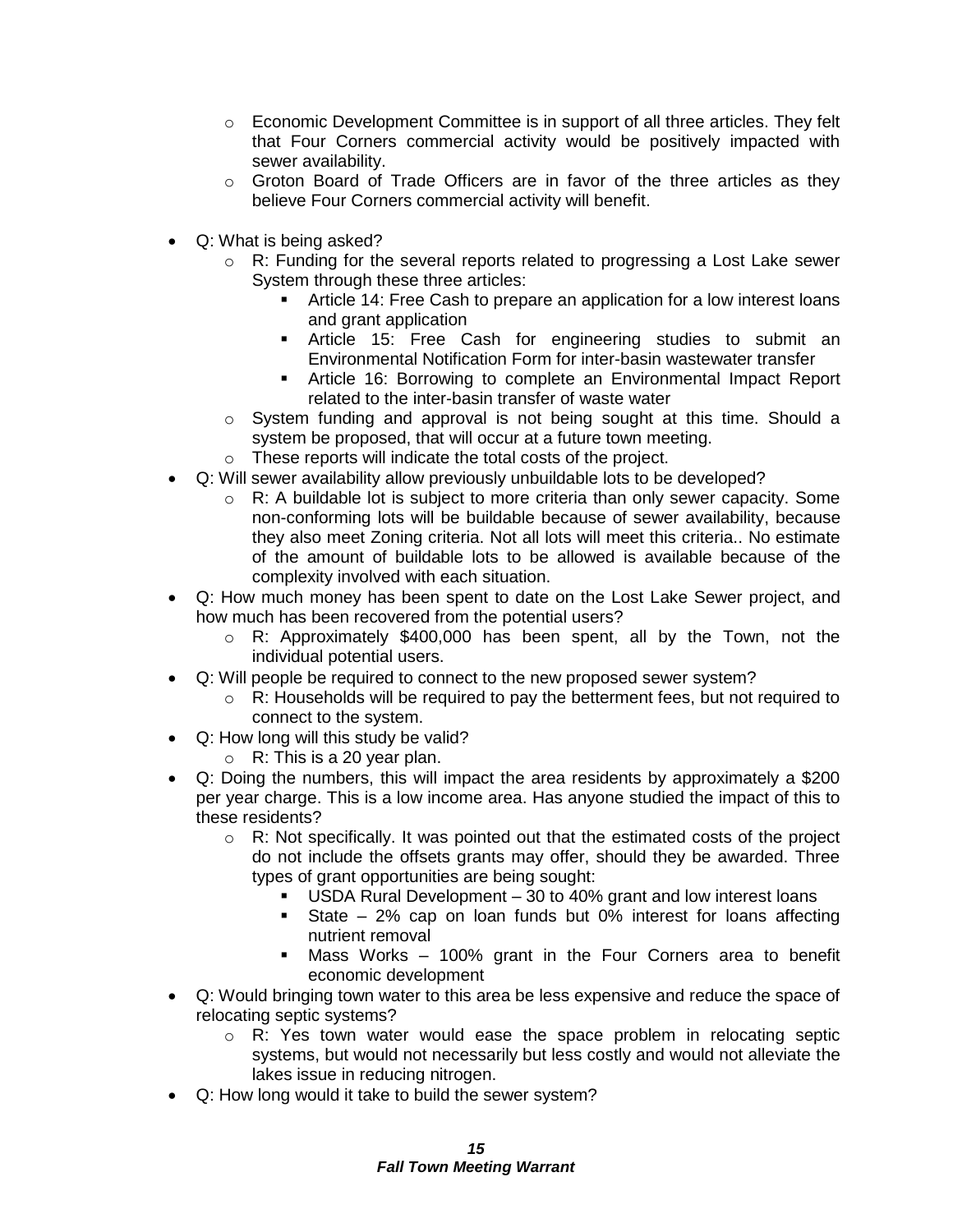- o R: Approximately two years
- Q: What is the expected improvement in nutrient loading for the lakes?
	- o R: That answer is not known at this time.
- Q: Does Ayer have the capacity to accept the wastewater from the Lakes region? o R: Yes
- Q: What is the fallback plan and costs should the "Ayer transport" not work out? o R: Not defined at this time
- Q: Have all costs been thoroughly vetted:
	- o R: These studies will vet most of these costs.
- Q: Is offset mitigation required?
	- $\circ$  R: Unknown at this time. An offset mitigation plan would increase the chances of State approval of the inter-basin transport. Offset mitigation would have its own set of costs.
- Q: What would "offset mitigation" look like? What are realistic offsets?
	- $\circ$  R: The Environmental Impact Report, with funding requested under Article 16, would address these issues.
- Q: If Four Corners was excluded, could a Groton system handle the septic needs of the Lost Lake region?
	- $\circ$  R: No

**Motion to move the question of Article 14: Quantum: 2/3rd Majority Vote: Unanimous Vote on the Main Motion of Article 14: Chair declared Majority vote**

# *ARTICLE 15: ENGINEERING REVIEW – TRANSPORT WASTEWATER TO AYER*

\_\_\_\_\_\_\_\_\_\_\_\_\_\_\_\_\_\_\_\_\_\_\_\_\_

To see if the Town will vote to raise and appropriate, transfer from available funds, and/or borrow a sum or sums of money for an engineering review of transporting the wastewater generated in the Lost Lake Area to the Town of Ayer for treatment, including completion of the Comprehensive Wastewater Management Report, and submittal of an Environmental Notification Form to regulatory authorities, or to take any other action relative thereto.

#### *LOST LAKE SEWER ADVISORY COMMITTEE*

#### **Board of Selectmen:** *Recommended Unanimously* **Finance Committee:** *Recommended by Majority*

**Summary:** *This proposed expenditure, estimated to be \$40,000, is to allow the Town's engineer to review the viability of transporting the wastewater generated from the Lost Lake Area to Ayer for Treatment, and to complete necessary regulatory filings. The Ayer option will greatly reduce the overall project costs to the sewer users in the Lost Lake Area.*

#### **Mover: Anna Eliot**

**MOTION:** I move that the Town vote to transfer the sum of \$40,000 from the Excess and Deficiency Fund (Free Cash) for an engineering review of transporting the wastewater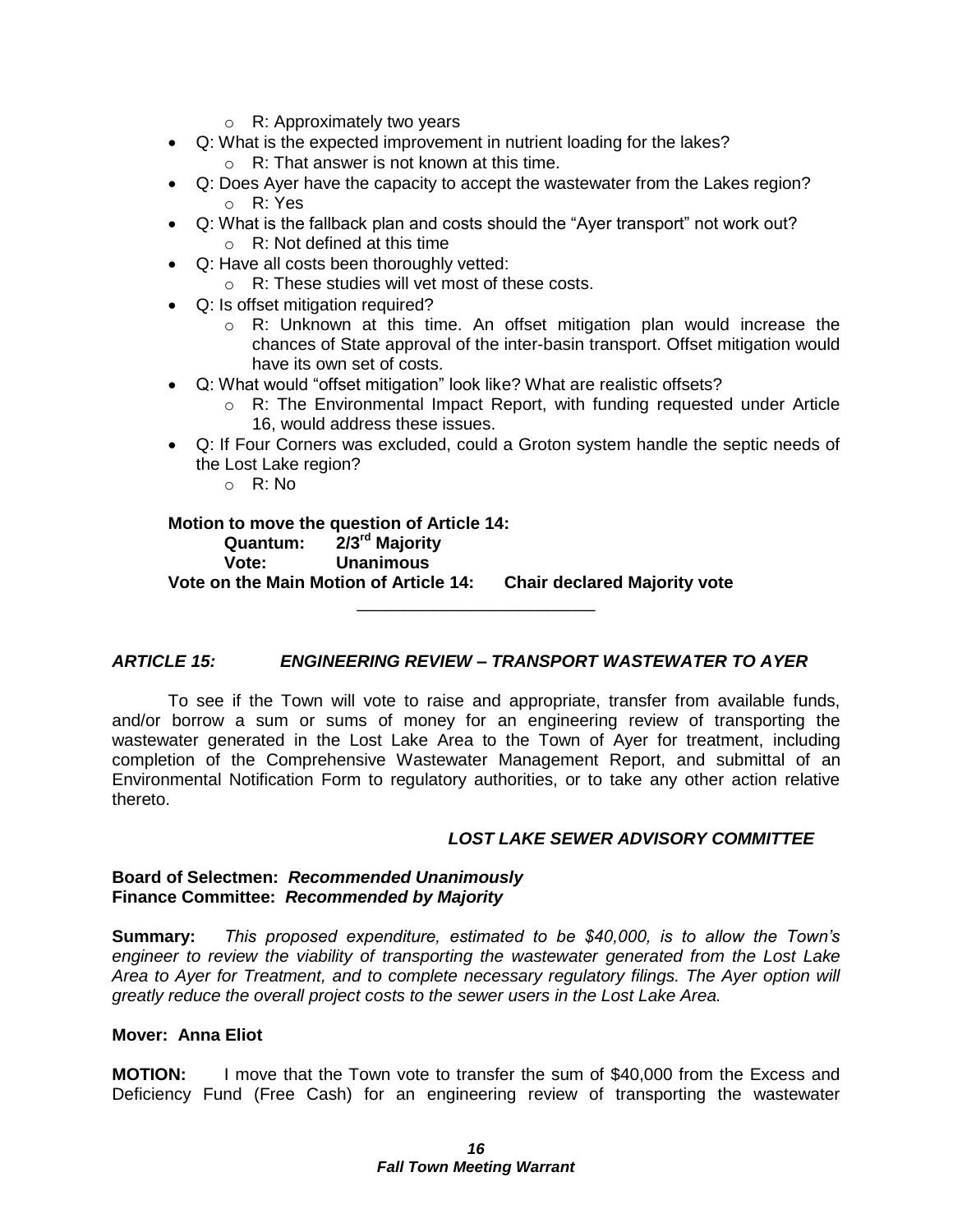generated in the Lost Lake Area to the Town of Ayer for treatment, including completion of the Comprehensive Wastewater Management Report, and submittal of an Environmental Notification Form to regulatory authorities.

**Moved and Seconded Quantum of Town Meeting Vote: Majority Vote on Article 15 Main Motion: Majority**

# *ARTICLE 16: ENVIRONMENTAL IMPACT REPORT - LOST LAKE SEWER*

To see if the Town will vote to raise and appropriate, transfer from available funds, and/or borrow a sum or sums of money for the filing of an Environmental Impact Report with the Commonwealth of Massachusetts Executive Office of Energy and Environmental Affairs, subject to approval by state regulators of an inter-basin transfer of water from the Lost Lake Area to the Ayer wastewater system, or to take any other action relative thereto.

\_\_\_\_\_\_\_\_\_\_\_\_\_\_\_\_\_\_\_\_\_\_\_\_\_

#### *LOST LAKE SEWER ADVISORY COMMITTEE*

#### **Board of Selectmen:** *Recommended Unanimously* **Finance Committee:** *Recommended by Majority*

**Summary:** *This proposed expenditure, estimated to be \$350,000, is to allow the Town and its engineer, Woodard and Curran, to file an Environmental Impact Report for the Lost Lake Sewer Project. The filing of this report is required due to the Inter-basin Transfer of water for wastewater treatment in the Town of Ayer.*

#### **Mover: Anna Eliot**

**MOTION:** I move that the sum of \$350,000 be appropriated for the purpose of financing the filing of an Environmental Impact Report with the Commonwealth of Massachusetts Executive Office of Energy and Environmental Affairs, subject to approval by state regulators of an interbasin transfer of water from the Lost Lake Area to the Ayer wastewater system, that to meet this appropriation the Treasurer, with the approval of the Board of Selectmen be authorized to borrow the sum of \$350,000 and issue bonds or notes of the Town therefor, pursuant to Massachusetts General Laws, Chapter 44, Section 7 and/or Chapter 29C of the General Laws, as amended; that such bonds or notes shall be general obligations of the Town unless the Treasurer with the approval of the Selectmen determines that they should be issued as limited obligations and may be secured by local system revenues as defined in Section 1 of Chapter 29C, as amended; that the Treasurer with the approval of the Selectmen be authorized to borrow all or a portion of such amount from the Massachusetts Water Pollution Abatement Trust established pursuant to Chapter 29C, as amended; and in connection therewith to enter into a loan agreement and/or security agreement with the Trust and otherwise to contract with the Trust and the Department of Environmental Protection with respect to such loan and for any federal or state aid available for the project or for the financing thereof; and that the Board of Selectmen be authorized to enter into a project regulatory agreement with the Department of Environmental Protection to expend all funds available for the project.

#### **Moved and Seconded Quantum of Town Meeting Vote: 2/3's Majority Vote on Article 16 Main Motion: Motion Carried: 115 In Favor 37 Against**

*17 Fall Town Meeting Warrant*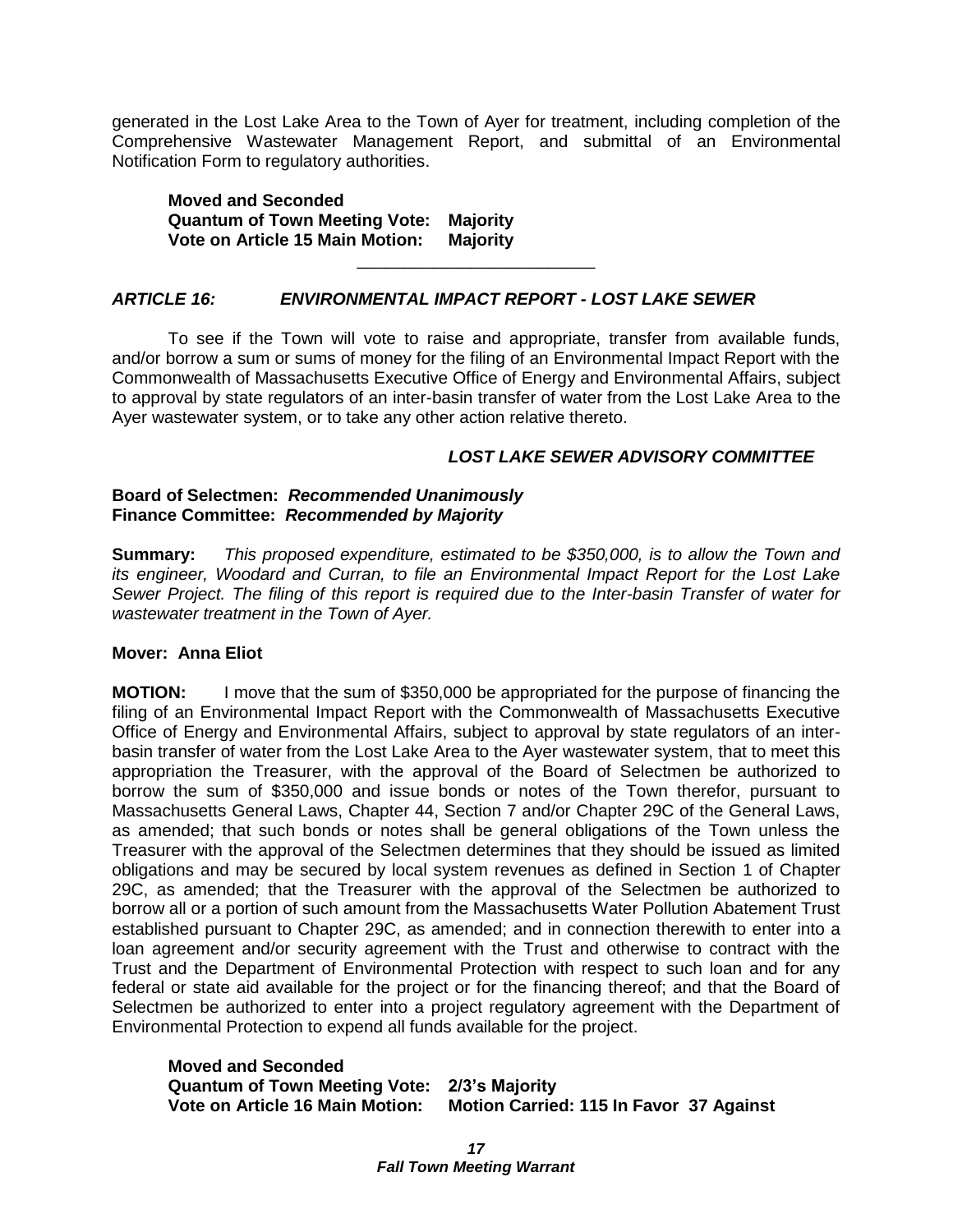#### *ARTICLE 17: SURVEY LOST LAKE/KNOPPS POND*

To see if the Town will vote to raise and appropriate, transfer from available funds, and/or borrow a sum or sums of money to conduct an aquatic biological survey of Lost Lake/Knopps Pond, or to take any other action relative thereto.

\_\_\_\_\_\_\_\_\_\_\_\_\_\_\_\_\_\_\_\_\_\_\_\_\_

#### *GREAT PONDS ADVISORY COMMITTEE*

#### **Board of Selectmen:** *Recommended Unanimously* **Finance Committee:** *Recommended Unanimously*

**Summary:** *In order to determine the best course of action to address the weed problem in Lost Lake/Knopps Pond, an aquatic biological survey needs to be conducted to determine the extent and type of the invasive plants and the best way to address the issue. It is anticipated that the cost of this survey will be \$2,750.00. The Groton Lakes Association has already approved \$1,500 dollars for the survey. This article is requesting the remaining funds to complete the survey.*

#### **Mover: Joshua Degen**

**MOTION:** I move that the Town vote to transfer the sum of \$1,250 from the Excess and Deficiency Fund (Free Cash) to conduct an aquatic biological survey of Lost Lake/Knopps Pond.

**Moved and Seconded Quantum of Town Meeting Vote: Majority Vote on Article 17 Main Motion: Unanimous**

# *ARTICLE 18: WATER DEPT – PURCHASE ACCESS & UTILITY EASEMENT*

To see if the Town will vote to appropriate, and authorize the Groton Water Department to expend, a sum or sums of money from the Water Enterprise Fund for the purpose of purchasing an Access and Utility Easement over and through property located at #402 Chicopee Row and shown on Groton Assessors' Maps as Parcel 231-85 for the proposed Unkety Brook Well Site, or to take any other action relative thereto.

\_\_\_\_\_\_\_\_\_\_\_\_\_\_\_\_\_\_\_\_\_\_\_\_\_

#### *BOARD OF WATER COMMISSIONERS*

#### **Board of Selectmen:** *Recommended Unanimously* **Finance Committee:** *Recommended Unanimously*

**Summary:** *The sum requested under this article will be \$25,000, in order to acquire an Access and Utility Easement on #402 Chicopee ROW so that the Groton Water Department may access the future Unkety Brook Well Site with vehicles, so that the proper underground utilities may be installed in order to operate the well.*

#### **Mover: Joshua Degen**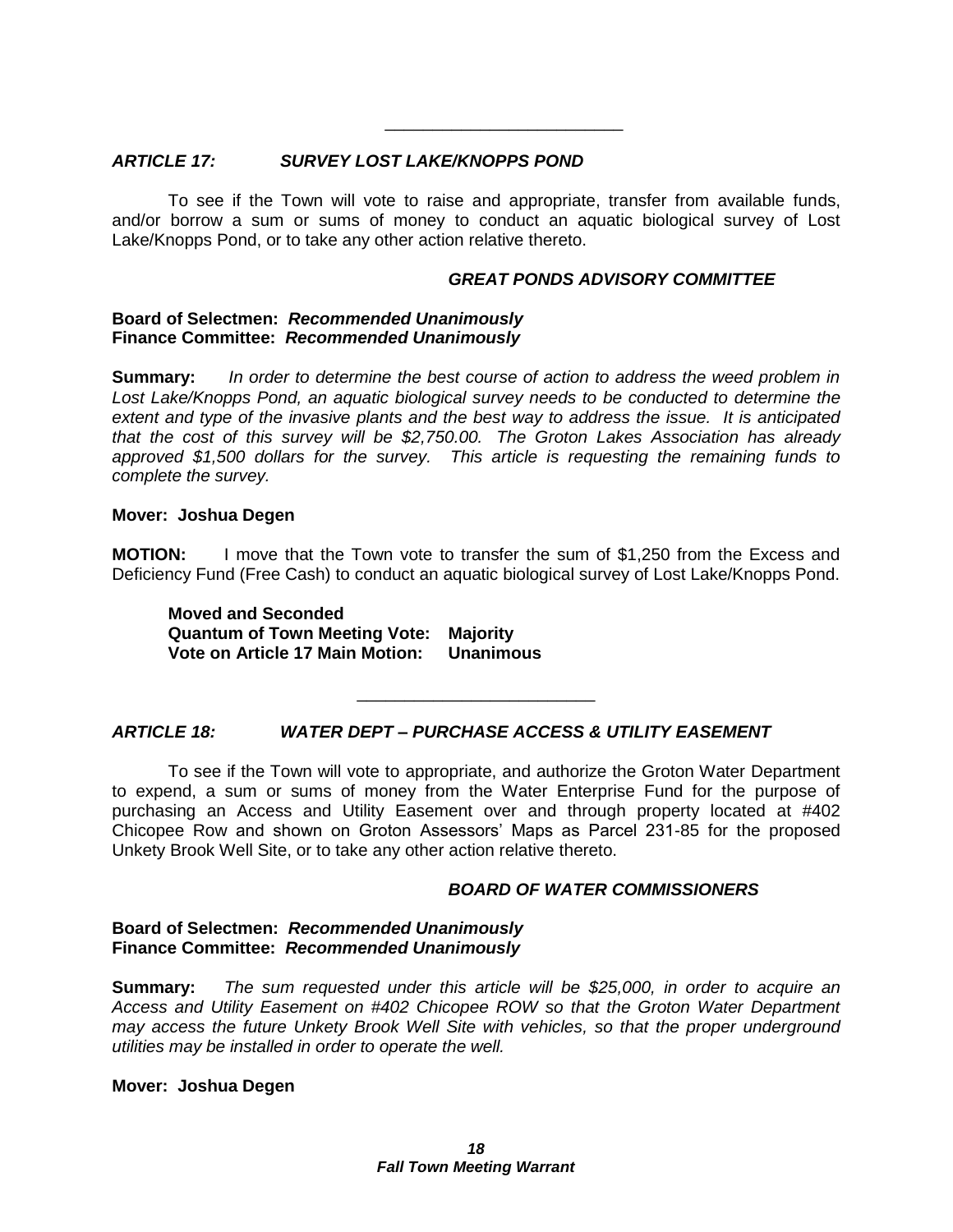**MOTION:** I move that the Town vote to transfer the sum of \$25,000 from the Water Enterprise Excess and Deficiency Fund and authorize the Groton Water Department to expend said \$25,000 for the purpose of purchasing an Access and Utility Easement over and through property located at #402 Chicopee Row and shown on Groton Assessors' Maps as Parcel 231- 85 for the proposed Unkety Brook Well Site.

\_\_\_\_\_\_\_\_\_\_\_\_\_\_\_\_\_\_\_\_\_\_\_\_\_

**Moved and Seconded Quantum of Town Meeting Vote: 2/3's Majority Vote on Article 18 Main Motion: Unanimous**

*MOTION to Adjourn the meeting until Monday October 24 at 7:00 PM Moved and Seconded Quantum: Majority Vote on Motion to Adjourn: Majority*

*October 17 session of the 2011 Fall Town Meeting was adjourned at 10:52 PM*

# *FIRST ADJOURNED SESSION*

\_\_\_\_\_\_\_\_\_\_\_\_\_\_\_\_\_\_\_\_\_\_\_\_\_ \_\_\_\_\_\_\_\_\_\_\_\_\_\_\_\_\_\_\_\_\_\_\_\_\_

**The first adjourned session of the 2011 Fall Town Meeting was called to order at 7:01 PM on October 24, 2011 by Moderator Robert Gosselin.**

**There is no quorum requirement. 174 voters were in attendance at 7:00 PM, 331 at 8:00 PM.**

**As voted at the October 17 session, consideration of Articles 26 and 27 was advanced to 7:00 PM on October 24. Deputy Moderator Jason Kauppi presided over Articles 26 and 27.** 

*ARTICLE 26: PURCHASE MAIN STREET PARCELS - ROMAN CATHOLIC CHURCH*

\_\_\_\_\_\_\_\_\_\_\_\_\_\_\_\_\_\_\_\_\_\_\_\_\_

To see if the Town will vote to authorize the Board of Selectmen to acquire from the Roman Catholic Archbishop of Boston, by gift, purchase, or eminent domain, for general municipal purposes, including, without limitation, for use as a fire station, the following three (3) parcels of land located on Main Street: (a) a parcel located at 279 Main Street, shown on Assessors Map 112 as Parcel 60, described in a deed recorded with the Middlesex South District Registry of Deeds in Book 3649, Page 136, (b) a parcel located at 279 Main Street, shown on Assessors Map 112 as Parcel 61, described in a deed recorded in Book 3119, Page 208, and (c) a parcel located at 279 Main Street, shown on Assessors Map 112 as Parcel 62, described in a deed recorded in Book 10317, Page 127, containing 1 acre, more or less, in the aggregate, and to raise and appropriate, transfer from available funds, or borrow, or any combination of the foregoing, a sum or sums of money for such acquisition and costs related thereto, and further to authorize the Board of Selectmen to enter into all agreements and execute on behalf of the Town any and all instruments as may be necessary or convenient to effectuate the purpose of this article, or to take any other action relative thereto.

#### *BOARD OF SELECTMEN*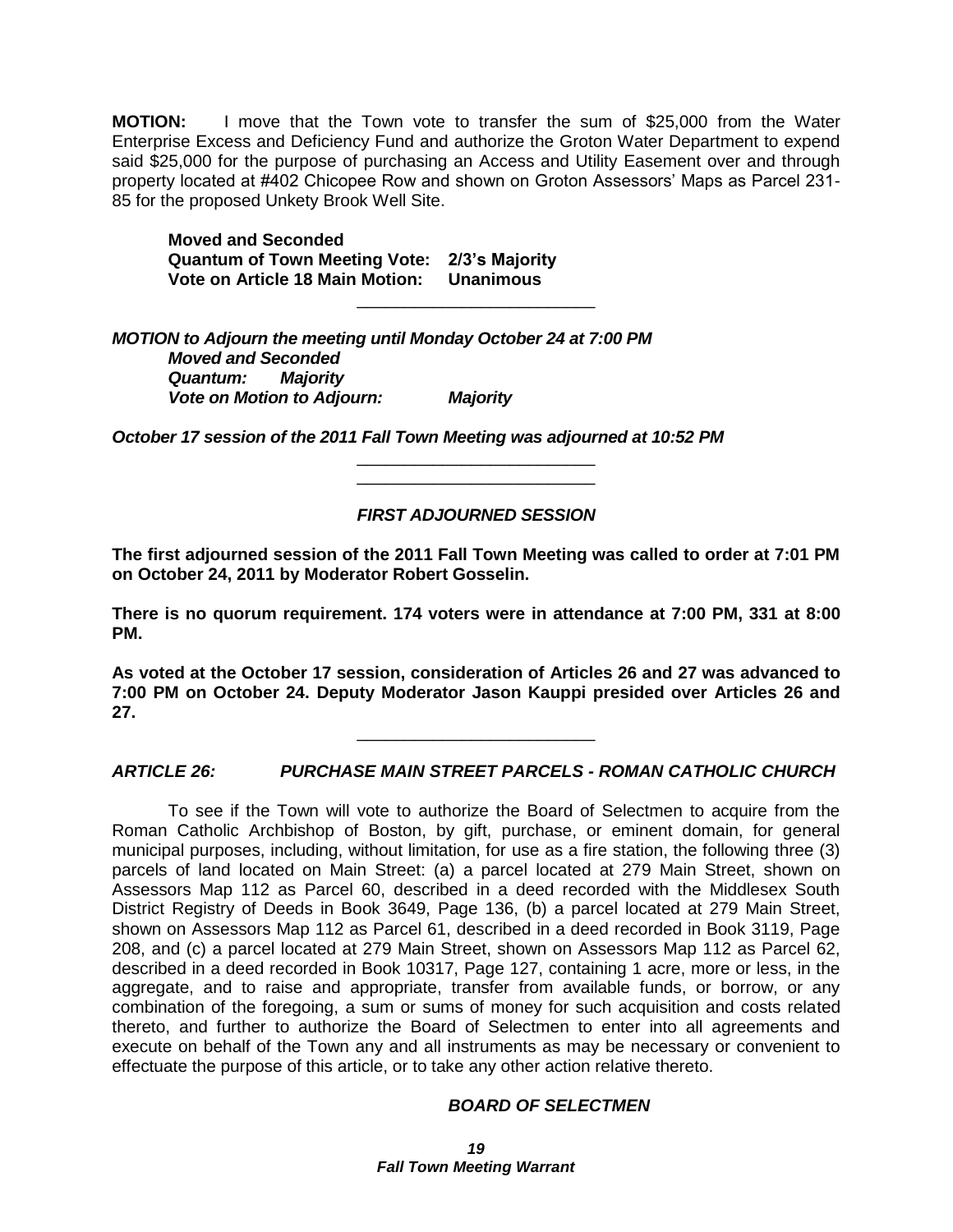### **Board of Selectmen:** *Recommended Unanimously* **Finance Committee:** *Recommendation: 4 in Favor; 3 Against*

**Summary:** *This article has been placed on the Warrant as a place holder by the Board of Selectmen. Last Spring, the Board brought this Article forward as a potential site for a new Central Fire Station. During the debate and subsequent vote at Town Meeting, one of the issues raised was that further investigation of a site on Station Avenue, controlled by the Groton Electric Light Department, needed to be completed. In addition, there were neighborhood concerns that needed to be addressed. The Board has spent the last several months working with the Electric Light Commission to determine the feasibility of the Station Avenue Site. At this time, it appears that this site is not viable as it does not have adequate room and the cost of storm water management is prohibitive. To that end, the Board has placed this Article on the Warrant for reconsideration by the Town Meeting.*

# **Mover: Peter Cunningham**

**MOTION:** I move that the Town vote to authorize the Board of Selectmen to acquire from the Roman Catholic Archbishop of Boston, by gift, purchase, or eminent domain, for general municipal purposes, including, without limitation, for use as a fire station, the following three (3) parcels of land located on Main Street: (a) a parcel located at 279 Main Street, shown on Assessors Map 112 as Parcel 60, described in a deed recorded with the Middlesex South District Registry of Deeds in Book 3649, Page 136, (b) a parcel located at 279 Main Street, shown on Assessors Map 112 as Parcel 61, described in a deed recorded with said Registry in Book 3119, Page 208, and (c) a parcel located at 279 Main Street, shown on Assessors Map 112 as Parcel 62, described in a deed recorded with said Registry in Book 10317, Page 127, containing 1 acre, more or less, in the aggregate, and to transfer from the Stabilization Fund the sum of \$200,000 and appropriate from Emergency Medical Services Receipts Reserved the sum of \$125,000, for a total of \$325,000 for such acquisition and costs related thereto, and further to authorize the Board of Selectmen to enter into all agreements and execute on behalf of the Town any and all instruments as may be necessary or convenient to effectuate the acquisition of said parcels of land.

# **Moved and Seconded**

# **Discussion:**

Mr. Cunningham (Board of Selectmen):

- At the previous meeting, voters requested further analysis of all options
- Groton Electric Light Commission had stated that their Station Ave "excess land" site was available. Since the last Town Meeting, an engineering study of the site in two different layouts was conducted. One layout was a combined GELD/Fire Station building; the other being two standalone buildings. The combined building was cited as being costly to build. The concept for two standalone buildings involved significant suite preparation costs due to wetlands and drainage and an access road.
- The Board of Selectmen believe 279 Main St is the best site for a new fire station. It is in the "Tier 1" response time designation, is available and is affordable to purchase and develop.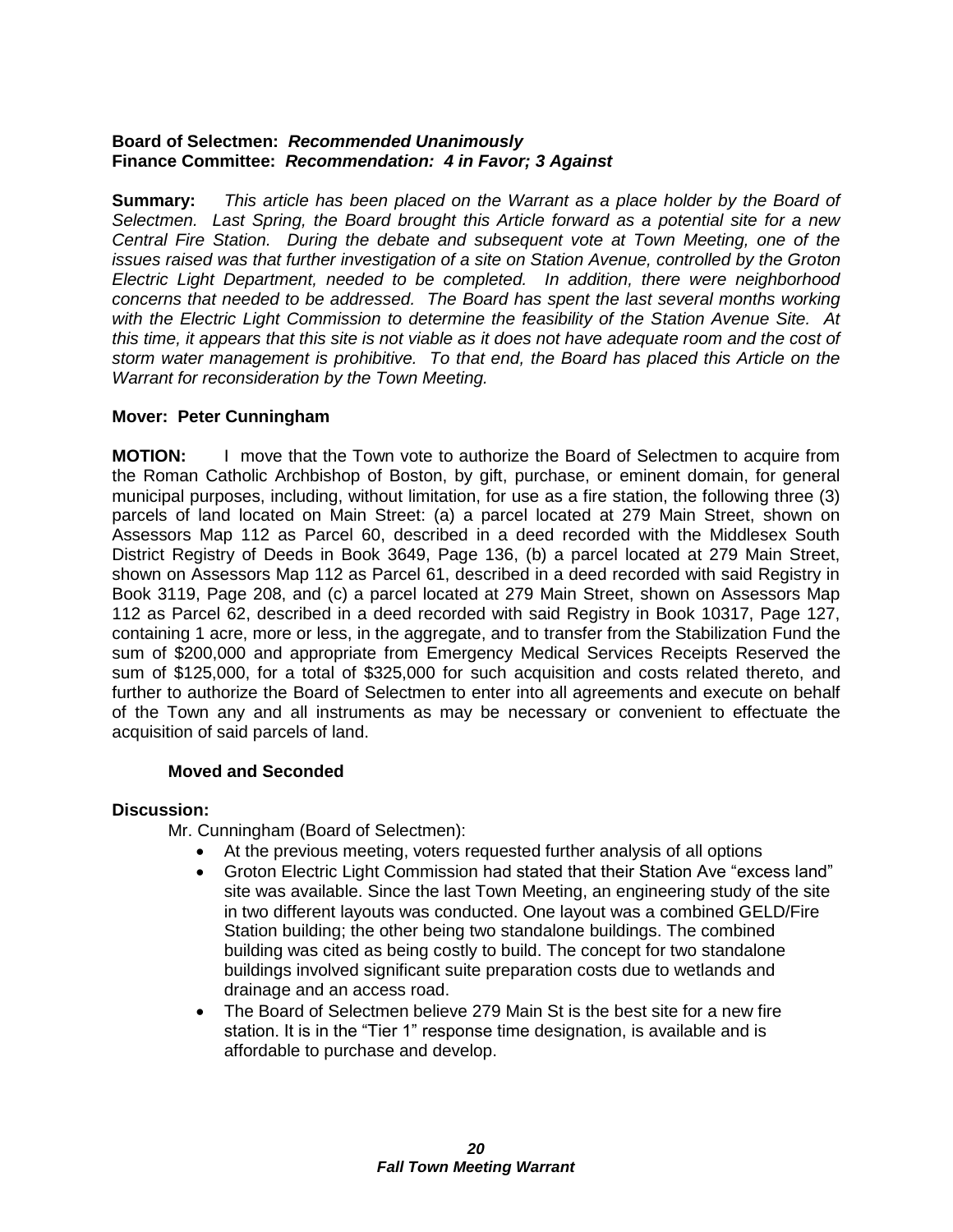- Station Ave, Prescott School and 14 other sites were considered by the Central Fire Station Relocation Study Committee. All sites had issues, ranging purchase cost, availability and site remediation.
- Public safety concerns are driving the need for a new fire station.

Mr. Green (Finance Committee, Majority)

- With the recent financial analysis, the majority of the Finance Committee feel that financial diligence has been done.
- The risk profile is acceptable. Unknown financials on the other properties.
- It is the opinion that this site will work for the future.

Mr. Prager (Finance Committee, Minority)

- Costs of 279 Main St and of the GELD site are close , if the access road at the GELD site is not built. Opinion is that the access road is not needed. It is .3 miles longer to the same point on Broadmeadow using Main St., and is an acceptable tradeoff.
- Could the GELD site building be scaled back to work better? A larger building may cause underutilization of other facilities. The GELD site meets public safety and architectural requirements and would place most town services in close proximity.

Fire Chief Bosselait

- #1 priority is response time. Station Ave to Main St. adds time. Separate facilities delays response time when EMT equipment and fire equipment are both needed.
- The current station is antiquated. Electric and plumbing both need significant work. The bays are too small, requiring specially sized equipment. The building is not ADA compliant.
- The fire department receives 1100 calls peer year approximately 2 EMS and 1 fire call per day. There are 4 full time fire and EMT personnel. Nights and weekends are manned by call-volunteer personnel. Response time to an incident is increased with call responders as access "to" the building(s) adds to response time. 50% of the calls are Monday to Friday between 8 and 4.
- 279 Main St is the best location because it is centrally located and available to Main St. Growth for Groton is projected to 15,000 residents within 10 years, putting increased demand on fire and other public services. 279 Main St. is the most cost effective solution. It is the #1 ranked site by the Central Fire Station Relocation Committee. The available green space will be more than the current provided by the church building. There are very good site lines from the truck bays – people can see the fire equipment and the firefighters can see the street. There are two means of egress if needed. It would be a visible safe haven.

Deputy Chief Clarence Jefferson (statement read to the Meeting)

 Expressed concern about response times, especially the on-call "two way" response time.

Lieutenant Susan Daly

- A member of the Central Fire Station Relocation Committee.
- Also concerned about response time
- The CFSRC survey rating sheets ranked this site  $#2$ ; the GELD site ranked  $#3$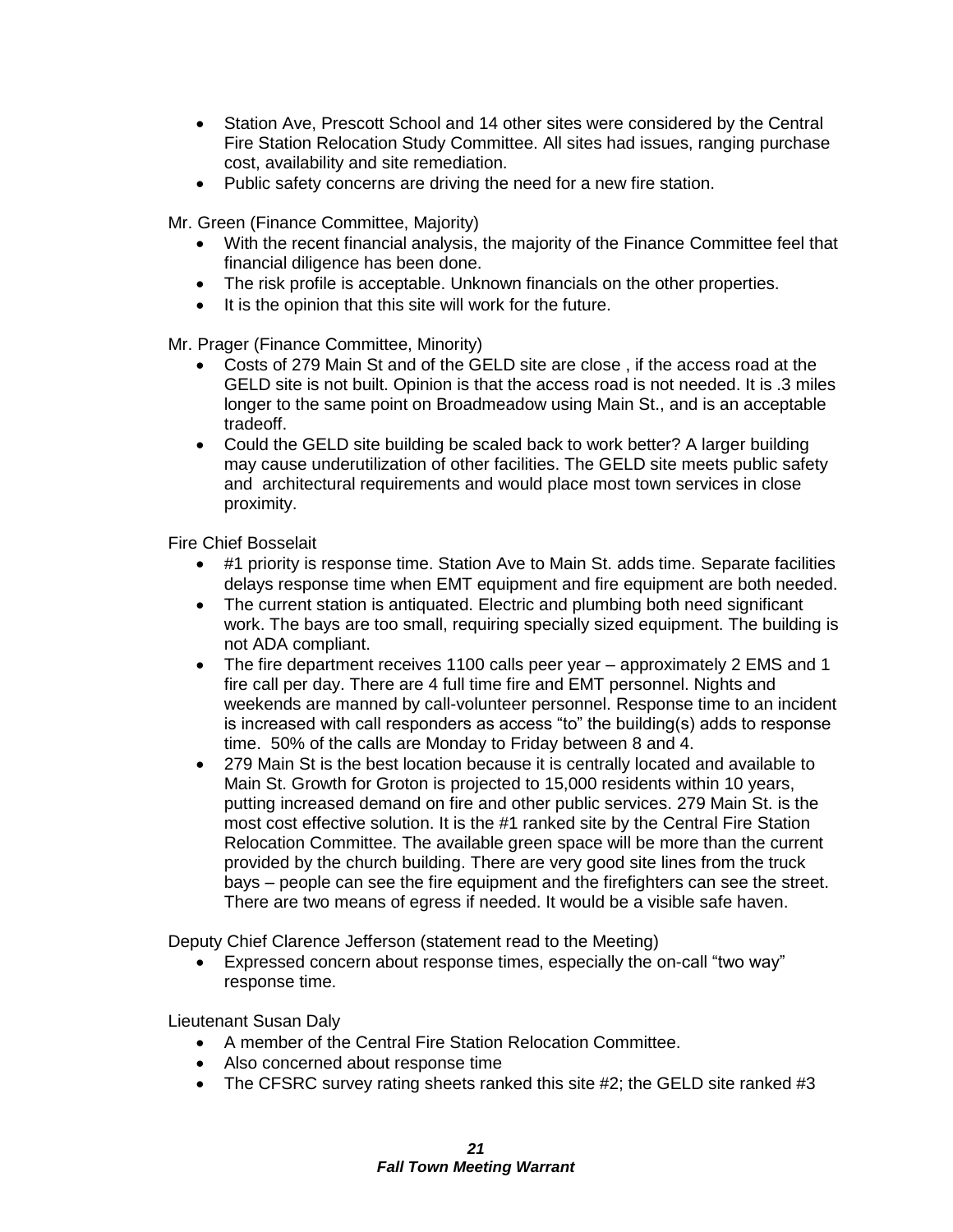• The final report of the CFSRC ranked the 279 Main St site #1, GELD #2 and Prescott School #3. Further due diligence solidified this recommendation.

Police Chief Palma

- The Public Safety Building was built 17 years ago to house police, ambulance and a call fire department. The growth in town requires new space.
- If EMS moved out, the bays would be used by the police department, as much equipment is now stored outside. Additional office space would be used by emergency management services, emergency shelter and the Emergency Operations Center.

Nadia Madden (Conservation Commission)

- There has been no filing to date for a review of a Station Ave plan for a fire station and a GELD facility.
- On Aug 30, the Conservation Commission did rule that GELD could rebuild , as per their single facility plan, on this site.
- The Commission voted "no" to approve a plan based upon a drawing of a larger building and impervious surface. This , however, was not a plan filing. The concerns were flooding potential and impact to water quality.

Al Collins (Historical Commission)

- The HC is interested in retaining the Town's character while progressing into the future. Main St. is an important aspect of the Town's character.
- While 279 Main St. is just outside of the historical district, the Historical Commission is concerned with the impact of a fire station on the Historical District.
- With reservations, the Historical Commission supports the 279 Main St. location for a fire station, and would request to participate in an oversight committee to create a harmonic design.

Kevin Lindemer (Groton Electric Light Commission)

- Station Ave site preparation costs are higher than expected.
- Questions the need for an access road to Broadmeadow
- A fire station could be located on Station Ave, but special consideration would be needed from the Planning Board and Conservation Commission
- If the fire station is not built on Station Ave, GELD will declare the land surplus. GELD is not partial to the fire station location.

Russell Harris (Opponent to the 279 Main St. Fire Station location)

- The location of a fire station at 279 Main St. is bad planning. It will result in a building being out of proportion on the site, with no room for expansion. There will be insufficient parking. The aesthetics will degrade Main St.
- There have been many successful projects in town (e.g. Gibbet Hill, Groton Public Library, Surrenden Farms, Whitney Well, RiverCourt public/private partnership). In his view, the 279 Main St. project does not meet the standards of these efforts.
- Would like to see a concept plan identifying the need, costs and sites, reviewed in public.
- Eminent Domain should not be ruled out to acquire a site. As an example, a better site would be the land next to the Public Safety Building. The fire station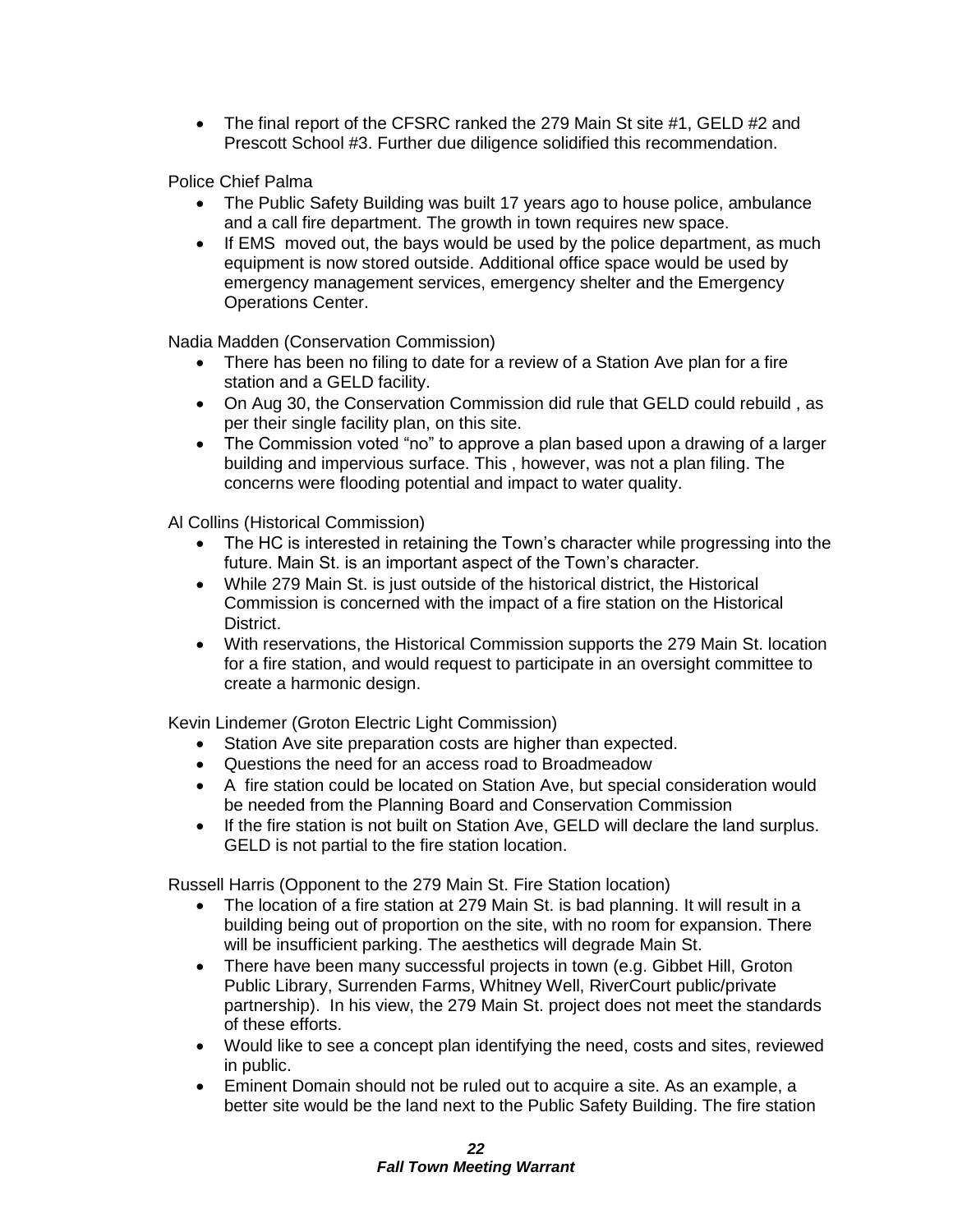could be collocated with the police department. The land could be purchased reasonably. It would be reasonable for the Trust for Groton School and Lawrence Academy to consider a sale, as the Town did sell them Shirley Road> This would be a neighborly act.

Open Discussion

- Peter Cunningham The concept plan is embedded in the Town's Master Plan. Need to rely upon the fire professionals to specify the details.
- Michele Collette (Member of the CFSLC) The property on Farmer's Row, next to the Public Safety Building, was explored. The Trust was not interested in selling. Eminent Domain would be required to obtain this policy.
- Jeremy Januskiewicz (Member of the CFSLC) Believes response time is currently a significant issue because there are two sites to work from. Supports 279 Main St. site as the most cost effective option . Believes fire station should be on Main ST. for visibility and as a safe haven.
- Brooks Lyman Supports a combined fire station. Suggests a concept plan for a fire station is needed. Would like to further explore the use of Prescott School. Acknowledges that 279 Main St. would appear to work as a fire station site.
- Peter Cunningham The Board of Selectmen would welcome Historical Commission and HDC input on the building committee. Pointed out that eminent domain was used for the high school land purchase with a willing seller. There is no known willing seller for fire station land. Eminent domain is very aggressive and should be a last resort.
- Chief Bosselait The station Ave site requires a sewer line and connection. 279 Main St. has all utilities available. An egress road is very important at either site.
- Donna Burton opposes the 279 Main St. site. Believes the land is too costly and that the town is overpaying. States that the land I worth \$200,000 without the church building, and that other costs such as tree removal and sidewalks are not considered. Observes that traffic "gridlock" in the morning on Rt. 119 makes the site poor from a response time perspective.
- Joshua Degen The fire station has 20% coverage on the lot (8000 sf to the lot's 44,000 sf area). Traffic is the same at 279 West Main St. as a Station Ave/Main St.
- Michael Manuguian Is 26 parking places and an 8,000 sf building adequate for 50 years?
- Don Black In Jan., 2011, 30 parking places and 11,000 sf were the criteria. Believes 8,000 sf is inadequate.
- Michael Manuguian Are the selection criteria being followed? Believes the process has not consistently looked at and evaluated the criteria.
- Jay Prager Station Ave site could be less costly if not for architectural concerns. The analyses assume these would be the same.
- Dr. Susan Horowitz In support of the article. The Town chose the fire chief because of his expertise. He has been the point person on this analysis since the beginning. "Not said lightly", the Town's needs need to be considered ahead of the abutters'.
- Station One Lieutenants (Call Members) Station One gets the most calls. It houses specialized equipment (e.g. the ladder truck). 50% of the members are cross trained as EMTs, which involves accessing the second location for ambulances. The current location has immediate issues to be addressed, including a lack of space, cold weather operation and mutual aid equipment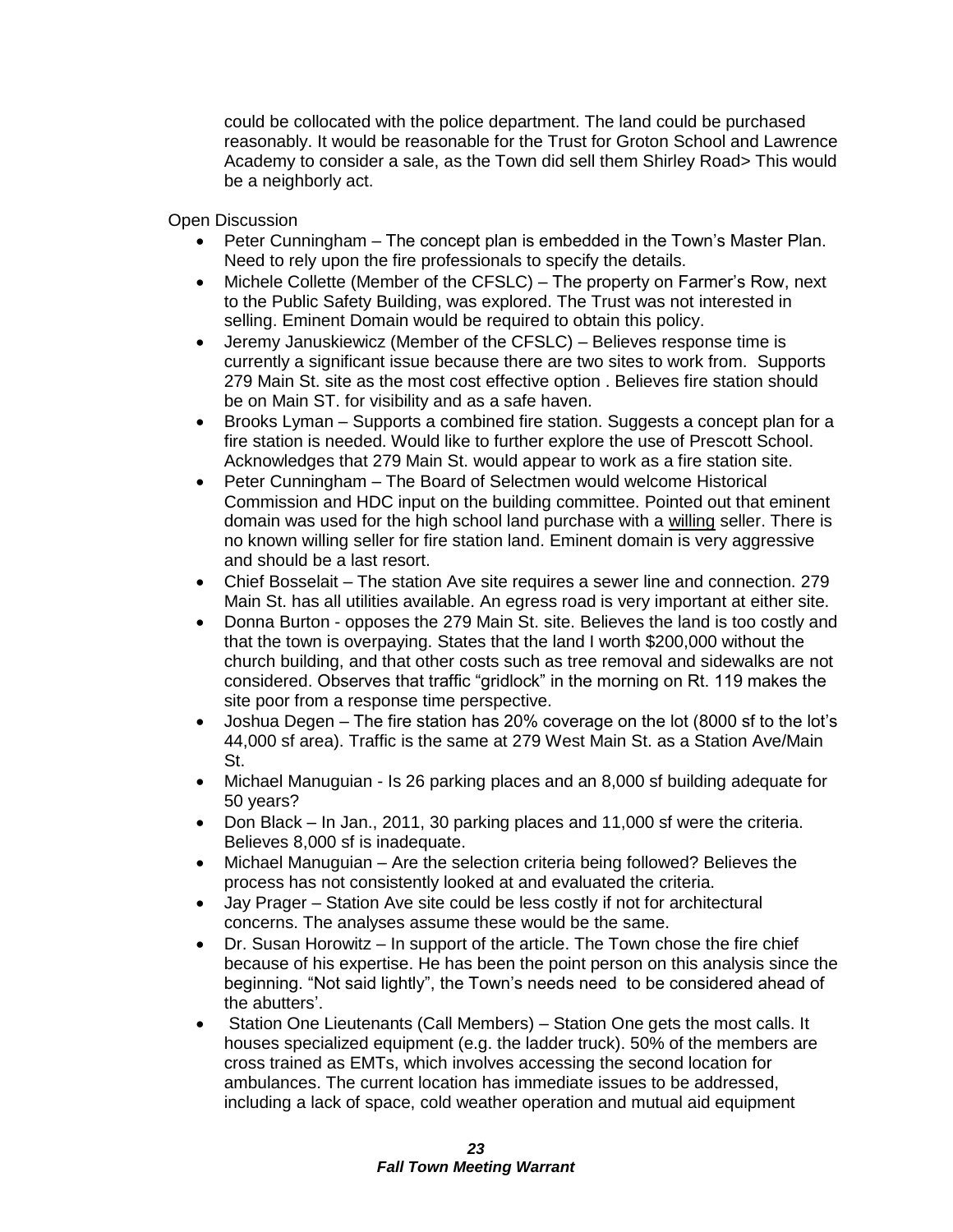unable to fit in heated space. To the potential neighbors, wish to impart a message that noise is minimal and only as needed, grounds are kept and general consideration of the neighbors is a priority.

- Stuart Schulman Also welcomes historical input to the building of the fire station. Believes a firehouse should be visible. The 279 Main ST site is not perfect, but believes it is the best site.
- Paul Matisse Preserving the beauty and character of the Town is as important as the financials in this decision. Believes the design is "way out of scale" for the area. Questions the validity of this site to serve for a 50 year period.
- Lieutenant Susan Daly the Central Fire Station Location Study committee sated that a 7,000 sf footprint was required for a firestation. There are sidewalks across Main St. from this site for pedestrian traffic, and would not interfere with fire traffic. Main St. "gridlock" is present today, and the fire traffic is able to negotiate it.
- Scott Harker This discussion is about the priorities of a fire station. If we don't purchase the land, the town will have little or no control over what goes there.
- Bob Pine Are response times from 279 Main St., Station Ave and Prescott School essentially the same?
	- o Chief Bosselait Yes. Most imp0ortant aspect of response time is to be under one roof. There are some response time challenges with being on the side street (Station Ave) and behind the Prescott School. 279 Main St. is the quickest in most circumstances.

Why is the access road on Station Ave allocated to the project if we planned to build it anyway? Thinks the process has not been good. Perceives that the financials from the process are biased. Doesn't believe that a building of this scale could be built on that site.

- Joshua Degen An access road is required for the fire station. It will cost \$1042 per foot..
- (Unknown) What is the liability to remove the church building?
	- $\circ$  R: If the church is not relocated at the relocator's expense, the Archdiocese will pay \$25,00 towards demolition. The Town will be responsible for the balance. The Town has an estimate for \$35,000 for demolition and \$15,000 for asbestos removal.
- Q: Are there objective criteria from experts for the construction and siting of a fire station?
	- o R: Yes. This process used Dorrier and Whitier's expertise.

# **MOTION TO MOVE THE QUESTION**

**Moved and Seconded Quantum: 2/3rds Majority Vote on Motion to Move the Question: Chair declared 2/3 vote; 7 voters did not contest**

# **VOTE ON ARTICLE 26 MAIN MOTION**

**Quantum of Town Meeting Vote: 2/3's Majority Vote: 199 In Favor 112 Against Motion is Defeated** 

*ARTICLE 27: DESIGN FUNDING FOR A NEW CENTER FIRE STATION*

\_\_\_\_\_\_\_\_\_\_\_\_\_\_\_\_\_\_\_\_\_\_\_\_\_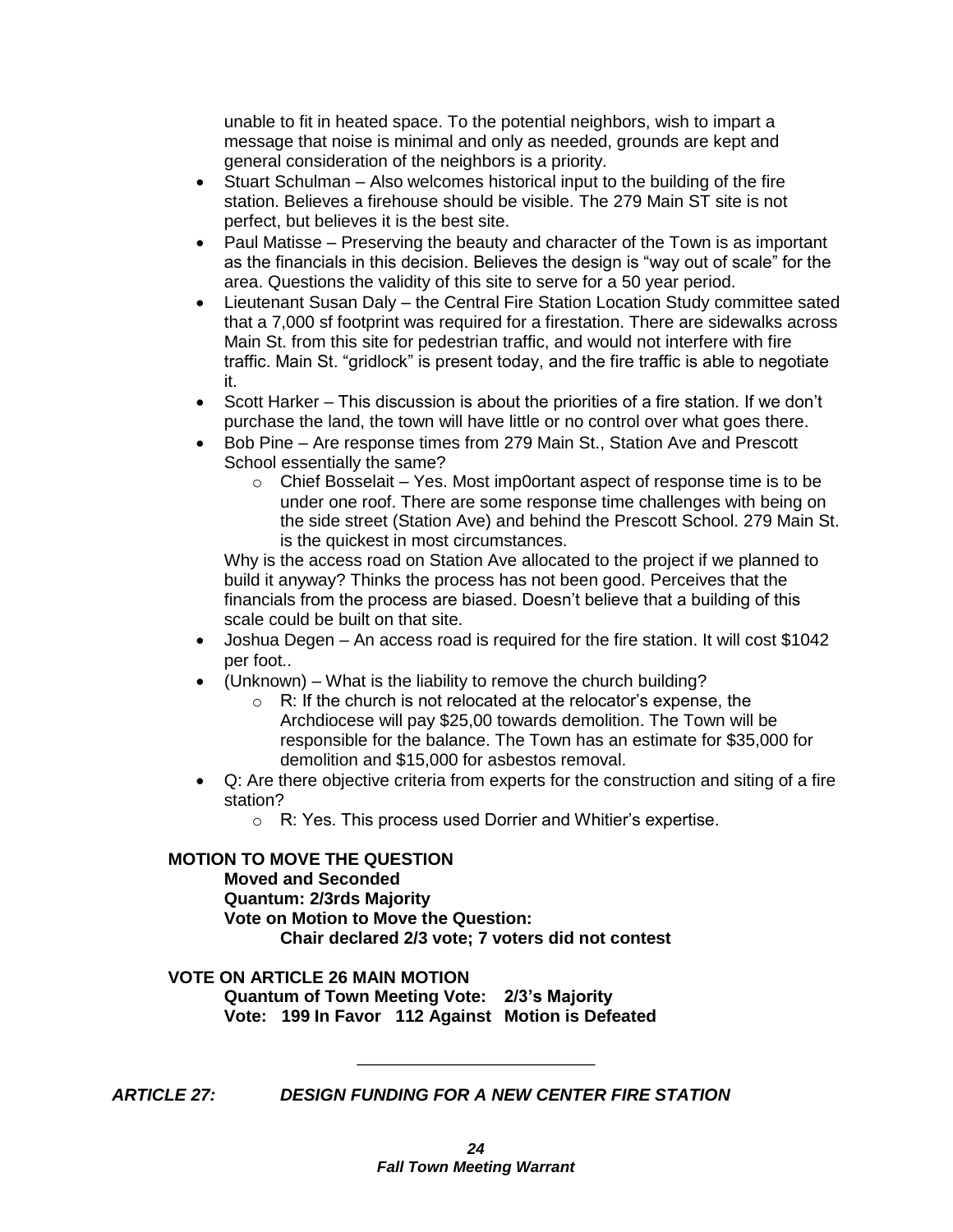To see if the Town will vote to raise and appropriate, transfer from available funds, and/or borrow a sum or sums of money, to be expended by the Town Manager, for the purpose of hiring an architect and/or engineer, pursuant to the Designer Selection Guidelines adopted by the Board of Selectmen in December, 2010, for the design of a new Center Fire Station, and all costs associated and related thereto, or to take any other action relative thereto.

#### *BOARD OF SELECTMEN*

#### **Board of Selectmen:** *Recommended Unanimously* **Finance Committee:** *Recommendation – None taken due to postponement of article*

**Summary:** *This Article has also been placed on the Warrant by the Board of Selectmen as a place holder. Should the Town Meeting vote to authorize the purchase of the property at 279 Main Street for a new Fire Station, or if another site is determined to be viable, this Article will serve to request the necessary funding to design the new Center Fire Station on the selected site and advertise the project for construction. The Project will be brought back to a future Town Meeting (either next Spring or Fall) for construction funding. More information will be provided at Town Meeting.*

#### **Mover: Joshua Degen**

**MOTION:** I move that the sum of \$500,000 be appropriated, to be expended by the Town Manager, for the purpose of hiring an architect and/or engineer, pursuant to the Designer Selection Guidelines adopted by the Board of Selectmen in December, 2010, for the design of a new Center Fire Station, and all costs associated and related thereto; that to meet this appropriation the Treasurer, with the approval of the Board of Selectmen be authorized to borrow the sum of \$500,000 and issue bonds or notes of the Town therefor, pursuant to Chapter 44, Section 7 of the General Laws as amended and supplemented, or any other enabling authority.

# **Moved and Seconded Quantum of Town Meeting Vote: 2/3's Majority**

#### **MOTION: I move to postpone Article 26 Indefinitely Moved and Seconded**

#### **Discussion:**

- Q: Floor member suggested amending the article to fund a concept plan for the fire station
	- $\circ$  R: The Moderator and Town Counsel both ruled that the proposal was beyond the scope of the article.

### **Motion to Move the Question Moved and Seconded Quantum: 2/3rd Majority Vote on Motion to Move the Question: Chair declares 2/3rd Majority**

# **Vote on Motion To Postpone Indefinitely: Majority**

\_\_\_\_\_\_\_\_\_\_\_\_\_\_\_\_\_\_\_\_\_\_\_\_\_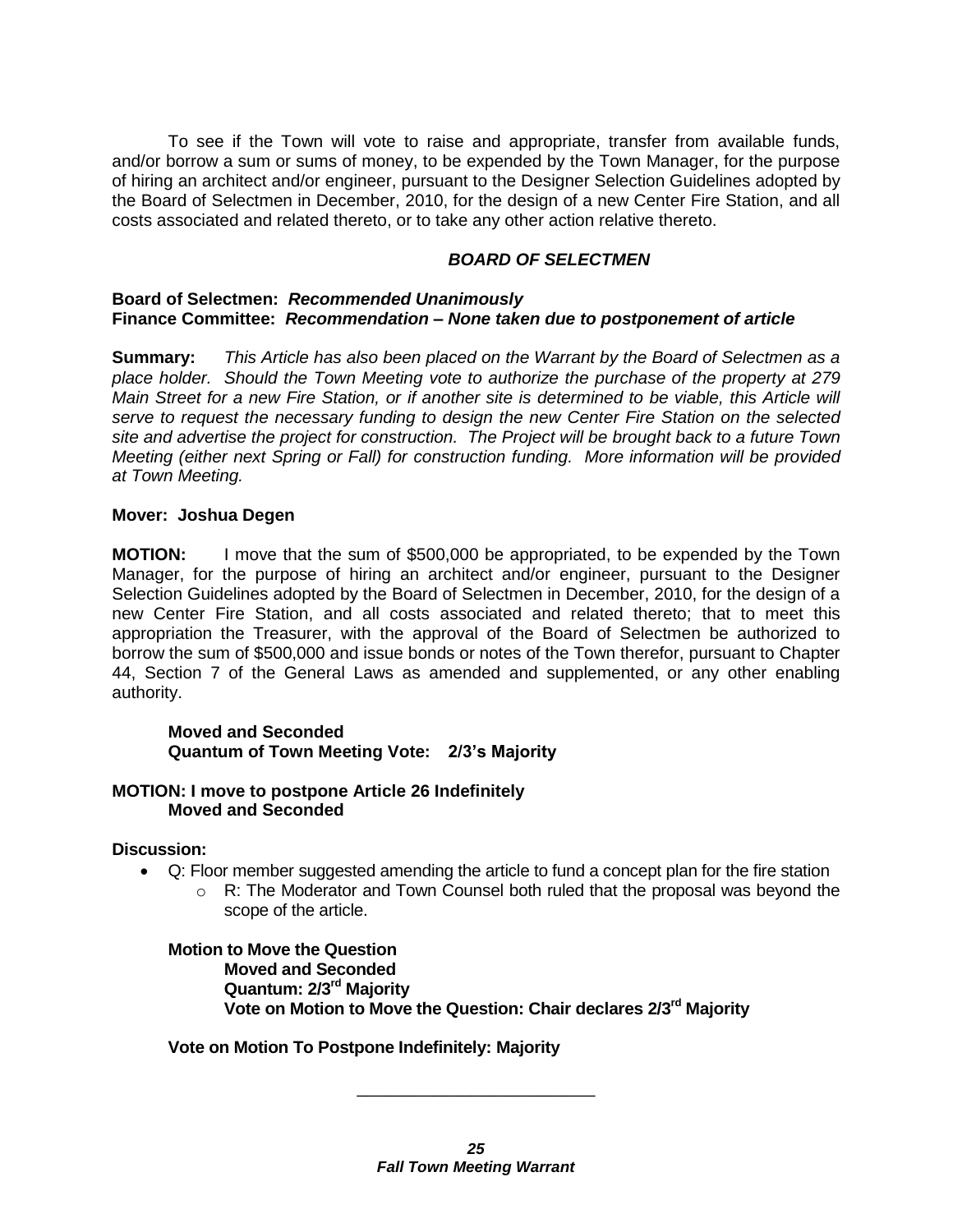#### *ARTICLE 19: DESIGN GUIDELINES - TOWN CENTER OVERLAY DISTRICT*

To see if the Town will vote to raise and appropriate, transfer from available funds, and/or borrow a sum or sums of money to fund the preparation of design guidelines for the redevelopment of the Town Center Overlay District, said guidelines to be prepared as part of the contract for the Comprehensive Master Plan Phase II Implementation, or to take any other action relative thereto.

#### *PLANNING BOARD*

#### **Board of Selectmen:** *Recommended Unanimously* **Finance Committee:** *Not Recommended*

**Summary:** *The Planning Board is requesting funding in the amount of \$15,000 to prepare design guidelines for the Town Center Overlay District, which was created by vote of the 2011 Spring Town Meeting. The process will include a series of workshops and forums with stakeholders and the general public.*

#### **Mover: Anna Eliot**

**MOTION:** I move that the Town vote to transfer the sum of \$15,000 from the Excess and Deficiency Fund (Free Cash) to fund the preparation of design guidelines for the redevelopment of the Town Center Overlay District, said guidelines to be prepared as part of the contract for the Comprehensive Master Plan Phase II Implementation.

# **Moved and Seconded Quantum of Town Meeting Vote: Majority**

**Discussion:**

- Planning Board Design guidelines provide a frame of reference for cohesive development of the town center
- Finance Committee Not recommended as it is a lot of money. Recommends that the town use internal expertise to develop these guidelines
- Comment: Supporter of the article does not agree that town hall expertise is appropriate to develop the guidelines.
- Q: Are these guidelines binding?
	- o R: These are not standards and are not binding. However, these guidelines will let developers know what's being asked.
- Comment: Local developer has spent over 50 hours interpreting the current guidelines for use in the town center. Expertise is needed to develop new guidelines.
- Comment: Updating the guidelines is necessary. Is spending the additional dollars necessary?
- Q: Is the town center defined?
	- $\circ$  R: No. that is the first step.
- Q: Will the Historic District Commission and Histrical Commission be involved?
	- o R: Yes
- Would these new guidelines affect the 134 Mian ST project?
	- o R: No
- Will these guidelines impact what replaces the Gorton Inn?
	- o R: Yes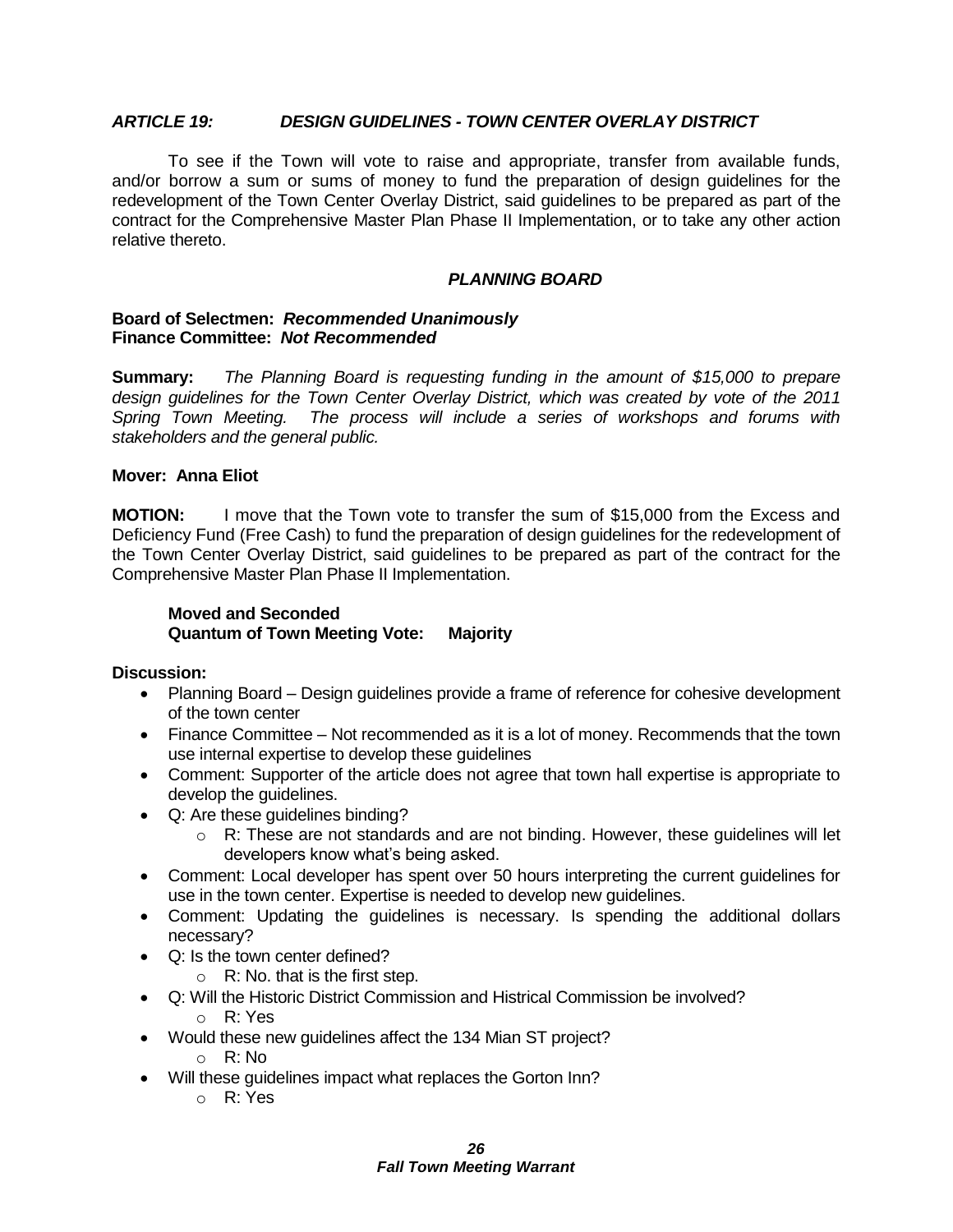#### **Motion to Amend Mover:Rodney Hersch**

I move that all town departments shall be exempt from any guidelines that are more limiting that those imposed by the State.

**Ruling: Town Counsel ruled that this amendment is outside the scope of Article 19**

#### **Vote on Article 19 Main Motion: Majority**

\_\_\_\_\_\_\_\_\_\_\_\_\_\_\_\_\_\_\_\_\_\_\_\_\_

# *ARTICLE 20: 26 ANTHONY DRIVE – CONNECTION TO TOWN SEWER*

To see if the Town will vote to extend the "Groton Center Sewer System", as established by the vote of the Special Town Meeting of February 6, 1989, under Article 7, to include the property shown on Groton Assessors' Maps as parcel 216-10, provided that all costs of designing, laying, and construction of the extension and any associated connection and the cost of additional capacity and the property owner's proportionate share of the general benefit facilities – General Benefits Facility Charge, and all other costs associated therewith, are paid by the owner of the property benefited thereby, whether by the assessment of betterments or otherwise, or to take any other action relative thereto.

#### *BOARD OF SEWER COMMISSIONERS*

#### **Board of Selectmen:** *Recommended (4 In Favor, 1 Against)* **Finance Committee:** *No Position*

**Summary:** *This article seeks approval to extend the Center Sewer System to include the property shown as Assessors' Parcel 216-10 to allow the property to connect to the Town Sewer system.*

#### **Mover: Peter Cunningham**

**MOTION:** I move that the Town vote to extend the "Groton Center Sewer System", as established by the vote of the Special Town Meeting of February 6, 1989, under Article 7, to include the property shown on Groton Assessors' Maps as parcel 216-10, provided that all costs of designing, laying, and construction of the extension and any associated connection and the cost of additional capacity and the property owner's proportionate share of the general benefit facilities – General Benefits Facility Charge, and all other costs associated therewith, are paid by the owner of the property benefited thereby, whether by the assessment of betterments or otherwise.

**Moved and Seconded Quantum of Town Meeting Vote: Majority Vote on Article 20 Main Motion: Majority**

# *ARTICLE 21: 21 ARLINGTON STREET – CONNECTION TO TOWN SEWER*

To see if the Town will vote to extend the "Groton Center Sewer System", as established by the vote of the Special Town Meeting of February 6, 1989, under Article 7, to include the property

\_\_\_\_\_\_\_\_\_\_\_\_\_\_\_\_\_\_\_\_\_\_\_\_\_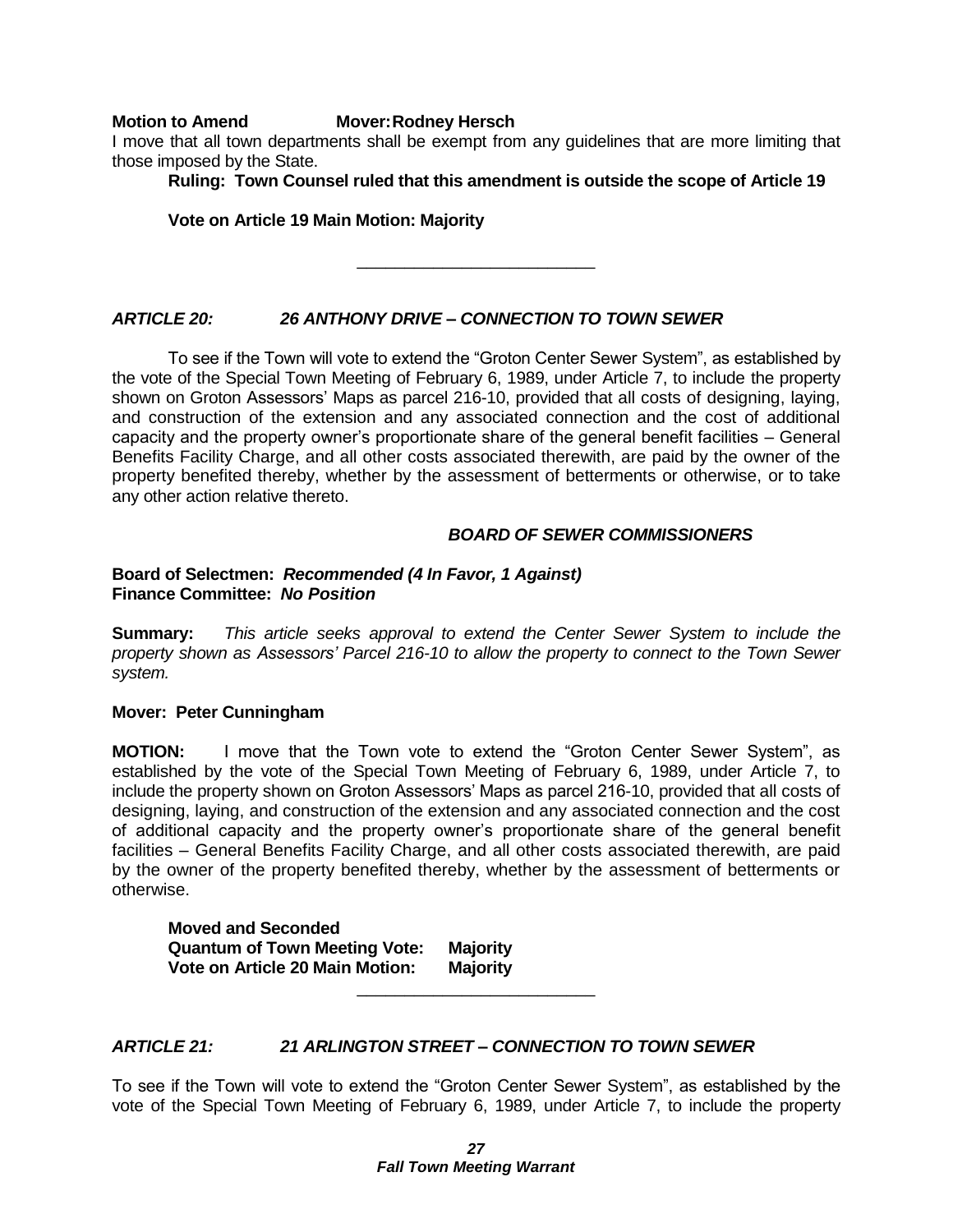shown on Groton Assessors' Maps as Parcel 110-10, provided that all costs of designing, laying, and construction of the extension and any associated connection and the cost of additional capacity and the property owner's proportionate share of the general benefit facilities – General Benefits Facility Charge, and all other costs associated therewith, are paid by the owner of the property benefited thereby, whether by the assessment of betterments or otherwise, or to take any other action relative thereto.

#### *BOARD OF SEWER COMMISSIONERS*

#### **Board of Selectmen:** *Recommended Unanimously* **Finance Committee:** *No Position*

**Summary:** *This article seeks approval to extend the Center Sewer System to include the property shown as Assessors' Parcel 110-10 to allow the property to connect to the Town Sewer system.*

#### **Mover: Peter Cunningham**

**MOTION:** I move that the Town vote to extend the "Groton Center Sewer System", as established by the vote of the Special Town Meeting of February 6, 1989, under Article 7, to include the property shown on Groton Assessors' Maps as Parcel 110-10, provided that all costs of designing, laying, and construction of the extension and any associated connection and the cost of additional capacity and the property owner's proportionate share of the general benefit facilities – General Benefits Facility Charge, and all other costs associated therewith, are paid by the owner of the property benefited thereby, whether by the assessment of betterments or otherwise.

**Moved and Seconded Quantum of Town Meeting Vote: Majority Vote on Article 21 Main Motion: Unanimous**

# *ARTICLE 22: AMEND PERSONNEL BYLAW*

To see if the Town will vote to amend Chapter 48, "Personnel," of the Code of the Town of Groton by deleting the current Chapter 48 in its entirety, and replacing it with a new Chapter 48, "Personnel", a copy of which is on file in the Office of the Town Clerk, or to take any other action relative thereto.

\_\_\_\_\_\_\_\_\_\_\_\_\_\_\_\_\_\_\_\_\_\_\_\_\_

#### *BOARD OF SELECTMEN*

#### **Board of Selectmen:** *Recommended Unanimously* **Finance Committee:** *No Position*

**Summary:** *During the annual appointments this past year, the Board of Selectmen voted unanimously to disband the Personnel Board. It was determined that with the change in Town governance and the hiring of a full time Town Manager and Human Resources Director, the duties of the Personnel Board were otherwise outlined in the Town Charter. The purpose of this article is to remove all references to the Personnel Board from the Bylaw. These duties will be divided among the Board of Selectmen, Town Manager and Human Resources Director.*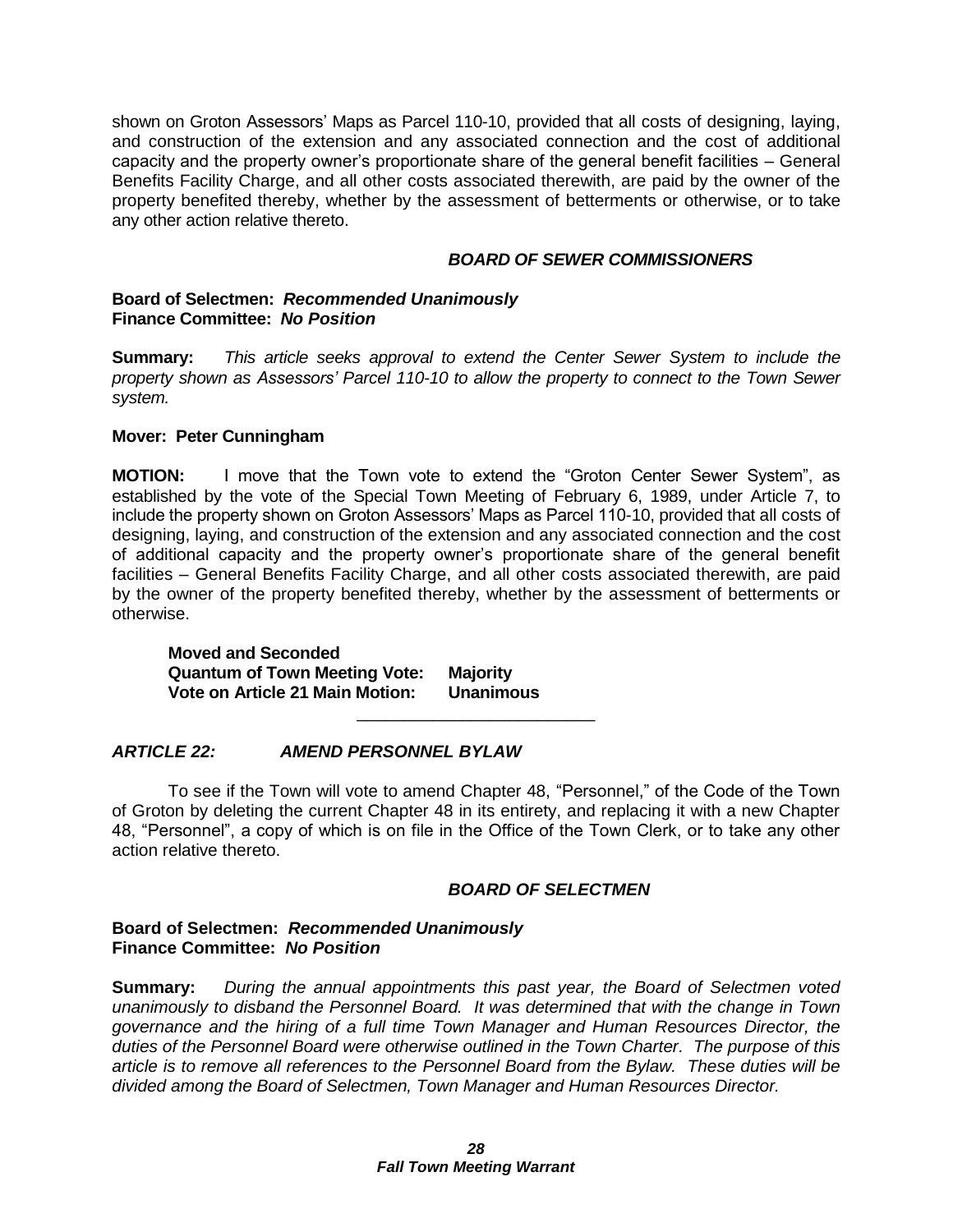#### **Mover: George Dillon**

**MOTION:** I move that the Town vote to amend Chapter 48, "Personnel," of the Code of the Town of Groton by deleting the current Chapter 48 in its entirety, and replacing it with a new Chapter 48, "Personnel", a copy of which is on file in the Office of the Town Clerk.

**Moved and Seconded Quantum of Town Meeting Vote: Majority**

#### **Discussion:**

- The Board of Selectmen have previously voted to eliminate the Personnel Board. Most of the functions of the Board are defined in the Town Charter to be those of the Town Manager.
- Members stated that the bylaw eliminates a grievance procedure for bylaw employees.
	- $\circ$  R: The grievance procedure under the new bylaw would be the same as that for union employees.
- Comment: There is no independent grievance body. Checks and balances are not present.

**MOTION to Move the Question: Moved and Seconded Quantum:2/3rd Majority Vote on the Motion to Move the Question: Chair declared 2/3rd vote**

**Vote on Article 22 Main Motion: Does not pass**

# *ARTICLE 23: ACCEPT THE PROVISIONS OF M.G.L. CHAPTER 140, SECTION 147A*

\_\_\_\_\_\_\_\_\_\_\_\_\_\_\_\_\_\_\_\_\_\_\_\_\_

To see if the Town will vote to accept the provisions of Section 147A, Chapter 140 of Massachusetts General Laws to empower the Town to enact by-laws relative to the regulation of dogs, or to take any other action relative thereto.

# *DOG CONTROL BYLAW COMMITTEE*

#### **Board of Selectmen:** *Recommended Unanimously* **Finance Committee:** *No Position*

**Summary:** *Acceptance of MGL chapter 140, section 147A will empower the Town to enact additional bylaws regulating dogs, and to enact fines in excess of fifty dollars. The acceptance of section 147A is necessary to implement the fees and fines proposed in the article in this warrant seeking to revise Chapter 128, Dogs, of the Code of Groton.*

#### **Mover: Stuart Schulman**

**MOTION:** I move that the Town vote to accept the provisions of Section 147A, Chapter 140 of Massachusetts General Laws to empower the Town to enact by-laws relative to the regulation of dogs.

#### **Moved and Seconded**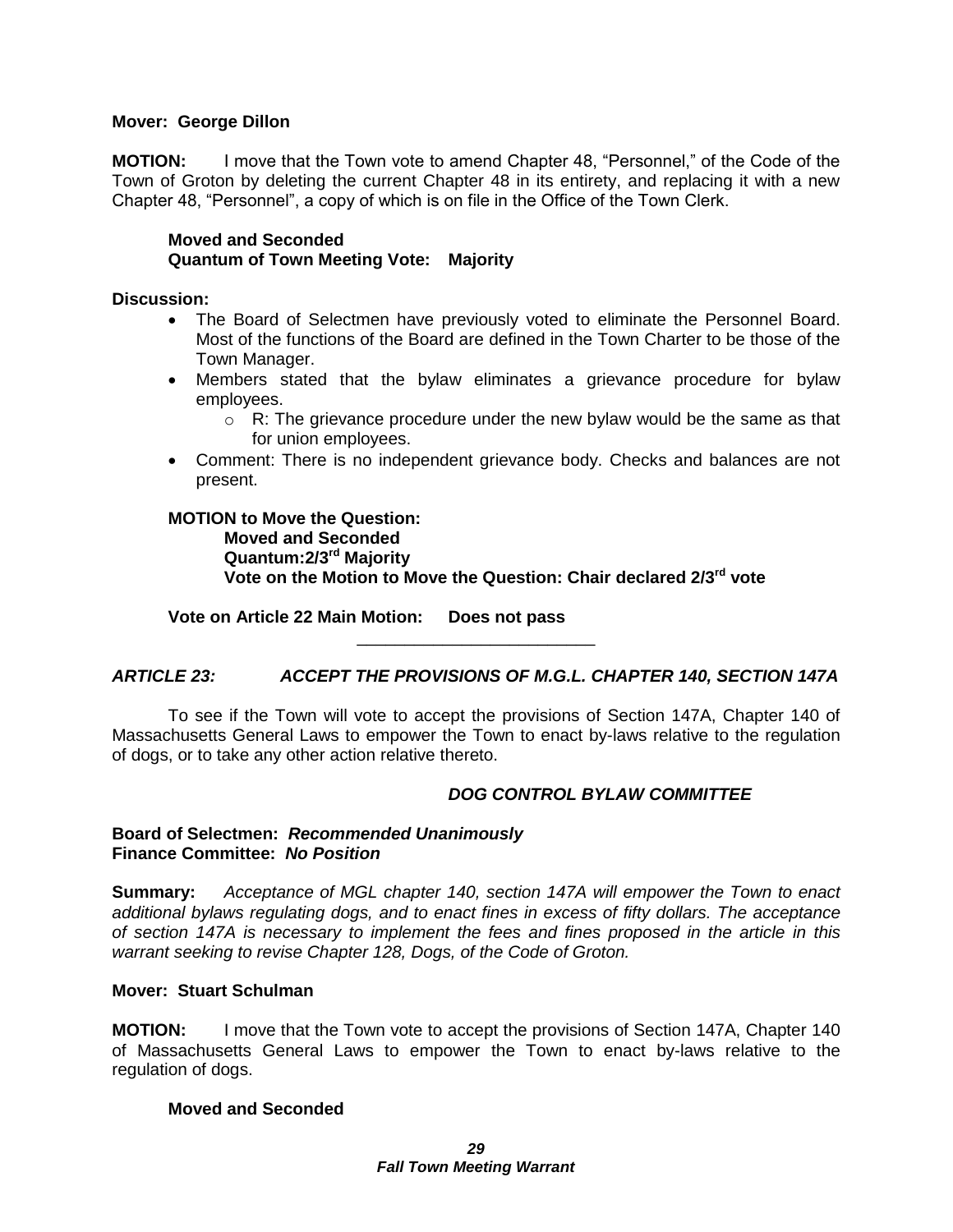**Quantum of Town Meeting Vote: Majority Vote on Article 23 Main Motion:** 

#### *ARTICLE 24: AMEND DOG CONTROL BYLAW*

To see if the Town will vote to amend Chapter 128, "Dogs," of the Code of the Town of Groton by deleting the current Chapter 128 in its entirety, and replacing it with a new Chapter 128, "Dogs," as set forth in Appendix A to this warrant, or to take any other action relative thereto.

\_\_\_\_\_\_\_\_\_\_\_\_\_\_\_\_\_\_\_\_\_\_\_\_\_

#### *DOG CONTROL BYLAW COMMITTEE*

#### **Board of Selectmen:** *Recommended Unanimously* **Finance Committee:** *No Position*

**Summary:** *The proposed revisions to Chapter 128 include the addition of a "Dangerous Dogs" article, increased fines and general clarifications. The amendment also incorporates Selectmen's Regulation Chapter 223, which addresses dog bites, into the general bylaw.*

#### **Mover: Stuart Schulman**

**MOTION:** I move that the Town vote to amend Chapter 128, "Dogs," of the Code of the Town of Groton by deleting the current Chapter 128 in its entirety, and replacing it with a new Chapter 128, "Dogs," as set forth in Appendix A to the Warrant for the October 17, 2011 Fall Town Meeting, with the following exception: substitute the figure of \$300.00 for the figure of \$500.00 in paragraphs 4 and 5 of section 128-8.

#### **Moved and Seconded Quantum of Town Meeting Vote: Majority**

#### **Motion to Amend #1 Mover: Paula Martin**

I move to amend Section 128-3.1 License Required Penalty by adding the words at the end ", unless identified as a Dangerous Dog."

**Moved and Seconded Quantum: Majority Vote on Motion to Amend #1: Majority**

**Motion to Amend #2 Mover: Paula Martin** 

I move to amend Section 128-4 Violations and Penalties by changing the words in parenthesis to "non-dangerous dogs only".

**Moved and Seconded Quantum: Majority Vote on Motion to Amend #2: Unanimous**

**Motion to Amend #3 Mover: Paula Martin**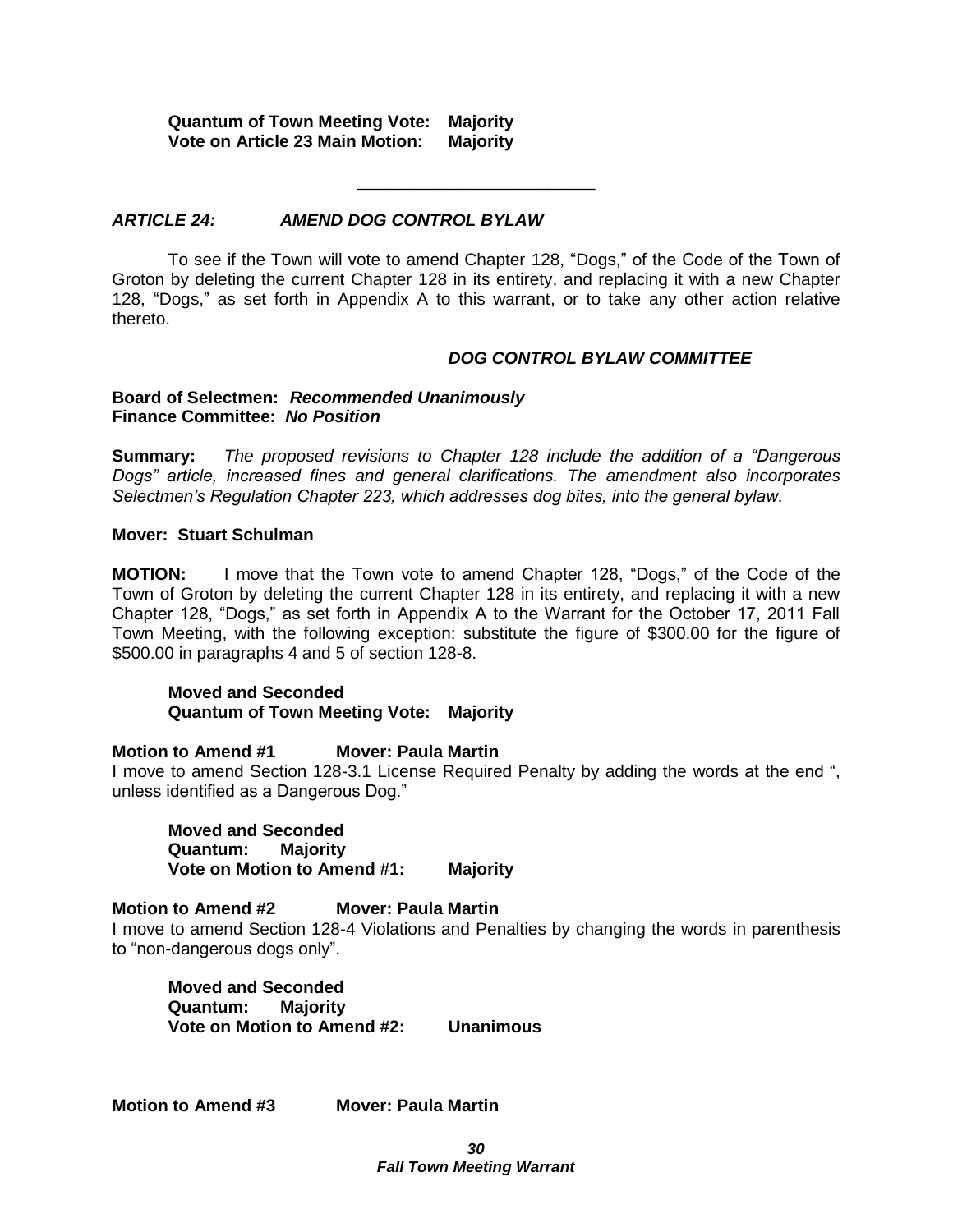I move to amend Section 128-4 Violations and Penalties Section D which reads "Late Registration Fines (per dog in addition to registration fee)" by changing the word "registration" to "licensing".

**Moved and Seconded Quantum: Majority Vote on Motion to Amend #3: Unanimous**

#### **Motion to Amend #4 Mover: Paula Martin**

I move to Amend Section 128-6 by adding a Section D to read

"D. In the event of a report of a bite between a dog and its adult owner n the owner's property from a mandatory reporting authority, the Dog Officer shall decline the enforcement procedure stated in Section 128-5.

**Moved and Seconded Quantum: Majority After some discussion: Unanimous Consent granted for the Mover to withdraw Motion #4. Motion #4 was withdrawn.**

**Vote on Article 24 as amended with Motions 1, 2 and 3:Majority**

# *ARTICLE 25: LEGISLATION - PILOT FOR SOLAR ENERGY GENERATORS*

To see if the Town will vote to authorize the Board of Selectmen to negotiate and enter into a payment in lieu of taxes (PILOT) agreement or agreements for property within the Town on which solar electricity generation facilities are constructed, and to petition the General Court of the Commonwealth of Massachusetts for any special legislation necessary for such agreement or agreements, or to take any other action relative thereto.

\_\_\_\_\_\_\_\_\_\_\_\_\_\_\_\_\_\_\_\_\_\_\_\_\_

# *BOARD OF SELECTMEN*

#### **Board of Selectmen:** *Recommended Unanimously* **Finance Committee:** *Recommended Unanimously*

**Summary:** *The purpose of this Article is to authorize the Town to enter into agreements with solar power generation companies. A PILOT (payment in lieu of taxes) program allows an agreement between the Town and the company that specifies the amount to be paid to the Town in place of real estate taxes. A major electric industry restructuring law was put in place in 1997 when electric distribution companies were forced to divest themselves of their generation capabilities. For 12 years thereafter certain transition conditions were set up. The installation of a solar field would be impractical at normal personal property tax rates. However with a PILOT in place, the Town could gather significant additional tax revenue that it would not otherwise be able to receive. Locally generated electricity has the obvious advantage of protection against more global failures. This would help our municipal light department set better rates based on the "peak hour" value used for the hot summer days. The local generation would be renewable.*

# **Mover: Stuart Schulman**

**MOTION:** I move that the Town vote to authorize the Board of Selectmen to negotiate and enter into a payment in lieu of taxes (PILOT) agreement or agreements for property within the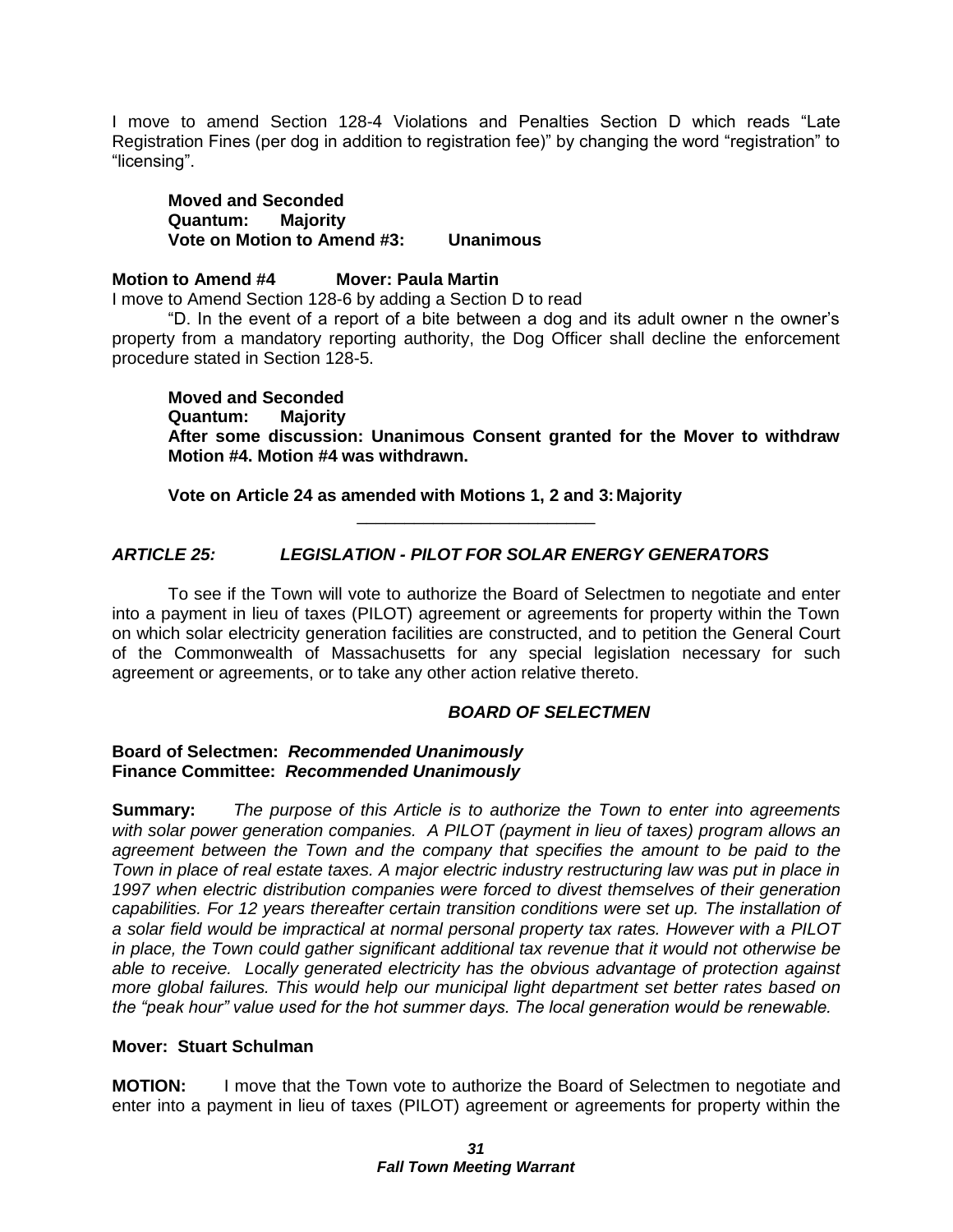Town on which solar electricity generation facilities are constructed, which PILOT agreement or agreements may grant reductions or exemptions from the level of taxes otherwise due, in amounts negotiated by the Board, and subject to such further vote of the Town as may be required by law; and to petition the General Court of the Commonwealth of Massachusetts for any special legislation necessary for such agreement or agreements.

#### **Moved and Seconded Quantum of Town Meeting Vote: Majority**

#### **Discussion:**

Q: Is this a Home Rule Petition or enabling legislation?

R: Implementing this PILOT program may require a Special Act of the Legislature.

Comment: This is a real opportunity to support alternative enegy.

### **Motion to Postpone Indefinitely Mover: Stuart Schulman Moved and Seconded Quantum: Majority**

Discussion: Federal legislation enabling this program expires on December 31, 2011. If the Motion is postponed indefinitely, we will not be able to take advantage of it.

#### **Motion to amend Article 25 Main Motion Mover: Stuart Schulman**

I move to amend the main motion by inserting the words "personal property" in the fourth line following the words "exemption from the level of". The Motion to now read:

I move that the Town vote to authorize the Board of Selectmen to negotiate and enter into a payment in lieu of taxes (PILOT) agreement or agreements for property within the Town on which solar electricity generation facilities are constructed, which PILOT agreement or agreements may grant reductions or exemptions from the level of personal property taxes otherwise due, in amounts negotiated by the Board, and subject to such further vote of the Town as may be required by law; and to petition the General Court of the Commonwealth of Massachusetts for any special legislation necessary for such agreement or agreements.

**Moved and Seconded Quantum: Majority Vote on Motion to Amend Article 25: Unanimous**

**Vote on Motion to Postpone Indefinitely: Defeated**

**Vote on Article 25 Main Motion as amended: Majority**

**Motion to Adjourn the 2011 Fall Town Meeting Moved and Seconded Quantum: Majority Vote: Majority**

**The 2011 Fall Town Meeting was adjourned at 12:10 AM on October 25, 2011.**

\_\_\_\_\_\_\_\_\_\_\_\_\_\_\_\_\_\_\_\_\_\_\_\_\_

\_\_\_\_\_\_\_\_\_\_\_\_\_\_\_\_\_\_\_\_\_\_\_\_\_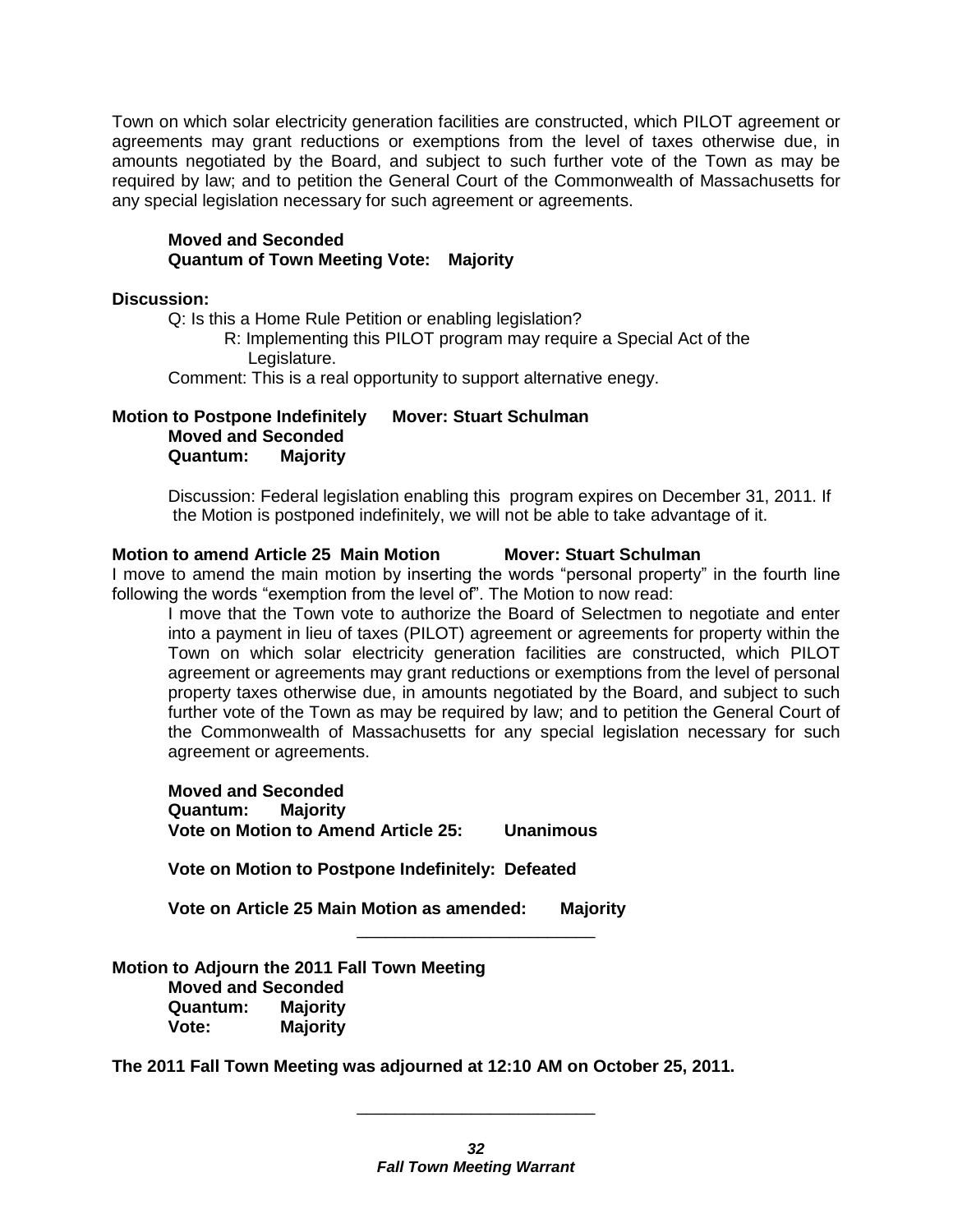Hereof fail not and make return of your doings to the Town Clerk on or before time of said meeting.

Given under our hands this  $26<sup>th</sup>$  Day of September in the year of our Lord Two Thousand Eleven.

> *Anna Eliot* Anna Eliot, Chairman

*George F. Dillon, Jr.* George F. Dillon, Jr., Vice-Chairman

*Peter S. Cunningham* Peter S. Cunningham, Clerk

*Joshua A. Degen* Joshua A. Degen, Member

*Stuart M. Schulman* Stuart M. Schulman, Member

OFFICERS RETURN Groton, Middlesex

Pursuant to the within Warrant, I have this day notified the Inhabitants to assemble at the time, place, and for the purpose mentioned as within directed. Personally posted by Constable.

 $\overline{\phantom{a}}$  , and the contract of the contract of the contract of the contract of the contract of the contract of the contract of the contract of the contract of the contract of the contract of the contract of the contrac Constable **Constable Date Duly Posted**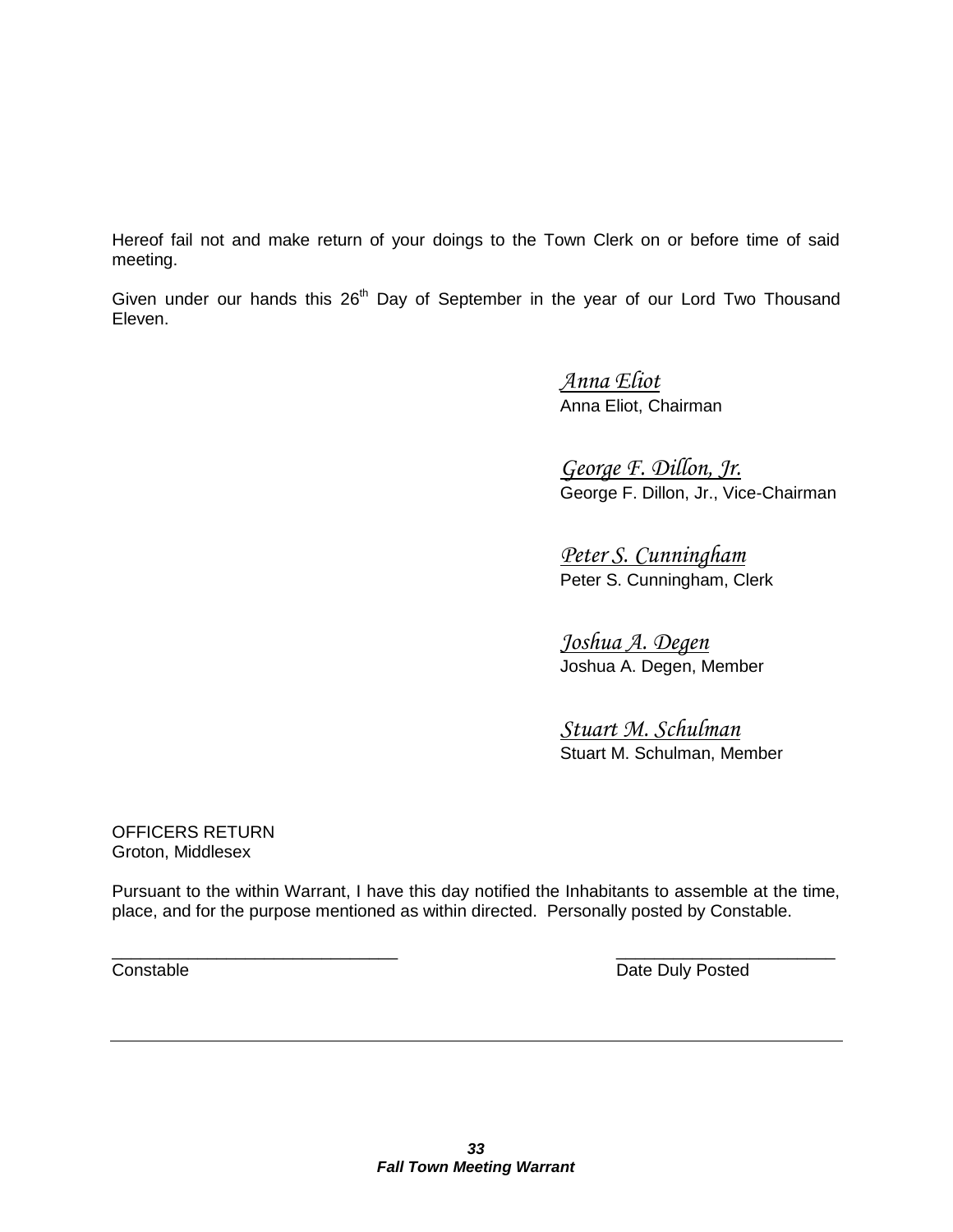# **APPENDIX A**

# **CHAPTER 128 – DOGS**

#### § [128-1. Definitions](http://www.ecode360.com/ecode3-back/getSimple.jsp?custId=GR1188&guid=9077765&all=true#9077766)

Article I Public Nuisance

§ [128-2. Public nuisances prohibited.](http://www.ecode360.com/ecode3-back/getSimple.jsp?custId=GR1188&guid=9077765&all=true#9077782) § [128-3. Enforcement.](http://www.ecode360.com/ecode3-back/getSimple.jsp?custId=GR1188&guid=9077765&all=true#9077783)

Article II Violations and penalties

§ [128-3.1. License required; penalty.](http://www.ecode360.com/ecode3-back/getSimple.jsp?custId=GR1188&guid=9077765&all=true#9077796) § [128-4. Violations and penalties.](http://www.ecode360.com/ecode3-back/getSimple.jsp?custId=GR1188&guid=9077765&all=true#9077800)

Article II Dog Bites

§ 128-5. Enforcement procedure - Dog Bites. § 128-6. Bites subject to enforcement procedure.

Article IV Dangerous Dogs

§ [128-7. Dangerous Dogs.](http://www.ecode360.com/ecode3-back/getSimple.jsp?custId=GR1188&guid=9077765&all=true#9077800) § 128-8. Enforcement procedure – Dangerous Dogs.

#### **§ 128-1. Definitions**

As used in this chapter, the following terms shall have the meanings indicated:

| Abandon -   | A dog is considered abandoned within the meaning of this chapter when it<br>has been left alone or unattended by the owner for any period greater<br>than 24 hours without the owner providing for its needs. |
|-------------|---------------------------------------------------------------------------------------------------------------------------------------------------------------------------------------------------------------|
| Agent -     | One who is acting for or in place of the Owner.                                                                                                                                                               |
| At Large -  | Off the premises of the owner and not under the physical control of the<br>owner or authorized agent of the owner.                                                                                            |
| <b>Bite</b> | The clamping of skin and subjacent soft tissues between the upper and<br>lower mandible of a canine.                                                                                                          |
| Complaint   | A formal written report of a dog incident using the Groton Dog Incident<br>Complaint Form.                                                                                                                    |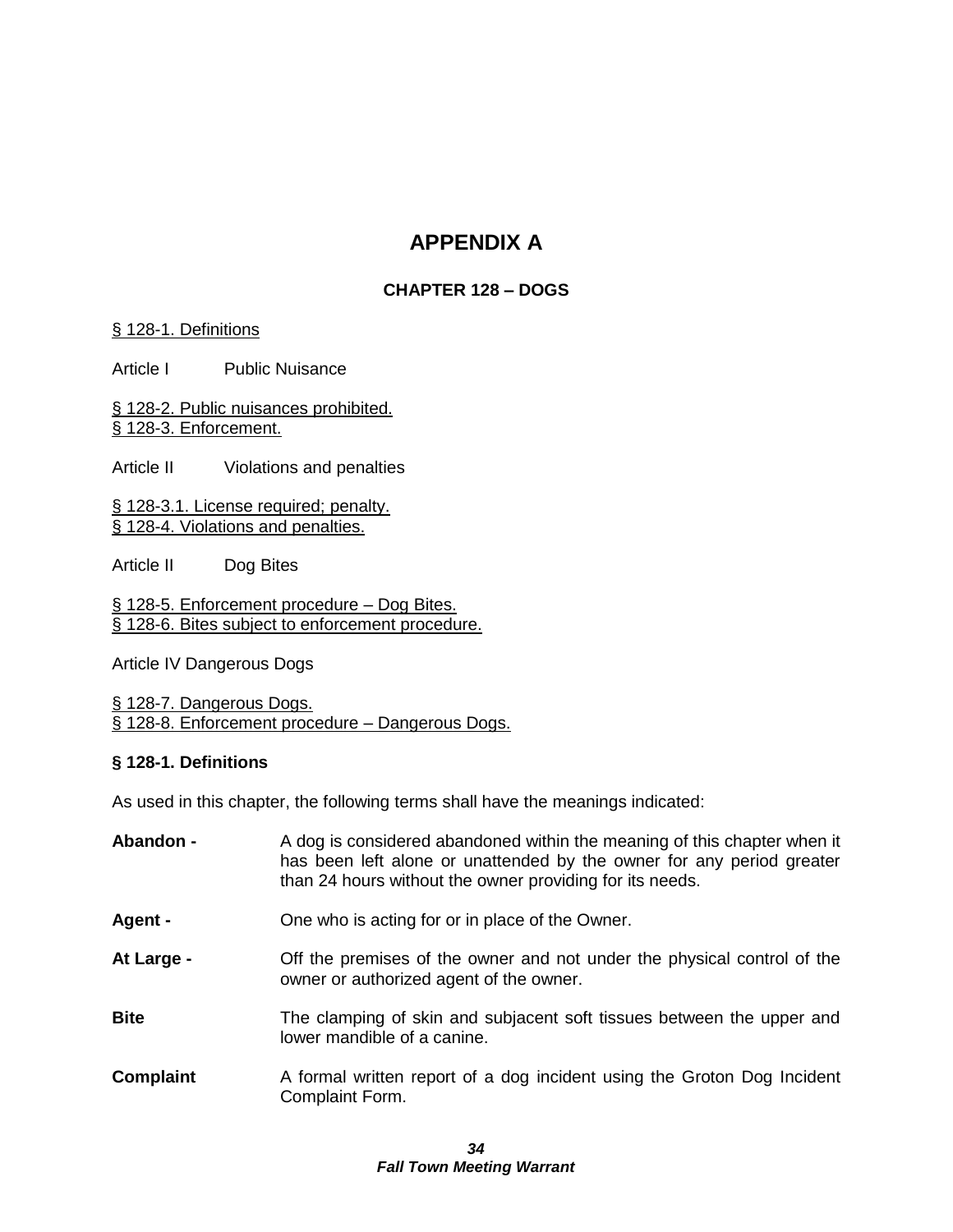- **Complainant** Any person, including the Dog Officer, who makes a complaint regarding an animal committing a violation under this chapter. In the case where the complaint is from other than the Dog Officer, it shall be in writing, using the Groton Dog Incident Complaint form.
- **Owner Any person, group of persons or corporation owning, keeping or** harboring a dog or dogs. The owner is responsible for a dog's actions at all times.
- **License** A valid and current municipal dog license and dog license tag.

**Physical** Control of a dog with a restraint. **Control**

**Public Nuisance** Any dog shall be deemed a public nuisance when such dog is engaged or has engaged in any combination of one or more of the following activities. Each instance of a public nuisance is considered to be a violation. Each day of a violation is determined to be a separate violation.

> A. Attacking, threatening, harassing or menacing, as determined by the Dog Officer following an appropriate investigation, persons, fowl, livestock or other domestic animals, such as cats, dogs or other household pets while outside the property of its owner, whether under such owner's control or not.

> B. Destroying, disturbing or otherwise molesting the property, including refuse, of another while outside the property of its owner, whether under such owner's control or not.

> C. Being upon any public park, playground, schoolyard, beach or in any place to which the public has a right of access while not under the physical control of its owner or agent. The determination of physical control shall be that of the Dog Officer.

> D. Being a dog which is permitted to run unrestrained at large. The running of hunting dogs, certified service dogs and search and rescue dogs shall not constitute a public nuisance hereunder. The exercising of other dogs which are under the immediate control of their owner or agent, shall not constitute a public nuisance hereunder, providing permission of the landowner has been obtained.

> E. Being upon any public way or in any place to which the public has a right of access, chasing motor vehicles, bicycles or pedestrians.

> F. As determined by the Dog Officer, continuous or prolonged barking or making other objectionable noise, such as howling, crying or scratching which disturbs the peace and quiet of any neighbor for more than a reasonable period of time.

G. Being an unspayed female or unneutered male at large.

H. Being over the age of six months and not wearing a suitable collar and current municipal dog license tag issued for it and while not on the property of the owner.

I. Being a dog which has been abandoned.<br>J. Being a dog which deposits solid waste no

Being a dog which deposits solid waste not removed or improperly disposed of by the dog's owner or agent upon any public park,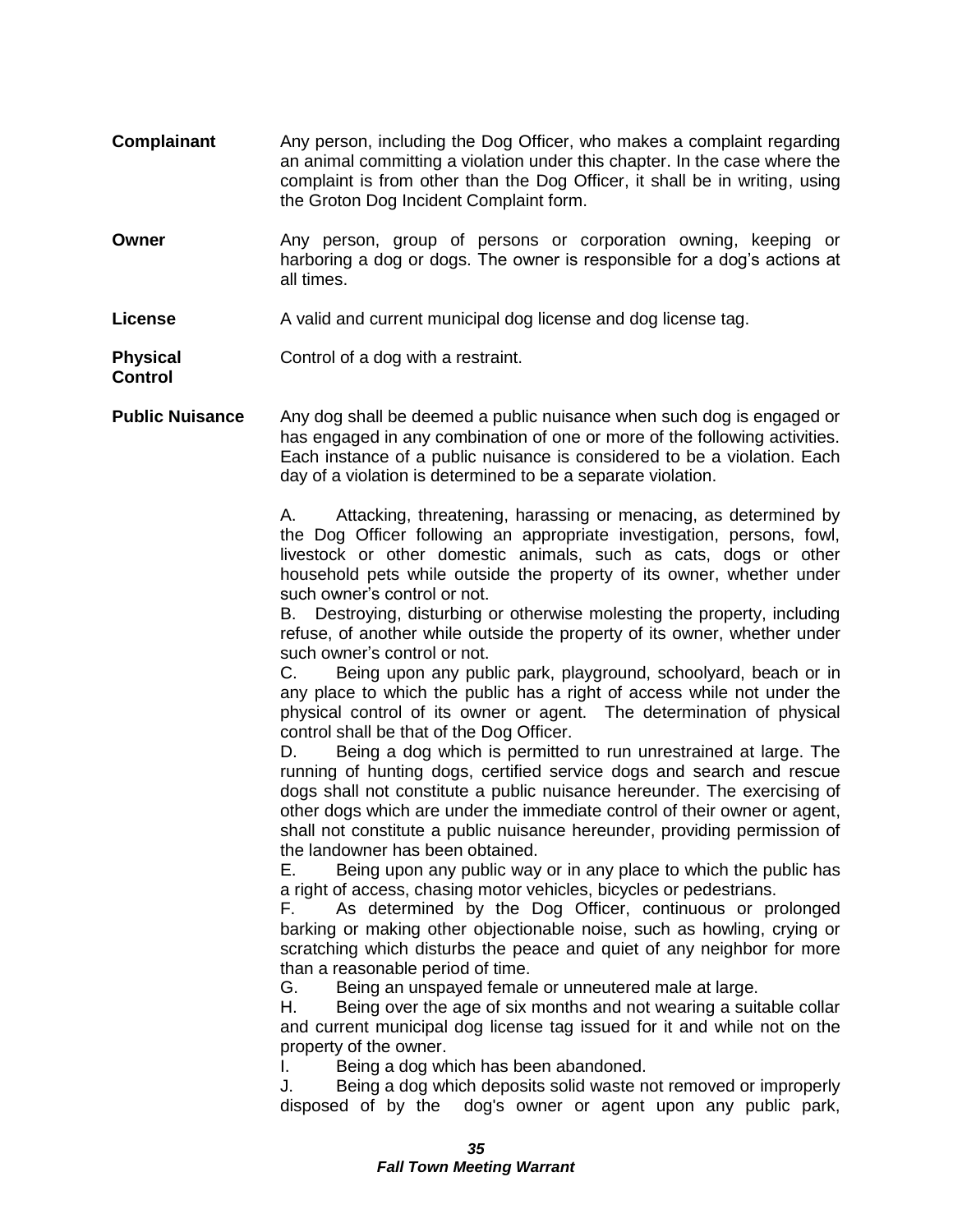playground, schoolyard, beach, public or private way, sidewalk, in any place to which the public has a right of access or any property other than that of its owner.

- **Restraint** The control of a dog by physical means, such as a leash, fence or other means of physically confining or restraining a dog.
- **Restraint Order** Order to confine or restrain a dog with conditions determined by the Dog Officer.
- **Serious Bodily Injury** Serious bodily injury shall mean bodily injury which creates a substantial risk of death or which involves either total disability, protracted and obvious disfigurement or the loss or substantial impairment of some bodily function, member, organ or mental faculty for a substantial period of time.

# **ARTICLE I Public Nuisance**

# **§ 128-2. Public nuisances prohibited.**

No owner of any dog shall, while such dog is within the confines of the Town of Groton, allow such dog to be a public nuisance as defined above.

# **§ 128-3. Enforcement.**

Nothing contained in this bylaw shall prevent the Board of Selectmen from passing any orders authorized by law at such times as the Board shall deem it necessary to safeguard the public.

A. In all cases it shall be the duty of the duly appointed Dog Officer to investigate any violation under this chapter either witnessed by a police officer or the Dog Officer, or reported in a written and sworn complaint. The Dog Officer shall provide the dog owner and the complainant with a written copy of the complaint and investigation report not more than seven days after the conclusion of the investigation, but in any event, not more than 30 days after receiving the complaint.

B. If, after the Dog Officer's investigation of an alleged violation under this chapter, such officer has reason to believe that the described violation did in fact occur as set forth in said written complaint or as witnessed by him/her or a police officer, it shall be the Dog Officer's duty to issue the owner, in writing, the appropriate order and/or to impose the appropriate fine designed to prevent a recurrence or continuation of such violation. The period of time during which the order shall be in effect shall be on the order. If the complainant and the owner involved are in agreement with the order so issued, then the matter respecting that particular violation under this chapter shall be considered resolved. If the parties are not in agreement, then recourse can be had to the remedies of each under provisions of applicable law.

C. In all cases it shall be the duty of the Dog Officer, if, in his/her opinion, appropriate action is necessary to prevent further or continued violations of this chapter pending a complete investigation, to take the following action: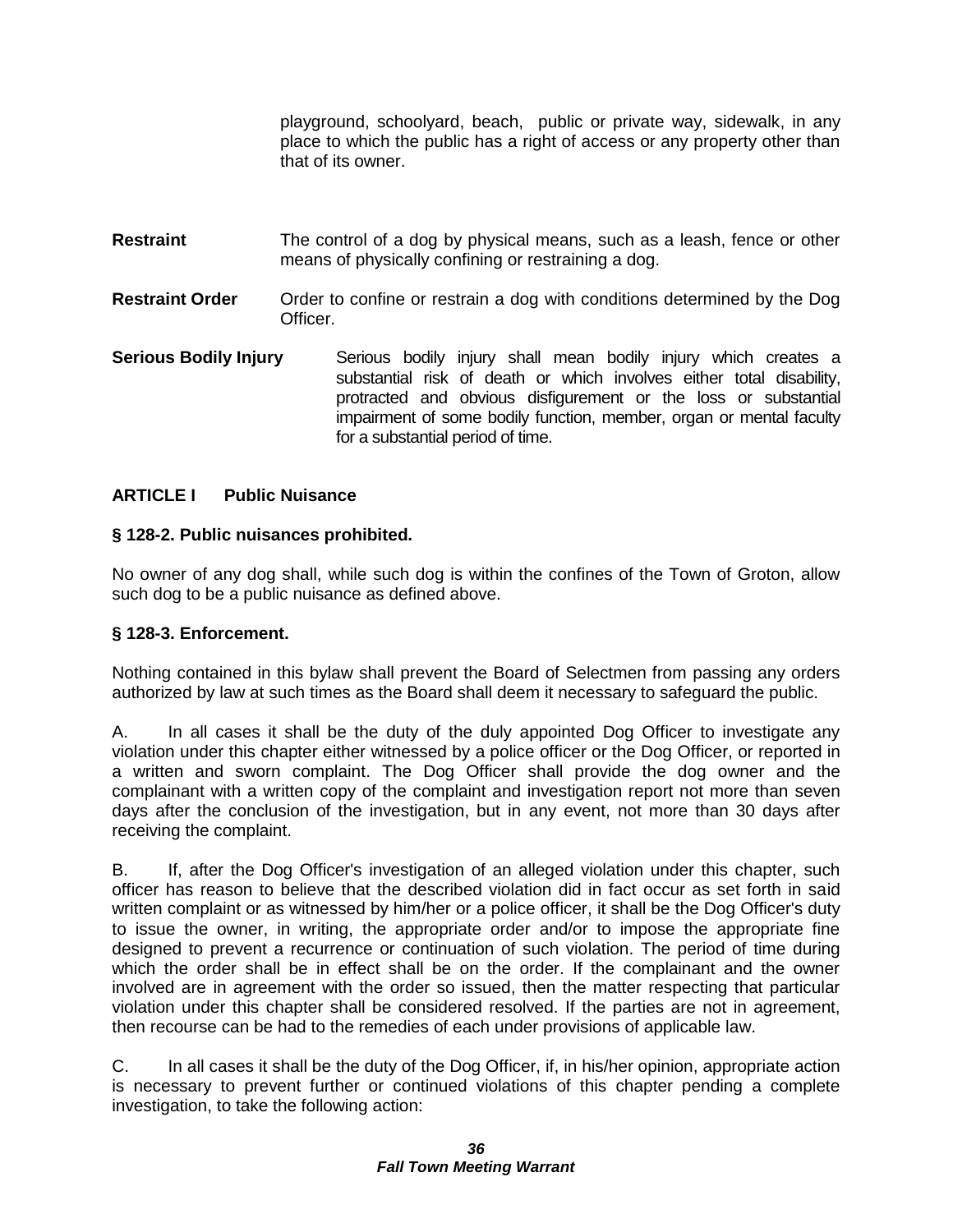(1) Notify the owner, if known and available, of the alleged violation and issue a preliminary order, in writing, requiring the owner to take appropriate action, pending a complete investigation.

(2) If the owner is not known or, if known, is not immediately available:

- (a) Take the dog into custody in the most humane manner possible.
- (b) Confine the dog in a suitable facility.
- (c) Use every means available to identify and make contact with the owner.
- (d) Take such further action as is allowed by law.

D. It shall be the responsibility of the owner of any dog impounded under the provisions of Subsection  $C(2)(b)$  to reclaim such dog subject to the following criteria:

(1) The owner shall pay the Dog Officer such sum as is established by the Board of Selectmen by regulation for taking the dog into custody and a further sum for room and board as determined by regulations promulgated by the Board of Selectmen.

(2) The owner of the dog shall also be responsible for costs incurred by the Town or Dog Officer for reasonable and customary care of the dog while in the custody of the Dog Officer.

(3) The owner shall have in his possession a License and related tag for the dog, both of which shall have been issued with respect to the dog. The license tag shall be attached to the dog by a suitable collar before the dog is released from the custody of the Dog Officer.

E. Disposition of dogs - If an unclaimed dog has been in the custody of the Dog Officer for more than 10 days, the Dog Officer may dispose of the dog in accordance with applicable provisions of Massachusetts law. The owner shall be responsible for any costs incurred in the keeping and disposition of the dog.

# **§ 128-3.1. License required; penalty.**

A. Pursuant to Chapter 140, § 173, of the Massachusetts General Laws, any person who fails to register, number, describe and license his or her dog annually by January 1 in the Town of Groton, Middlesex County, and pay the fees and charges under rules and regulations pursuant to Chapter 140, § 139, will be required to pay to the Town of Groton a penalty after the last day of February annually, in accordance with a Fee / Fine Schedule established by the Board of Selectmen. By virtue of the Town's acceptance of the applicable provision of Section 139 of Chapter 140 of the General Laws, no fee shall be charged for a License for a dog owned by a person aged 70 years or over.

# **[Amended 10-25-2004 STM, Art. 14]**

B. Failure to comply with this section shall constitute a violation of  $\S$  [128-2](http://www.ecode360.com/ecode3-back/getSimple.jsp?guid=9077782#9077782) and may subject the owner of any unlicensed dog to financial penalties as are allowed by this chapter or as provided for in regulations promulgated by the Board of Selectmen.

C. All monies received by the Town Clerk's office for the issuance of dog licenses or other fees, fines, charges, and penalties under § 147 of Chapter 140 of the Massachusetts General Laws and this chapter shall be paid into the treasury of the Town.

**[Added 10-20-1997 ATM, Art. 13]**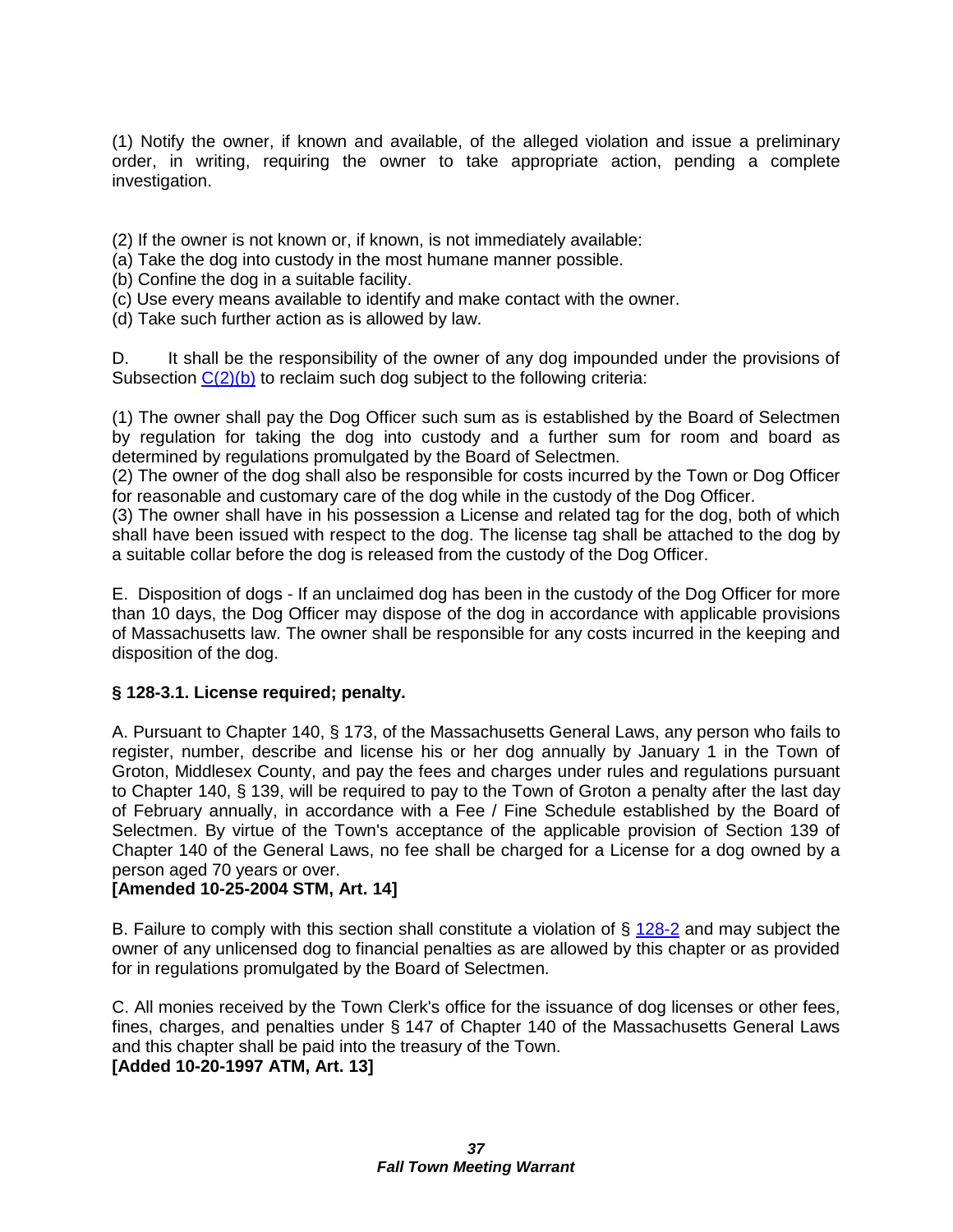# **ARTICLE II Violations and Penalties**

# **§ 128-4. Violations and penalties.**

A. Except as otherwise provided by existing statute or in this chapter, any person who violates this chapter shall be subject to the payment of a penalty in the amount of \$50 for each violation and for each day of violation, to be recovered for the use of the Town.

B. The owner of any dog which is in violation of  $\S$  [128-2](http://www.ecode360.com/ecode3-back/getSimple.jsp?guid=9077782#9077782) may be subject to this penalty whether such dog is in the custody of the Dog Officer or not. As an alternative to criminal prosecution, the Dog Officer and Town Police Officers, as enforcing persons under this chapter, may enforce this chapter and orders issued hereunder pursuant to the noncriminal disposition statute, M.G.L. c. 40, § 21D and the Town Code, Chapter 1, Article I, §  $1-4B(2)$ . When so enforced, the fines shall be as follows:

#### **[Amended 12-4-1996 STM, Art. 29]**

| Α.<br>a.<br>b.<br>c.       | <b>First violation</b>                                                                                                                                                                                                            | <b>Penalties for Public Nuisance Violations</b><br>Second violation<br>Third and subsequent violations                                         | \$50<br>\$75<br>\$100 |
|----------------------------|-----------------------------------------------------------------------------------------------------------------------------------------------------------------------------------------------------------------------------------|------------------------------------------------------------------------------------------------------------------------------------------------|-----------------------|
| В.<br>a.<br>b.<br>C.       |                                                                                                                                                                                                                                   | Fees for dogs in the custody of the Dog Officer<br>Fee for dog pick up<br>First calendar day board<br>Second and subsequent calendar day board | \$25<br>\$25<br>\$40  |
| C.<br>a.<br>b.<br>C.       |                                                                                                                                                                                                                                   | Annual dog licensing Fee (between January 1 and February 28)<br>Neutered or spayed dogs<br>Unaltered dogs<br>Kennel license:                   | \$10<br>\$15          |
|                            | i.<br>ii.<br>iii.                                                                                                                                                                                                                 | Up to 4 dogs<br>5 to 9 dogs<br>10 or more dogs                                                                                                 | \$40<br>\$70<br>\$100 |
| d.<br>е.                   | \$500<br>Dangerous Dog license<br>Dog owners over 70 years old<br>free (registrations only)                                                                                                                                       |                                                                                                                                                |                       |
| D.<br>a.<br>b.<br>c.<br>Е. | Late registration fines (per dog, in addition to registration fee)<br>Between March 1 and May 31<br>\$10<br>June 1 or later<br>\$15<br>\$500<br>Failure to report or license a Dangerous Dog<br>\$3<br><b>Replacement Dog Tag</b> |                                                                                                                                                |                       |

**ARTICLE III. Dog Bites [Adopted 9-12-1988]**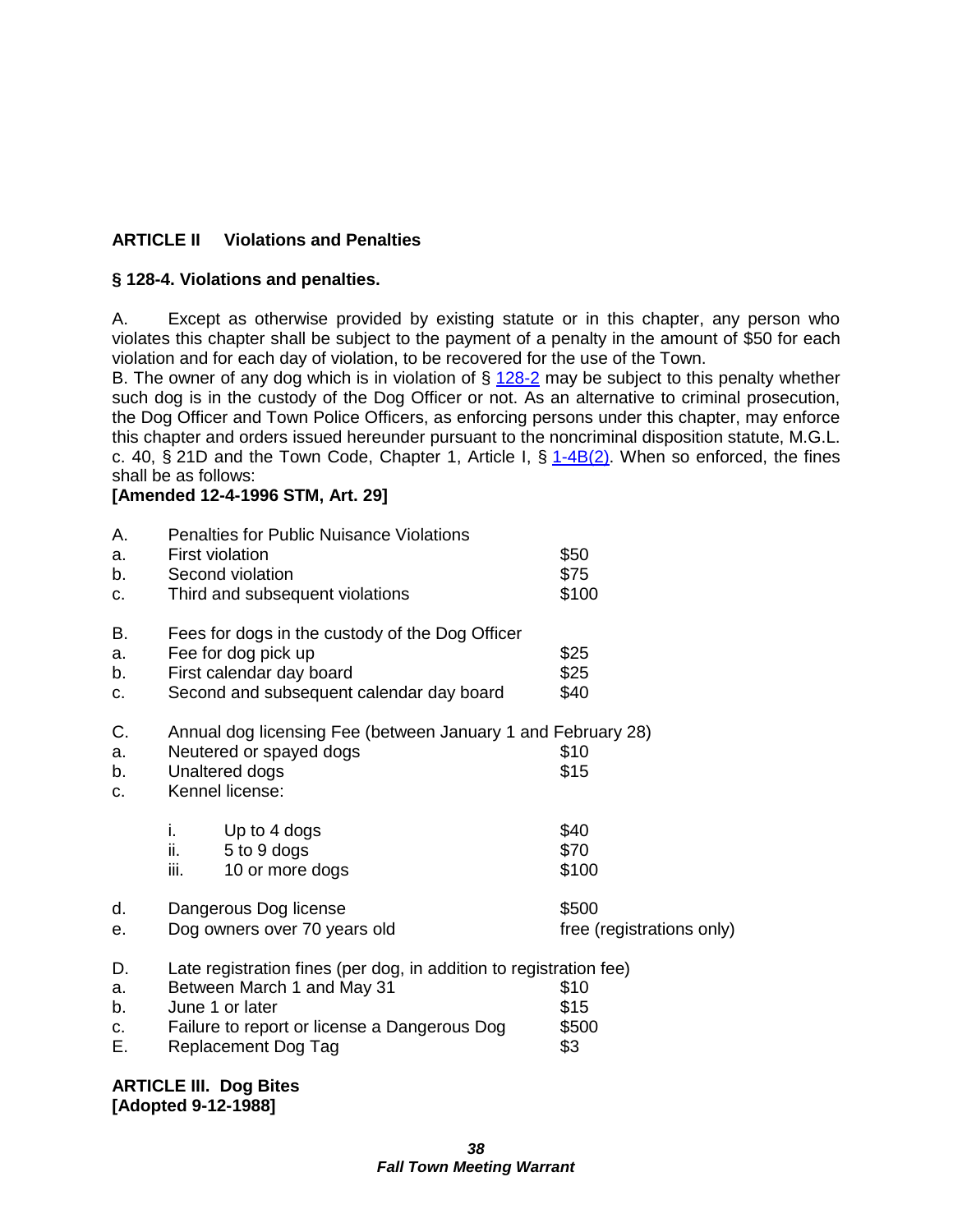# **§128-5. Enforcement procedure - Dog Bites.**

As provided by the Massachusetts General Laws, the following enforcement procedure shall apply to dog bites in the Town of Groton:

A. First bite: minimum thirty-day restraint order, which will not expire until proof of rabies shot and verification that the dog is not demonstrating symptoms of rabies. Notice will be sent to the owner or agent by registered or certified mail or hand delivery. The person bitten will receive a copy of the order.

B. Second bite: permanent restraint order. Notice will be sent to the owner or agent by registered or certified mail or hand delivery. The owner and the person bitten will be advised that a hearing to appeal the order can be requested by either party.

C. Violation of restraint order. A hearing will be held in order to review the facts related to bite incidents and restraint order violation(s). All parties (owner, agent, complainants and witnesses) connected with incidents involving the dog will be requested to attend, with the owner or agent notified by registered or certified mail or hand delivery. Upon review of the facts, if it is shown that the dog has bitten twice and has violated the permanent restraint order, the Board of Selectmen shall order a remedy, which may include that the dog shall be ordered destroyed.

#### **§ 128-6. Bites subject to enforcement procedure.**

The following dog bites are subject to the Section 128-5 enforcement procedure. Bites shall be reported using the Groton Dog Incident Complaint form.

A. Bites reported to the Board of Selectmen by the Animal Inspector, Dog Officer, Police Department, Groton Board of Health or Nashoba Board of Health, determined not to be committed by a Dangerous Dog, as defined in this Bylaw.

B. Bites reported directly to the Board of Selectmen or Police Department and verified by an investigation by the Dog Officer or Animal Inspector determined not to be committed by a Dangerous Dog.

C. In the event the Dog Officer determines that a dog reported or observed to have bitten was, at the time of the incident, being teased or abused, the Dog Officer may decline to issue a restraint order.

# **ARTICLE IV. Dangerous Dogs**

#### **§ 128-7. Dangerous Dogs**

The Dog Officer may declare a dog dangerous when it has committed any of the below listed infractions:

- A. has attacked a person without justification, resulting in that person's death.
- B. has engaged in or has been trained to engage in exhibitions of fighting other dogs.
- C. has attacked a person without justification causing serious bodily injury.
- D. has bitten an individual repeatedly (more than once) during the course of an unprovoked attack.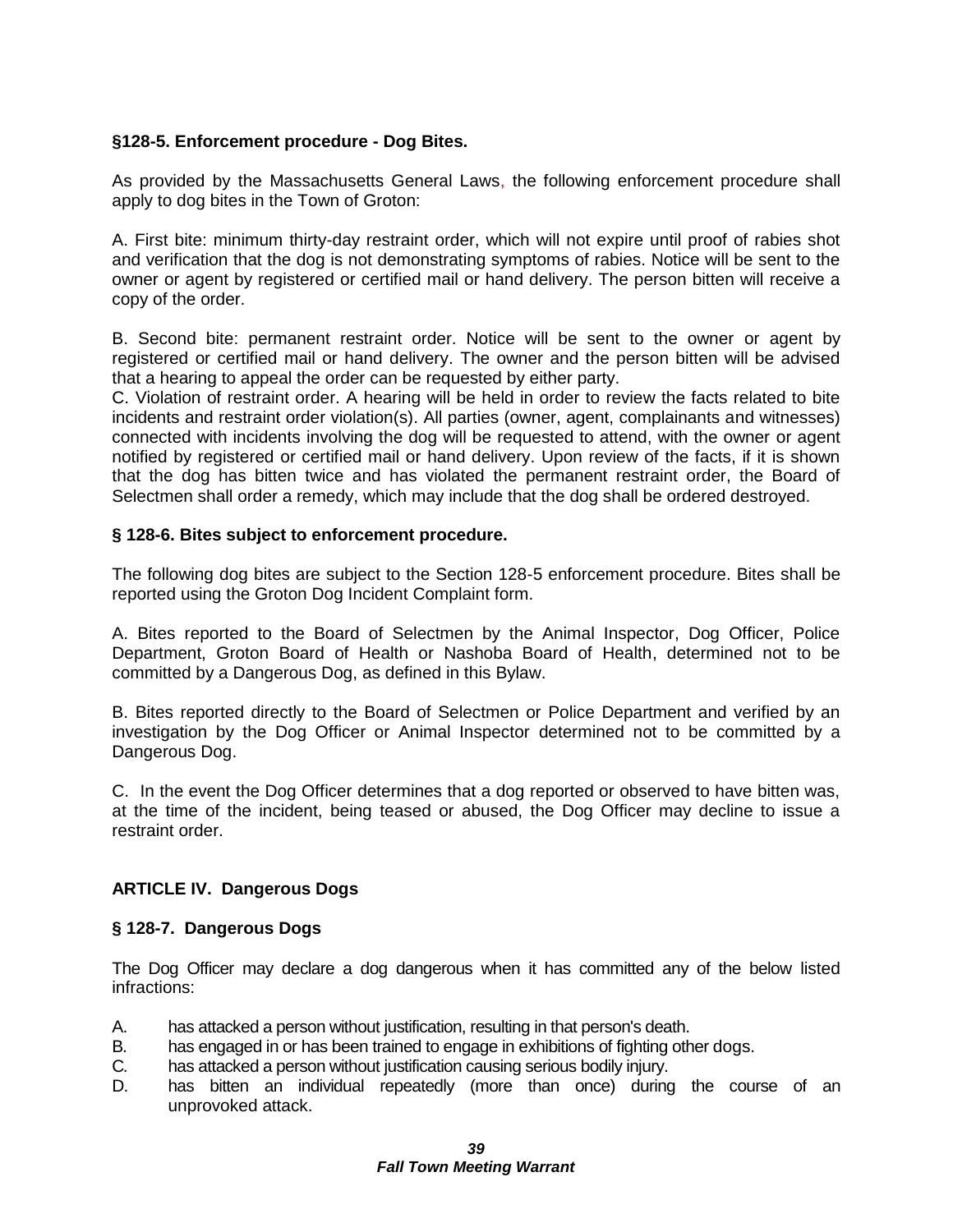- E. has attacked a domestic animal or livestock causing serious injury or death while the dog is outside the property of the owner, not including an isolated attack on a single chicken, duck or other fowl or rabbit which was not appropriately contained in a cage or pen.
- F. has repeatedly (on more than one occasion) harassed or chased livestock, wildlife or domestic animals, whether any such animal is injured or not, while off the premises of the owner.
- G. has been declared to be a vicious or dangerous dog by the animal control authority or court of another jurisdiction. The Owner is required to report a vicious or dangerous dog to the Town Clerk or Dog Officer.
- H. has been previously determined to be a dangerous dog, which, after its owner or agent has been notified of this determination, continues any behavior described in this section.
- I. has committed some other act not listed here, of such severity that it represents a clear physical danger to the public as determined by the Dog Officer.
- J. has been previously ordered restrained by the Town of Groton for violations as described in this section.

Any subsequent infractions shall be grounds for a separate or further declaration that a dog is dangerous.

# **§ 128-8. Enforcement procedure - Dangerous Dogs**

1. Any dog which is declared dangerous under Subsection 127-7.A shall be ordered euthanized.

2. Any dog declared dangerous under Subsections 128.7. B through I shall, upon the first offense and at the owner's expense, be ordered permanently restrained in an escape-proof enclosure as approved by the Dog Officer, shall be neutered, shall be micro-chipped with the microchip number supplied to the Dog Officer and be enrolled in an appropriate training program, which must be approved by the Dog Officer, for the completion of prescribed training. Completion of such training shall be certified in writing to the Dog Officer by the trainer. The dog shall not be allowed outside of its escape-proof enclosure except for necessary medical treatment, training and grooming, and any other necessity which has prior approval of the Dog Officer. The dog shall be muzzled any time it is outside its escape-proof enclosure

3. Any dog which commits a second infraction under Subsections 128.7. B through I, and any dog which has violated a previous order of restraint issued by the Town of Groton, shall be ordered euthanized or ordered removed from the Town of Groton, as determined at a hearing before the Board of Selectmen.

4. Any dog declared dangerous shall be subject to an annual licensing fee of \$500.00, or the maximum allowed by law.

5. Failure to license or report a dog declared dangerous shall be an offense subject to a penalty of \$500, or the maximum allowed by law.

6. The owner of any dog declared dangerous may be required to obtain additional liability insurance, in an amount determined by the Board of Selectmen, throughout the lifetime of such dog, and must provide proof of such to the Dog Officer.